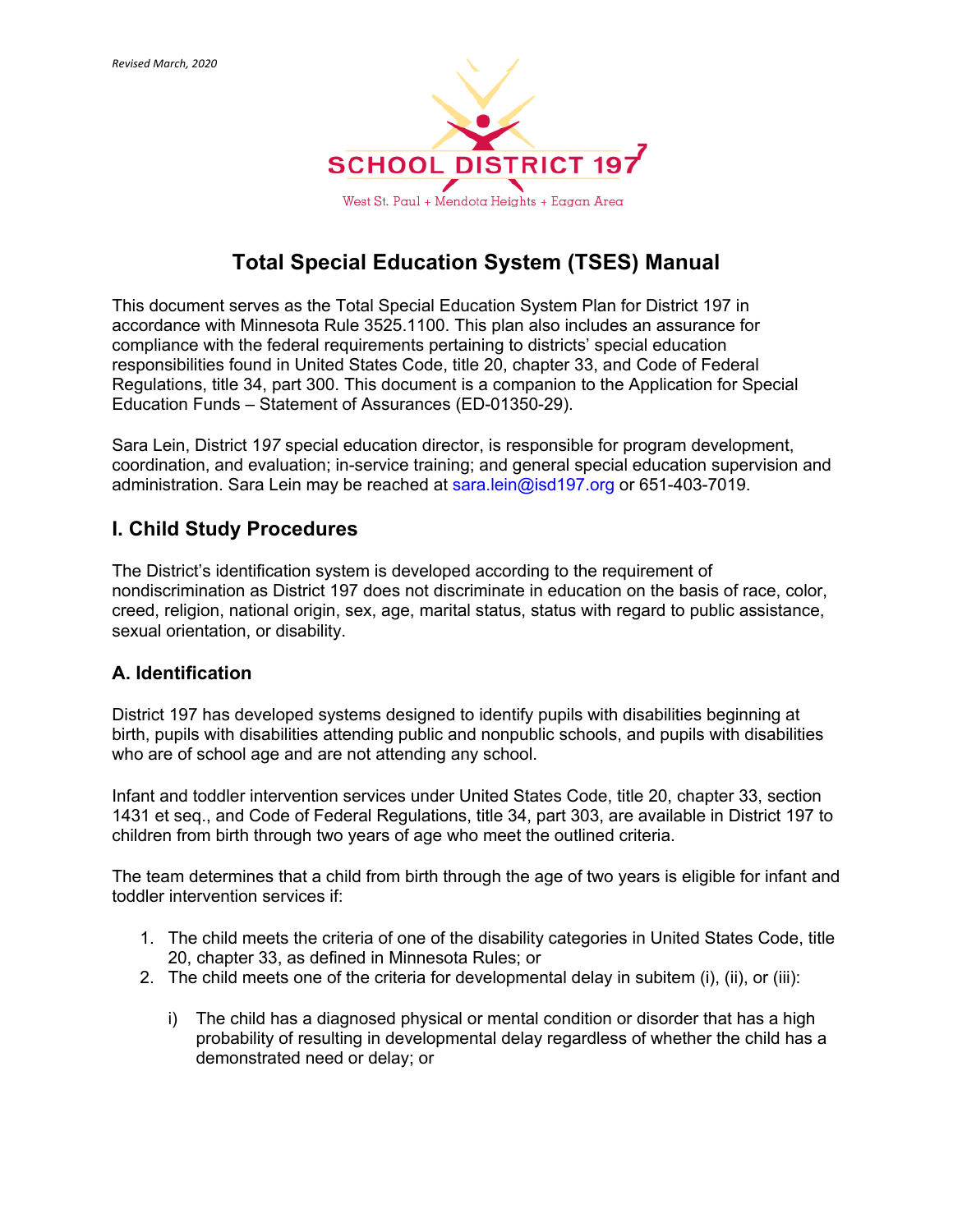- ii) The child is experiencing a developmental delay that is demonstrated by a score of 1.5 standard deviations or more below the mean, as measured by the appropriate diagnostic measures and procedures, in one or more of the following areas:
	- a. Cognitive development;
	- b. Physical development, including vision and hearing;
	- c. Communication development;
	- d. Social or emotional development; and
	- e. Adaptive development.
- iii) The child's eligibility is established through the application of informed clinical opinion. Informed clinical opinion may be used as an independent basis to establish a child's eligibility under this part even when other instruments do not establish eligibility; however, in no event may informed clinical opinion be used to negate the results of evaluation instruments to establish eligibility.

The team shall determine that a child from the age of three years through the age of six years is eligible for special education when:

- 1. The child meets the criteria of one of the categorical disabilities in United States Code, title 20, chapter 33, as defined in Minnesota Rules; or
- 2. The child meets one of the criteria for developmental delay in subitem (I) and the criteria in subitem (II). District 197 has not elected the option of implementing these criteria for developmental delay.
	- I. The child:
		- a. Has a diagnosed physical or mental condition or disorder that has a high probability or resulting in developmental delay; or
		- b. Has a delay in each of two or more of the areas of cognitive development; physical development, including vision and hearing; communication development; social or emotional development; and adaptive development, that is verified by an evaluation using one or more technically adequate, norm-referenced instruments. The instruments must be individually administered by appropriately trained professionals and the scores must be at least 1.5 standard deviations below the mean in each area.
	- II. The child's need for special education is supported by:
		- a. At least one documented, systematic observation in the child's routine setting by an appropriate professional or, if observation in the daily routine setting is not possible, the alternative setting must be justified;
		- b. A developmental history; and
		- c. At least one other evaluation procedure in each area of identified delay that is conducted on a different day than the medical or norm-referenced evaluation; which may include criterion references instruments, language samples, or curriculum-based measures.

District 197's plan for identifying a child with a specific learning disability is consistent with Minnesota Rule 3525.1341. District 197 does not currently utilize universal response to scientific, research-based intervention for students qualifying for special education under a learning disability. Currently District 197 uses the discrepancy-based model criteria.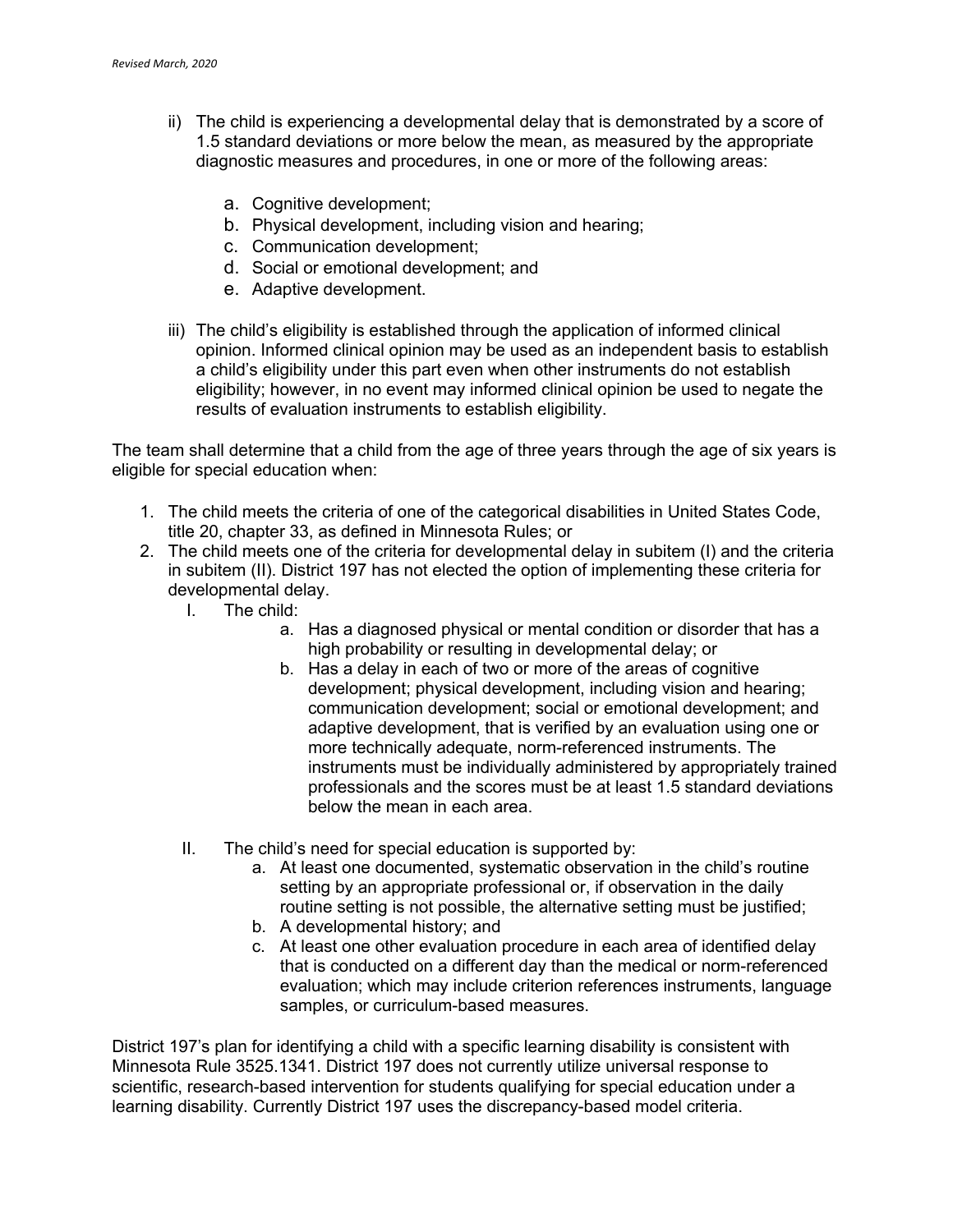## **B. Evaluation**

Evaluation of the child and assessment of the child and family will be conducted in a manner consistent with Code of Federal Regulations, title 34, section 303.321.

#### A. *General.*

- 1. The lead agency must ensure that, subject to obtaining parental consent in accordance with §303.420(a)(2), each child under the age of three who is referred for evaluation or early intervention services under this part and suspected of having a disability, receives
	- i. A timely, comprehensive, multidisciplinary evaluation of the child in accordance with paragraph (b) of this section unless eligibility is established under paragraph (a)(3)(i) of this section; and
	- ii. If the child is determined eligible as an infant or toddler with a disability as defined in §303.21;
		- a. A multidisciplinary assessment of the unique strengths and needs of that infant or toddler and the identification of services appropriate to meet those needs;
		- b. A family-directed assessment of the resources, priorities, and concerns of the family and the identification of the supports and services necessary to enhance the family's capacity to meet the developmental needs of that infant or toddler. The assessments of the child and family are described in paragraph (c) of this section and these assessments may occur simultaneously with the evaluation, provided that the requirements of paragraph (b) of this section are met.
- 2. As defined in this part:
	- i. *Evaluation* means the procedures used by qualified personnel to determine a child's initial and continuing eligibility under this part, consistent with the definition of *infant or toddler with a disability* in §303.21. An *initial evaluation* refers to the child's evaluation to determine his or her initial eligibility under this part;
	- ii. *Assessment* means the ongoing procedures used by qualified personnel to identify the child's unique strengths and needs and the early intervention services appropriate to meet those needs throughout the period of the child's eligibility under this part and includes the assessment of the child, consistent with paragraph (c)(1) of this section and the assessment of the child's family, consistent with paragraph (c)(2) of this section; and
	- iii. Initial assessment refers to the assessment of the child and the family assessment conducted prior to the child's first IFSP meeting.
- 3. A child's medical and other records may be used to establish eligibility (without conducting an evaluation of the child) under this part if those records indicate that the child's level of functioning in one or more of the developmental areas identified in §303.21(a)(1) constitutes a developmental delay or that the child otherwise meets the criteria for an infant or toddler with a disability under §303.21. If the child's part C eligibility is established under this paragraph, the lead agency or EIS provider must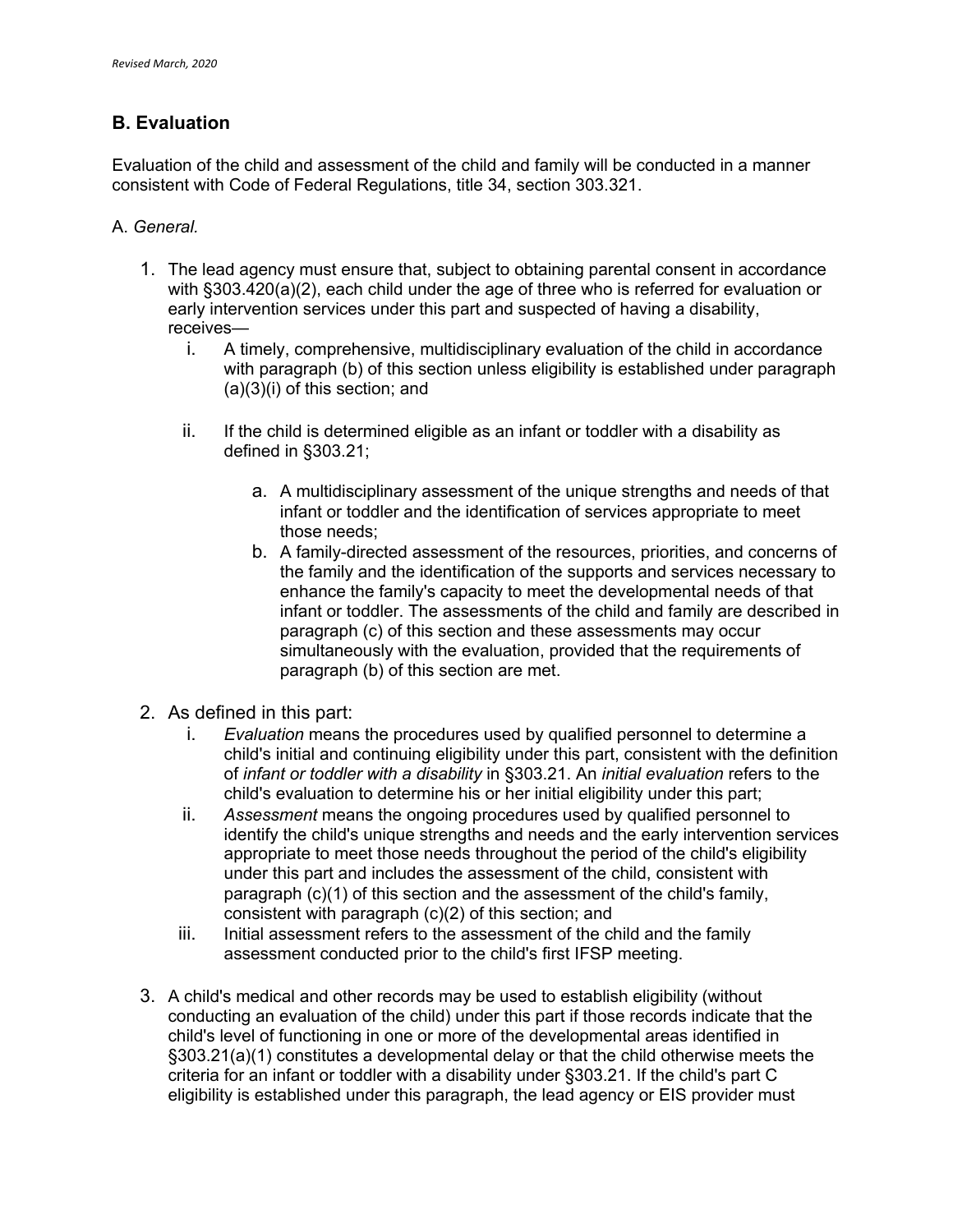conduct assessments of the child and family in accordance with paragraph (c) of this section.

Qualified personnel must use informed clinical opinion when conducting an evaluation and assessment of the child. In addition, the lead agency must ensure that informed clinical opinion may be used as an independent basis to establish a child's eligibility under this part even when other instruments do not establish eligibility; however, in no event may informed clinical opinion be used to negate the results of evaluation instruments used to establish eligibility under paragraph (b) of this section.

- 4. All evaluations and assessments of the child and family must be conducted by qualified personnel, in a nondiscriminatory manner, and selected and administered so as not to be racially or culturally discriminatory.
- 5. Unless clearly not feasible to do so, all evaluations and assessments of a child must be conducted in the native language of the child, in accordance with the definition of *native language* in §303.25.
- 6. Unless clearly not feasible to do so, family assessments must be conducted in the native language of the family members being assessed, in accordance with the definition of *native language* in §303.25.

Procedures for evaluation of the child. In conducting an evaluation, no single procedure may be used as the sole criterion for determining a child's eligibility under this part. Procedures must include –

- 1. Administering an evaluation instrument;
- 2. Taking the child's history (including interviewing the parent);
- 3. Identifying the child's level of functioning in each of the developmental areas in § 303.21(a)(1);
- 4. Gathering information from other sources such as family members, other caregivers, medical providers, social workers, and educators, if necessary, to understand the full scope of the child's unique strengths and needs; and
- 5. Reviewing medical, educational, or other records.

Procedures for assessment of the child and family:

- 1. An assessment of each infant or toddler with a disability must be conducted by qualified personnel in order to identify the child's unique strengths and needs and the early intervention services appropriate to meet those needs. The assessment of the child must include the following:
	- i. A review of the results of the evaluation conducted by paragraph (b) of this section;
	- ii. Personal observations of the child; and
	- iii. The identification of the child's needs in each of the developmental areas in  $\delta$ 303.21(a)(1).
- 2. A family-directed assessment must be conducted by qualified personnel in order to identify the family's resources, priorities, and concerns and the supports and services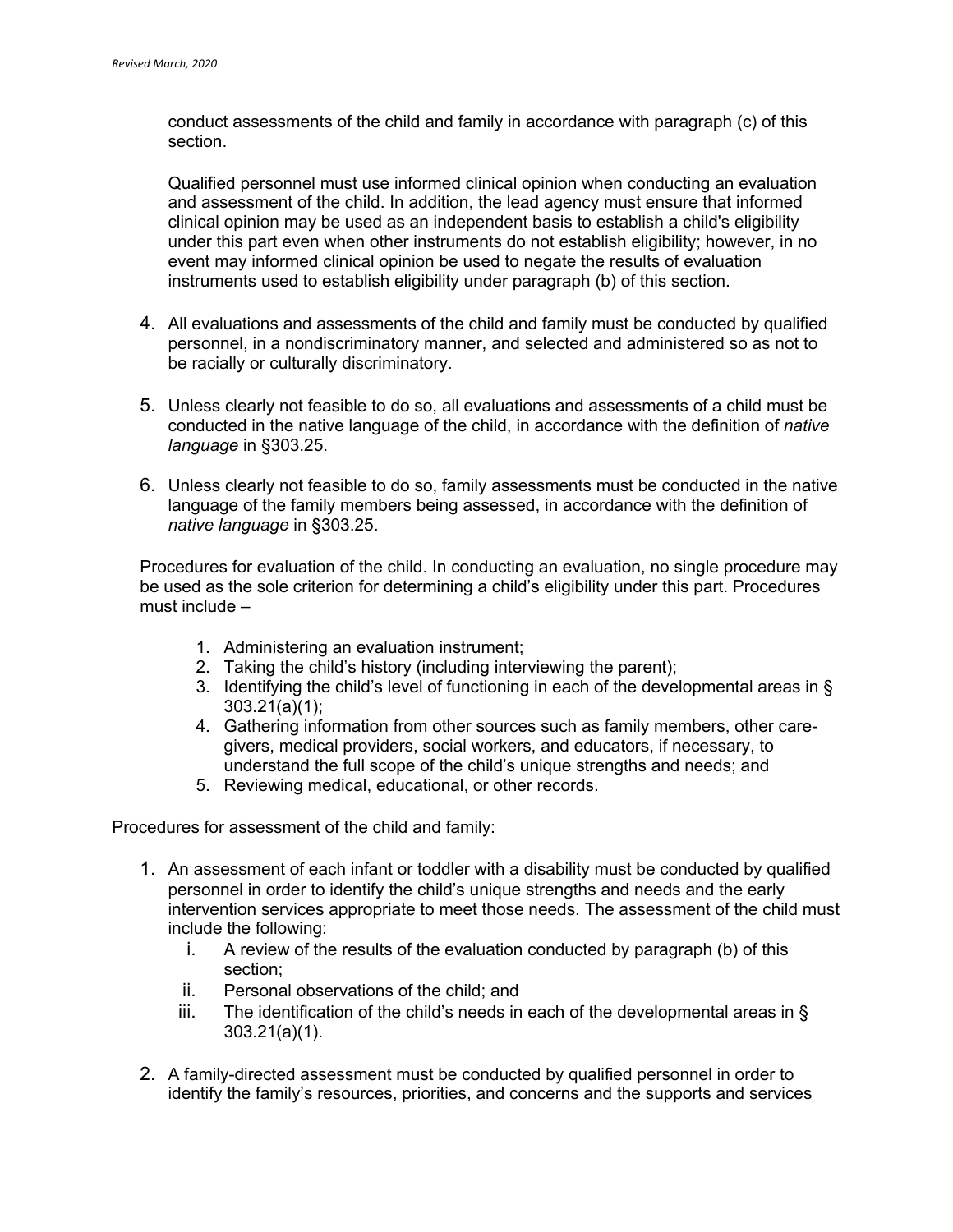necessary to enhance the family's capacity to meet the developmental needs of the family's infant or toddler with a disability. The family-directed assessment must –

- i. Be voluntary on the part of each family member participating in the assessment;
- ii. Be based on information obtained through an assessment tool and also through an interview with those family members who elect to participate in the assessment; and
- iii. Include the family's description of its resources, priorities, and concerns related to enhancing the child's development.

The team conducts an evaluation for special education purposes within a reasonable time not to exceed 30 school days from the date the district receives parental permission to conduct the evaluation or the expiration of the 14-calendar day parental response time (in cases other than initial evaluation), unless a conciliation conference or hearing is requested.

District 197 conducts full and individual initial evaluation before the initial provision of special education and related services to a pupil. The initial evaluation consists of procedures to determine whether a child is a pupil with a disability that adversely affects the child's educational performance as defined in Minnesota Statutes, section 125A.02, who by reason thereof needs special education and related services, and to determine the educational needs of the pupil. The district proposing to conduct an initial evaluation to determine if the child qualifies as a pupil with a disability obtains informed consent from the parent of the child before the evaluation is conducted. Parental consent for evaluation is not construed as consent for placement for receipt of special education and related services. The District will not override the written refusal of a parent to consent to an initial evaluation or re-evaluation.

#### *Evaluation Procedures*

Evaluations and reevaluations are conducted according to the following procedures:

- 1. District 197 shall provide notice to the parents of the pupil, according to Code of Federal Regulations, title 34, sections 300.500 to 300.505, that describes any evaluation procedures the district proposes to conduct.
- 2. In conducting the evaluation, *District 197* 
	- 1. Uses a variety of evaluation tools and strategies to gather relevant functional and developmental information, including information provided by the parent, that are designed to assist in determining whether the child is a pupil with a disability and the content of the pupil's individualized education program, including information related to enabling the pupil to be involved in and progress in the general curriculum, or for preschool pupils, to participate in appropriate activities;
	- 2. Does not use any single procedure as the sole criterion for determining whether a child is a pupil with a disability or determining an appropriate education program for the pupil; and
	- 3. Uses technically sound instruments that are designed to assess the relative contribution of cognitive and behavioral factors, in addition to physical or developmental factors.

District197 ensures that:

1. Tests and other evaluation materials used to evaluate a child under this part are selected and administered so as not be discriminatory on a racial or cultural basis, and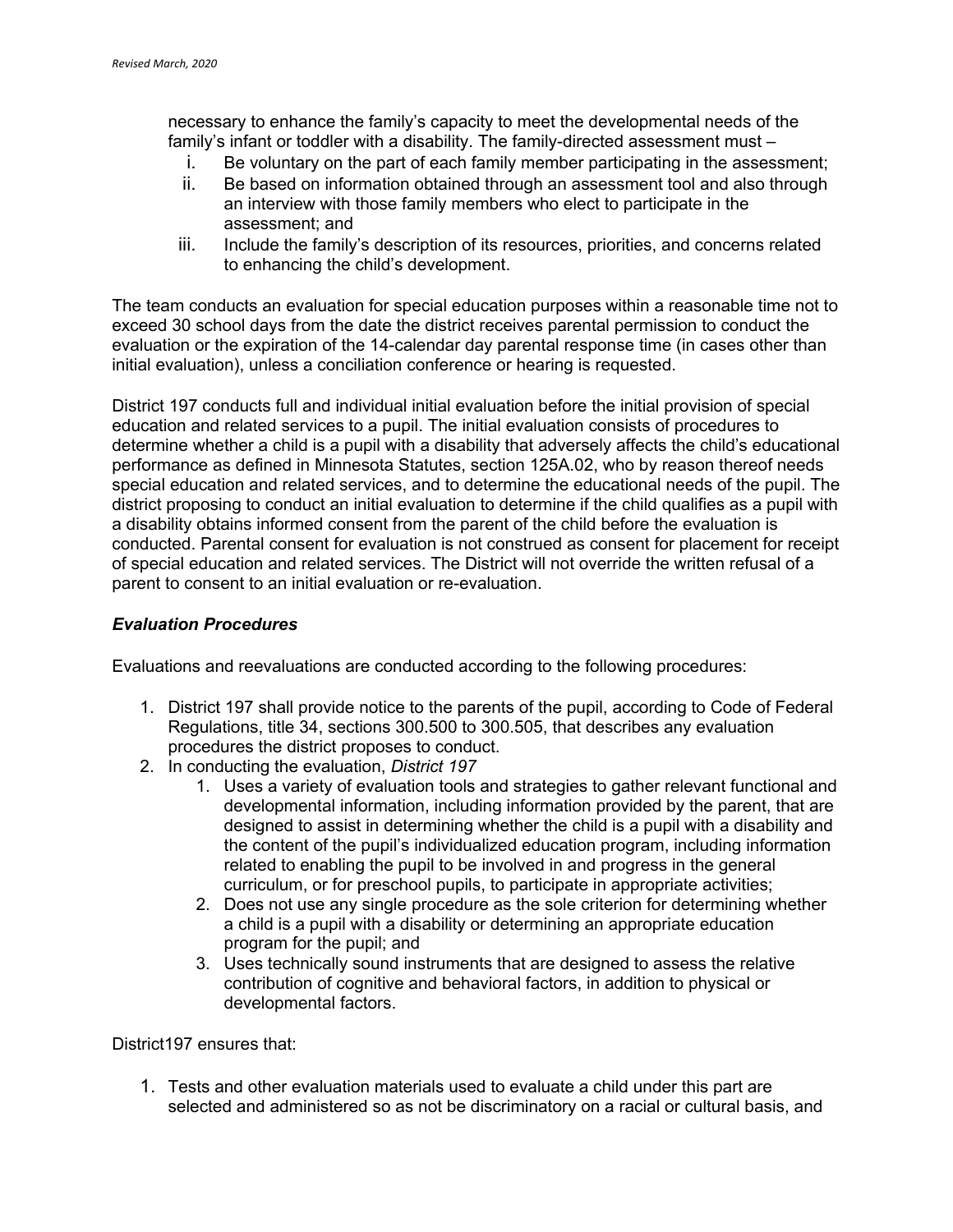are provided and administered in the pupil's native language or other mode of communication, unless it is clearly not feasible to do so;

- 2. Materials and procedures used to evaluate a child with limited English proficiency are selected and administered to ensure that they measure the extent to which the child has a disability and needs special education and related services, rather than measure the child's English language skills;
- 3. Any standardized tests that are given to the child have been validated for the specific purpose for which they are used, are administered by trained and knowledgeable personnel, and are administered in accordance with any instructions provided by the producer of such tests;
- 4. The child is evaluated in all areas of suspected disability, including, if appropriate, health, vision, hearing, social and emotional status, general intelligence, academic performance, communicative status, and motor abilities;
- 5. Evaluation tools and strategies that provide relevant information that directly assists persons in determining the educational needs of the pupil are provided;
- 6. If an evaluation is not conducted under standard conditions, a description of the extent to which it varied from standard conditions must be included in the evaluation report;
- 7. Tests and other evaluation materials include those tailored to evaluate specific areas of educational need and not merely those that are designed to provide a single general intelligence quotient;
- 8. Tests are selected and administered so as best to ensure that if a test is administered to a child with impaired sensory, manual, or speaking skills, the test results accurately reflect the child's aptitude or achievement level or whatever other factors the test purports to measure, rather than reflecting the child's impaired sensory, manual, or speaking skills, unless those skills are the factors that the test purports to measure; and
- 9. In evaluating each pupil with a disability, the evaluation is sufficiently comprehensive to identify all of the pupil's special education and related service needs, whether or not commonly linked to the disability category in which the pupil has been classified.
- 10.Upon completion of administration of tests and other evaluation materials, the determination of whether the child is a pupil with a disability as defined in Minnesota Statutes, section 125A.02, shall be made by a team of qualified professionals and the parent of the pupil in accordance with item E, and a copy of the evaluation report and the documentation of determination of eligibility will be given to the parent.
- 11.In making a determination of eligibility under item D, a child shall not be determined to be a pupil with a disability if the determinant factor for such determination is lack of instruction in reading or math or limited English proficiency, and the child does not otherwise meet eligibility criteria under parts 3525.1325 to 3525.1351.

#### *Additional requirements for evaluations and reevaluations*

A. As part of an initial evaluation, if appropriate, and as part of any reevaluation under this part, or a reinstatement under part 3525.3100, the IEP team and other qualified professionals, as appropriate, shall:

- 1. Review existing evaluation data on the pupil, including evaluations and information provided by the parents of the pupil, current classroom-based assessments and observations, and teacher and related services providers observation; and
- 2. On the basis of the review, and input from the pupil's parents, identify what additional data, if any, are needed to determine whether the pupil has a particular category of disability, as described in Minnesota Statutes, section 125A.02, or, in case of a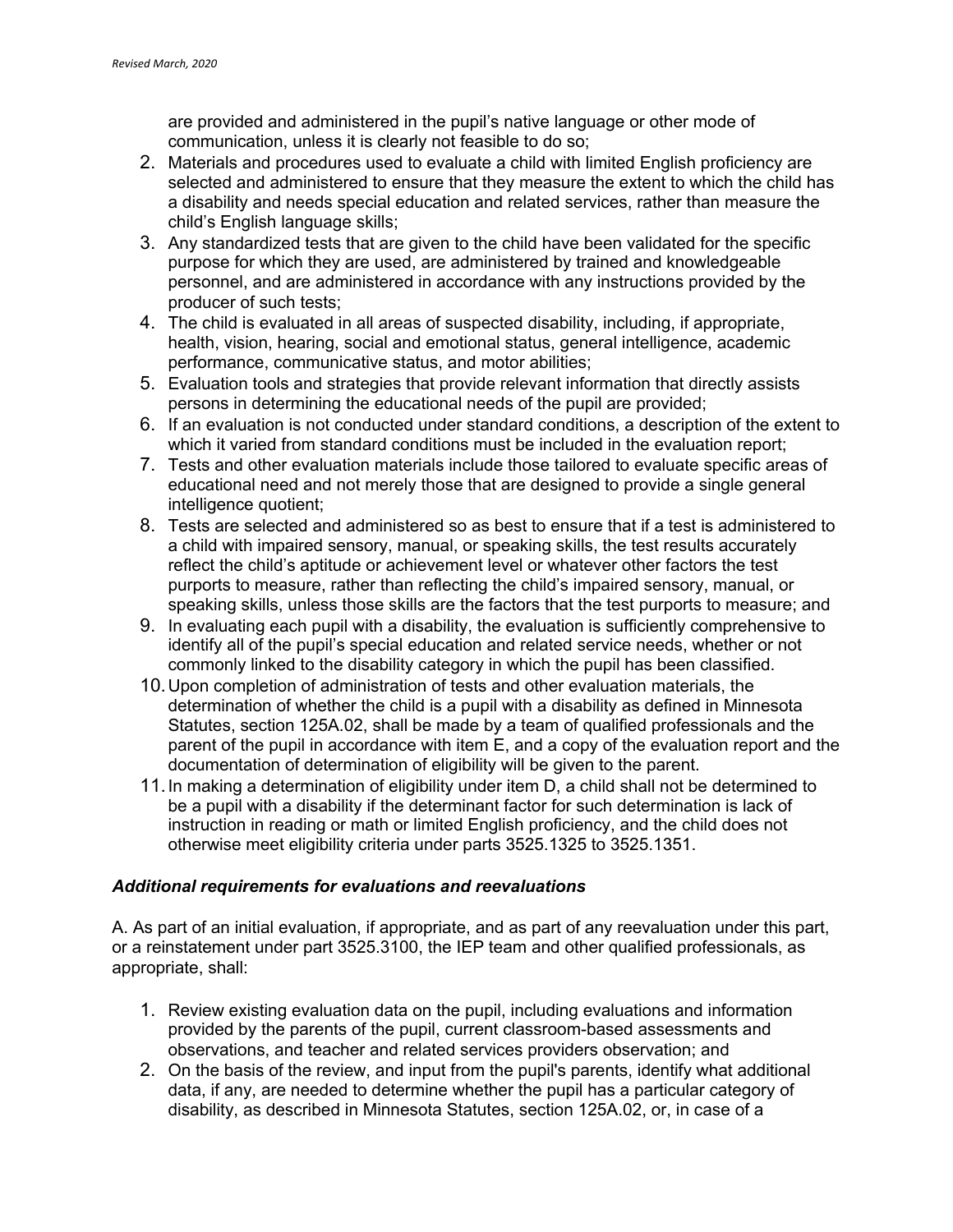reevaluation of a pupil, whether the pupil continues to have such a disability, the present levels of performance and educational needs of the pupil, whether the pupil needs special education and related services, or in the case of a reevaluation of a pupil, whether the pupil continues to need special education and related services, and whether any additions or modifications to the special education and related services are needed to enable the pupil to meet the measurable annual goals set out in the individualized education program of the pupil and to participate, as appropriate, in the general curriculum.

- 3. The district administers such tests and other evaluation materials as may be needed to produce the data identified by the IEP team under item A, subitem (2).
- 4. The district obtains informed parental consent, in accordance with subpart 1, prior to conducting any reevaluation of a pupil, except that such informed parental consent need not be obtained if the district can demonstrate that it had taken reasonable measures to obtain such consent and the pupil's parent has failed to respond.
- 5. If the IEP team and other qualified professionals, as appropriate, determine that no additional data are needed to determine whether the pupil continues to be a pupil with a disability, the district shall notify the pupil's parents of that determination and the reasons for it, and the right of such parents to request an evaluation to determine whether the pupil continues to be a pupil with a disability, and shall not be required to conduct such an evaluation unless requested to by the pupil's parents.
- 6. A district evaluates a pupil in accordance with federal regulation before determining that the pupil is no longer a pupil with a disability.
- 7. The district intends to use restrictive procedures. The district follows the restrictive procedure statute, Minnesota Statute 125A.094-125A.0942. When restrictive procedures are used twice in 30 days or when a pattern emerges and restrictive procedures are not included in a child's individual education program or behavior intervention plan, the district must hold a meeting of the individual education program team, conduct or review a functional behavioral analysis, review data, consider developing additional or revised positive behavioral interventions and supports, consider actions to reduce the use of restrictive procedures, and modify the individualized education program or behavior intervention plan as appropriate. At the meeting the team must review any known medical or psychological limitations that contraindicate the use of restrictive procedure, consider whether to prohibit that restrictive procedure, and document any prohibition in the individual education program or behavior intervention plan.

#### *Procedures for determining eligibility and placement*

- A. In interpreting the evaluation data for the purpose of determining if a child is a pupil with a disability under parts 3525.1325 to 3525.1351 and the educational needs of the child, the school district:
	- 1. Draws upon information from a variety of sources, including aptitude and achievement tests, parent input, teacher recommendations, physical condition, social or cultural background, and adaptive behavior; and
	- 2. Ensures that the information obtained from all of the sources is documented and carefully considered.
- B. If a determination is made that a child is a pupil with a disability who needs special education and related services, an IEP is developed for the pupil according to Minnesota Rule 3525.2810.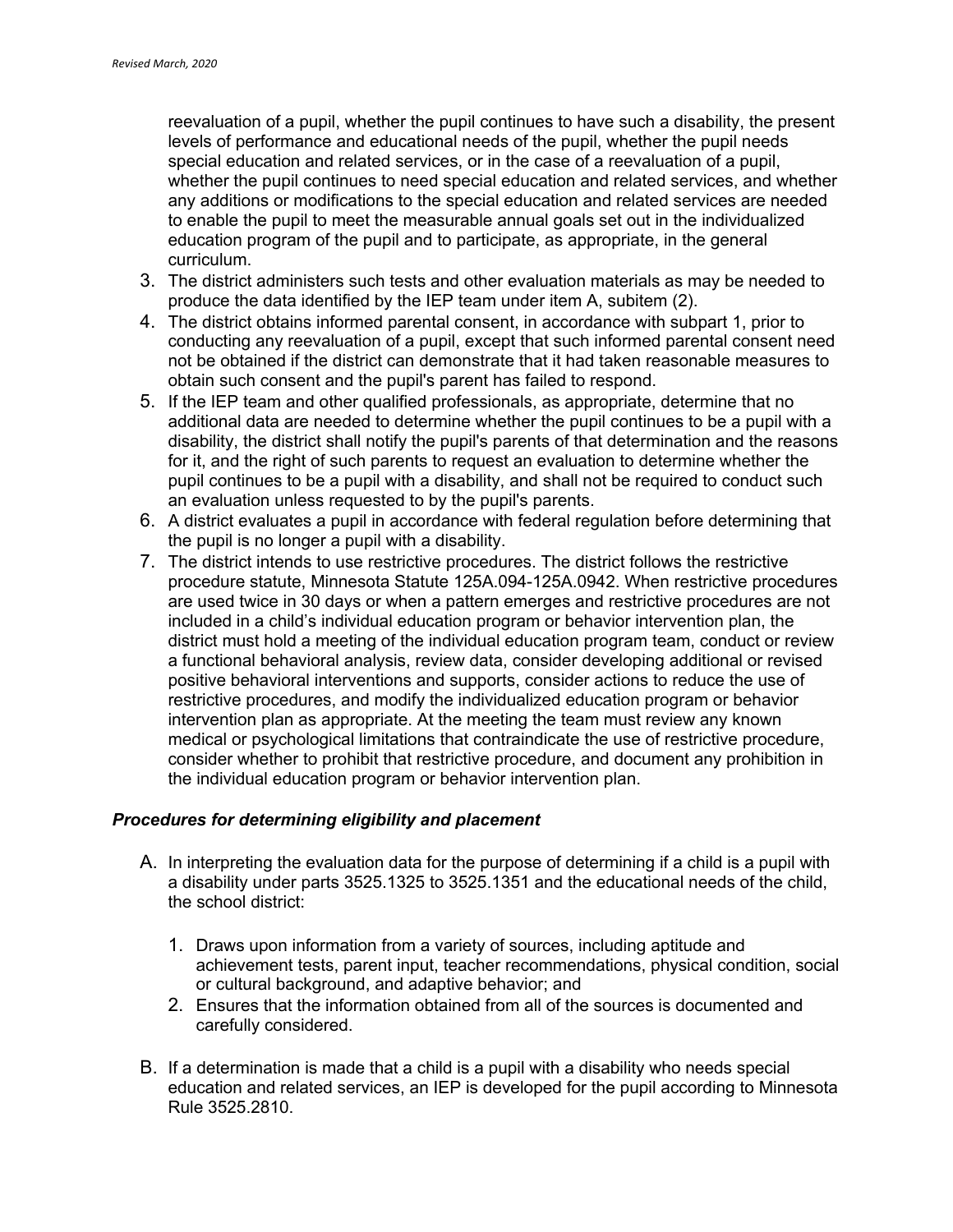#### *Evaluation report*

An evaluation report is completed and delivered to the pupil's parents within the specified evaluation timeline. At a minimum, the evaluation report includes:

- 1. A summary of all evaluation results;
- 2. Documentation of whether the pupil has a particular category of disability or, in the case of a reevaluation, whether the pupil continues to have such a disability;
- 3. Thepupil'spresentlevelsofperformanceandeducationalneedsthatderivefromthedisability;
- 4. Whether the child needs special education and related services or, in the case of a reevaluation, whether the pupil continues to need special education and related services; and
- 5. Whether any additions or modifications to the special education and related services are needed to enable the pupil to meet the measurable annual goals set out in the pupil's IEP and to participate, as appropriate, in the general curriculum.

## **C. Plan for Receiving Referrals**

District 197 may receive referrals from parents, physicians, private and public programs, and health and human services agencies as part of the evaluation process. All plans may be faxed or email to the principal of each school building. This is a secure method to ensure data is kept private and the referral information is shared with team members.

## **II. Method of Providing the Special Education Services for the Identified Pupils**

District 197 provides a full range of educational service alternatives. All students with disabilities are provided the special instruction and services, which are appropriate to their needs. The following is representative of District 197 method of providing the special education services for the identified pupils, sites available at which service may occur, and instruction and related services are available.

Appropriate program alternatives to meet the special education needs, goals, and objectives of a pupil are determined on an individual basis. Choice of specific program alternatives are based on the pupil's current levels of performance, pupil special education needs, goals, and objectives, and must be written in the IEP. Program alternatives are comprised of the type of services provided, the setting in which services occur, and the amount of time and frequency in which special education services occur. A pupil may receive special education services in more than one alternative based on the IEP or IFSP.

A. Method of providing the special education services for the identified pupils:

- 1. One to One Direct Service
- 2. Small Group Direct Services
- 3. Co-Taught Direct Services
- 4. Push-in Direct Services
- 5. Indirect Services
- 6. Teletherapy or distance learning services
- 7. Homebound or home-based services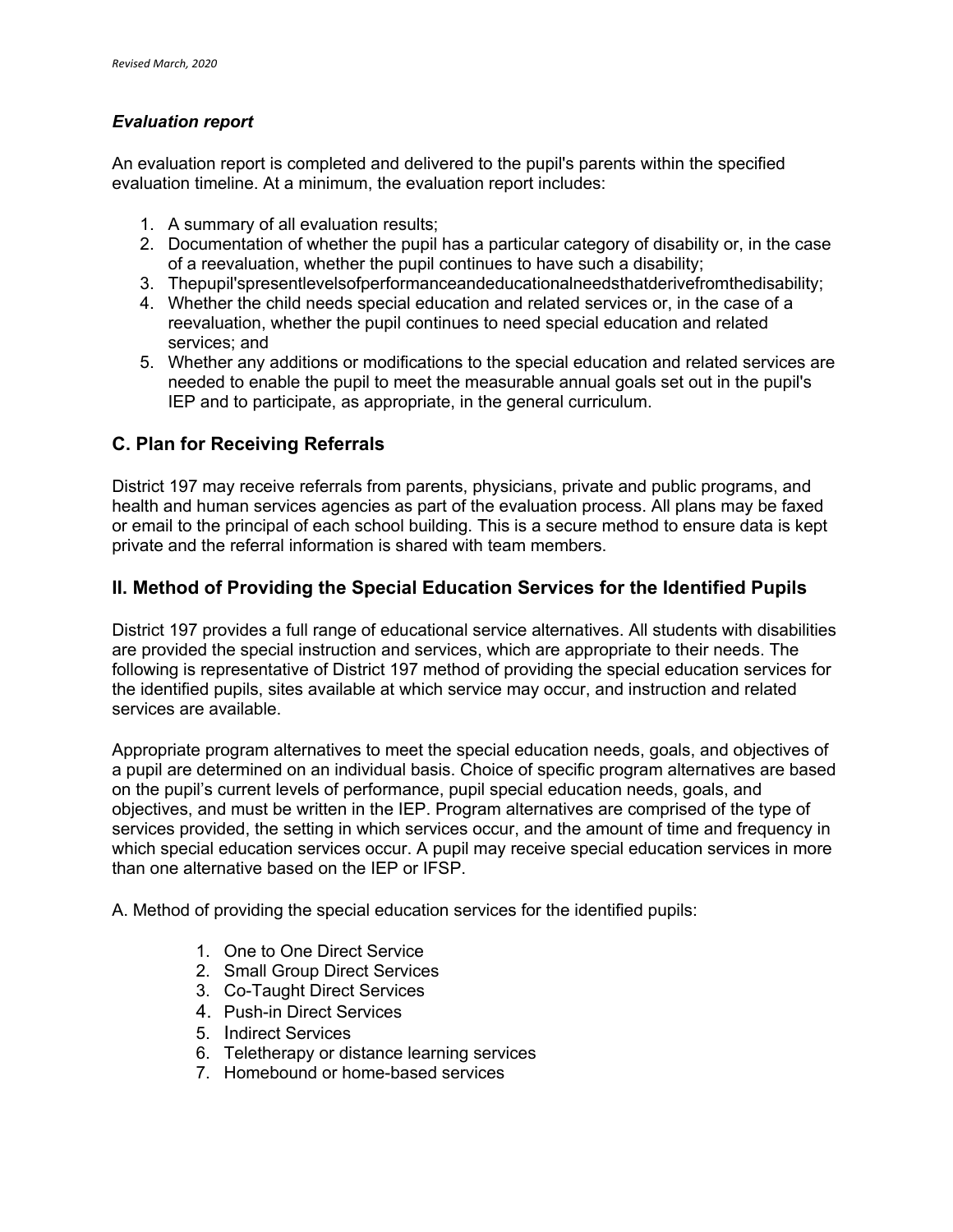Sites available at which services may occur:

- 1. **Garlough Elementary**, 1740 Charlton St. West Saint Paul, MN 55118, (651)403-8100
- 2. **Mendota Elementary**, 1979 Summit Lane, Mendota Heights, MN 55118, (651)403-8000
- 3. **Moreland Elementary**, 217 W. Moreland Ave. West Saint Paul, MN 55118, (651)403- 7800
- 4. **Pilot Knob Elementary**, 1436 Lone Oak Road, Eagan, MN 55121, (651)403-7900
- 5. **Somerset Elementary**, 1355 Dodd Road, Mendota Heights, MN 55118 (651)403-8200
- 6. **Heritage Middle School**, 121 W. Butler Ave. West Saint Paul, MN 55118 (651)403- 7400
- 7. **Friendly Hills Middle School**, 701 Mendota Hts. Rd., Mendota Heights, MN 55120, (651)403- 7600
- 8. **Henry Sibley High School**, 1897 Delaware Ave., Mendota Heights, MN 55118 (651)403-7100
- 9. **Early Learning and Family Resource Center,** 1970 Christensen Avenue, West St. Paul, MN 55118
- 10.**Branch Out Transition Center,** 150 Marie Avenue East, West St. Paul, MN 55118
- 11.In the case of teletherapy, distance learning, homebound, or home-based education services, the IEP team will determine an appropriate location for service delivery.
- B. Available instruction and related services:
	- 1. Specialized instruction for all disabilities (birth 21 years of age)
	- 2. Academic & Social/ Emotional Services
	- 3. Occupational Therapy
	- 4. Physical Therapy
	- 5. Speech/Language Pathology
	- 6. School Psychology
	- 7. Adaptive Physical Education (DAPE)
	- 8. School Nursing
	- 9. Audiology

## **III. Administration and Management Plan.**

District 197 utilizes the following administration and management plan to assure effective and efficient results of child study procedures and method of providing special education services for the identified pupils:

A. The following table illustrates the organization of administration and management to assure effective and efficient results of child study procedures and method of providing special education services for the identified pupils:

| Sara Lein, Director of<br><b>Special Education</b> | ISD 197 District Office<br>1897 Delaware Avenue, Mendota Heights MN 55118<br>Email: sara.lein@isd197.org |  |
|----------------------------------------------------|----------------------------------------------------------------------------------------------------------|--|
|                                                    | Phone: 651-403-7019<br>Fax: 651-403-7070                                                                 |  |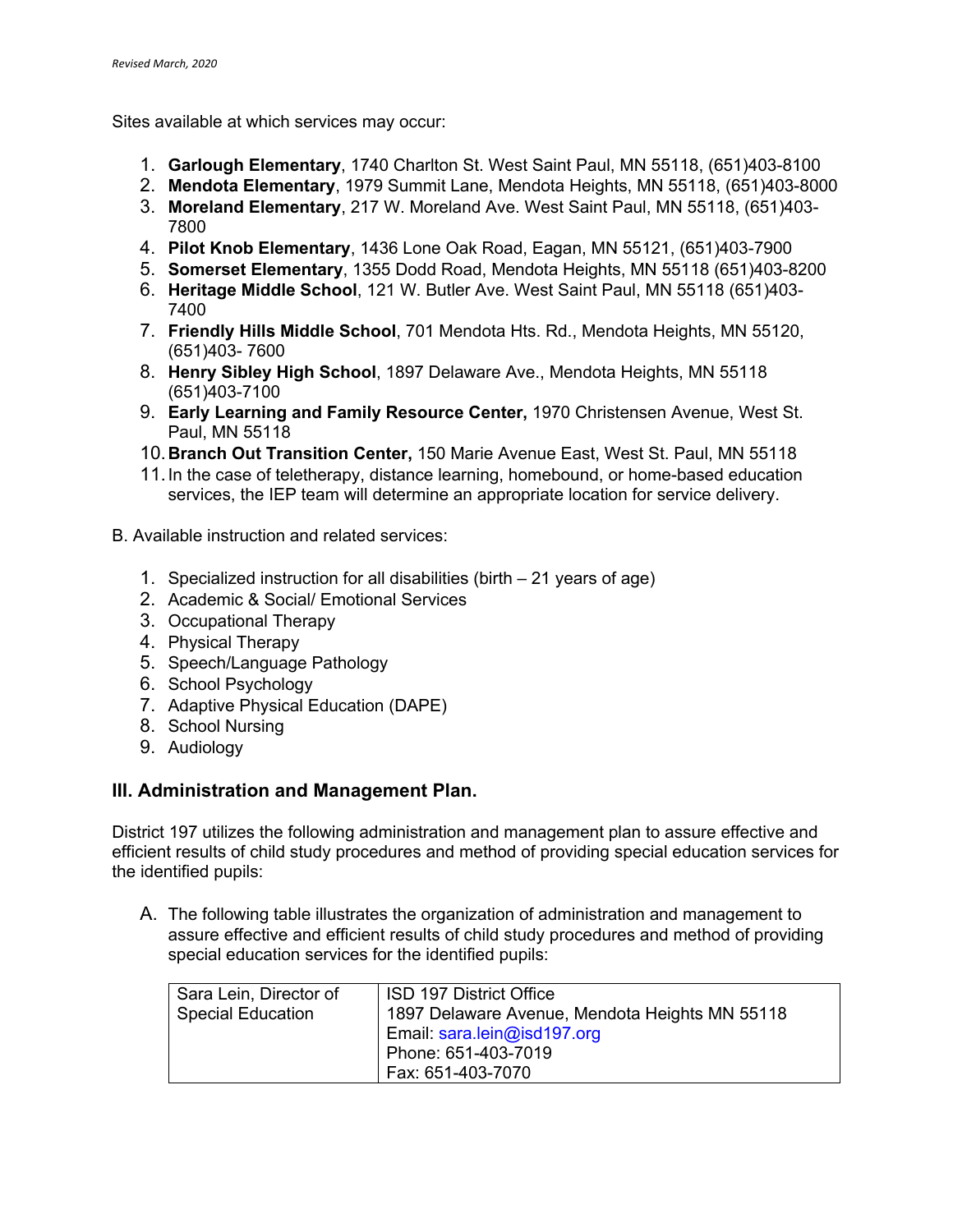| Laurie Hume, Assistant       | Early Learning and Family Resource Center       |  |
|------------------------------|-------------------------------------------------|--|
| Director of Early            | 1970 Christensen Avenue, West St. Paul MN 55118 |  |
| Learning                     | Email: laurie.hume@isd197.org                   |  |
|                              | Phone: 651-403-8350                             |  |
|                              | Fax: 651-403-8310                               |  |
| Rachel Johnston,             | <b>Branch Out Transition Program</b>            |  |
| <b>Special Education</b>     | 150 Marie Avenue, West St. Paul MN 55118        |  |
| Coordinator                  | Email: rachel.johnston@isd197.org               |  |
|                              | Phone: 651-403-7017                             |  |
|                              | Fax: 651-403-8510                               |  |
| Jennifer Miller, Special     | ISD 197 District Office                         |  |
| <b>Education Coordinator</b> | 1897 Delaware Avenue, Mendota Heights MN 55118  |  |
|                              | Email: jennifer.miller@isd197.org               |  |
|                              | Phone: 651-403-8064                             |  |
|                              | Fax: 651-403-7070                               |  |

- B. Due Process assurances available to parents: District 197 has appropriate and proper due process procedures in place to assure effective and efficient results of child study procedures and method of providing special education services for the identified pupils, including alternative dispute resolution and due process hearings. A description of these processes are as follows:
	- 1. Prior written notice to:
		- a. inform the parent that except for the initial placement of a child in special education, the school district will proceed with its proposal for the child's placement or for providing special education services unless the child's parent notifies the district of an objection within 14 days of when the district sends the prior written notice to the parent; and
		- b. state that a parent who objects to a proposal or refusal in the prior written notice may request a conciliation conference or another alternative dispute resolution procedure.
	- 2. District 197 will not proceed with the initial evaluation of a child, the initial placement of a child in a special education program, or the initial provision of special education services for a child without the prior written consent of the child's parent. A district may not override the written refusal of a parent to consent to an initial evaluation or reevaluation.
	- 3. A parent, after consulting with health care, education, or other professional providers, may agree or disagree to provide the parent's child with sympathomimetic medications unless medical, dental, mental and other health services are necessary, in the professional's judgment, that the risk to the minor's life or health is of such a nature that treatment should be given without delay and the requirement of consent would result in delay or denial of treatment.
	- 4. Parties are encouraged to resolve disputes over the identification, evaluation, educational placement, manifestation determination, interim alternative educational placement, or the provision of a free appropriate public education to a child with a disability through conciliation, mediation, facilitated team meetings, or other alternative process. All dispute resolution options are voluntary on the part of the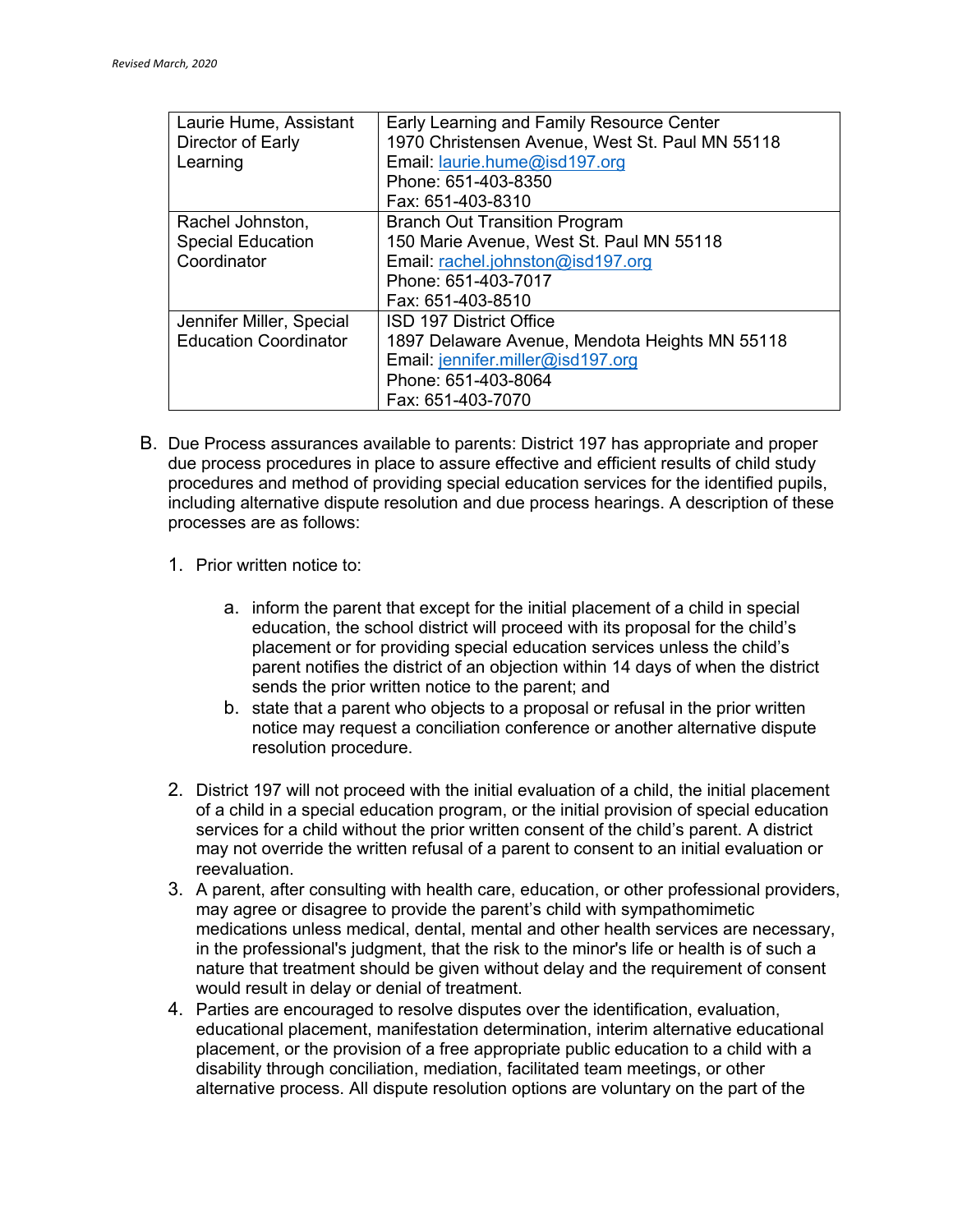parent and must not be used to deny or delay the right to a due process hearing. All dispute resolution processes are provided at no cost to the parent.

- 5. Conciliation Conference: a parent has the opportunity to meet with appropriate district staff in at least one conciliation conference if the parent objects to any proposal of which the parent receives prior written notice. District 197 holds a conciliation conference within ten calendar days from the date the district receives a parent's objection to a proposal or refusal in the prior written notice. All discussions held during a conciliation conference are confidential and are not admissible in a due process hearing. Within five school days after the final conciliation conference, the district must prepare and provide to the parent a conciliation conference memorandum that describes the District's final proposed offer of service. This memorandum is admissible in evidence in any subsequent proceeding.
- 6. In addition to offering at least one conciliation conference, *District 197* informs parents of other dispute resolution processes, including at least mediation and facilitated team meetings. The fact that an alternative dispute resolution process was used is admissible in evidence at any subsequent proceeding. State-provided mediators and team meeting facilitators shall not be subpoenaed to testify at a due process hearing or civil action under special education law nor are any records of mediators or state-provided team meeting facilitators accessible to the parties.
- 7. Descriptions of the mediation process, facilitated team meetings, state complaint, and impartial due process hearings may be found in *District 197*'s Procedure Safeguard Notice, attached as Appendix *A.*

## **IV. Interagency Agreements the District has Entered**

District 197 has entered in the following interagency agreements or joint powers board agreements for eligible children, ages 3 to 21, to establish agency responsibility that assures that interagency services are coordinated, provided, and paid for, and that payment is facilitated from public and private sources:

| Name of Agency                      | <b>Terms of Agreement</b>                         | <b>Agreement Termination/</b><br><b>Renewal Date</b> |
|-------------------------------------|---------------------------------------------------|------------------------------------------------------|
| Dakota County                       | <b>Early Childhood Nursing</b><br><b>Services</b> | July 1, 2015 to current                              |
| Intermediate School<br>District 917 | Special Education Services//<br><b>Placement</b>  | July 1, 2015 to current                              |

# **V. Special Education Advisory Council**

In order to increase the involvement of parents of children with disabilities in district policy making and decision making, District 197 has a special education advisory council.

- 1. District 197's Special Education Advisory Council is individually established.
- 2. District 197's Special Education Advisory Council is a committee.
- 3. At least half of District197's parent advisory councils' members are parents of students with a disability.

The district has a nonpublic school located in its boundaries and the parent advisory council includes at least one member who is a parent of a nonpublic school student with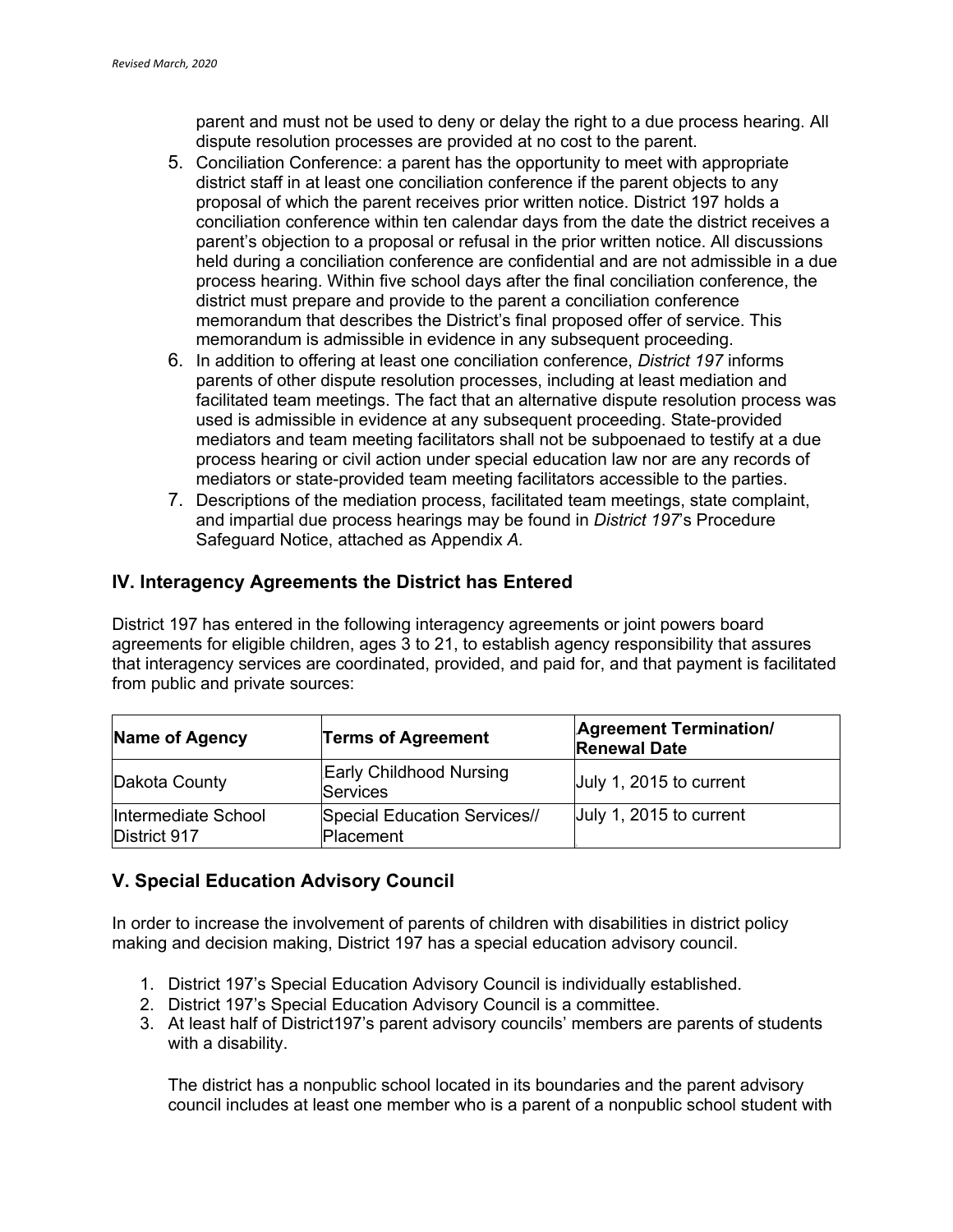a disability, or an employee of a nonpublic school if no parent of a nonpublic school student with a disability is available to serve.

Each local council meets no less than once each year.

- 4. A calendar of District197's Special Education Advisory Council meeting dates can be found on the District's Website (isd197.org) under Special Programs and SEAC tabs.
- 5. The operational procedures of *District 197*'s Special Education Advisory Council can be found on the District's Website (isd197.org) under Special Programs and SEAC tabs.

#### **VI. Assurances**

Code of Federal Regulations, section 300.201: Consistency with State policies *District 197*, in providing for the education of children with disabilities within its jurisdiction, has in effect policies, procedures, and programs that are consistent with the State policies and procedures established under sections 300.101 through 300.163, and sections 300.165 through 300.174. (Authority: 20 U.S.C. § 1413(a)(1)).

*Yes:* Assurance given.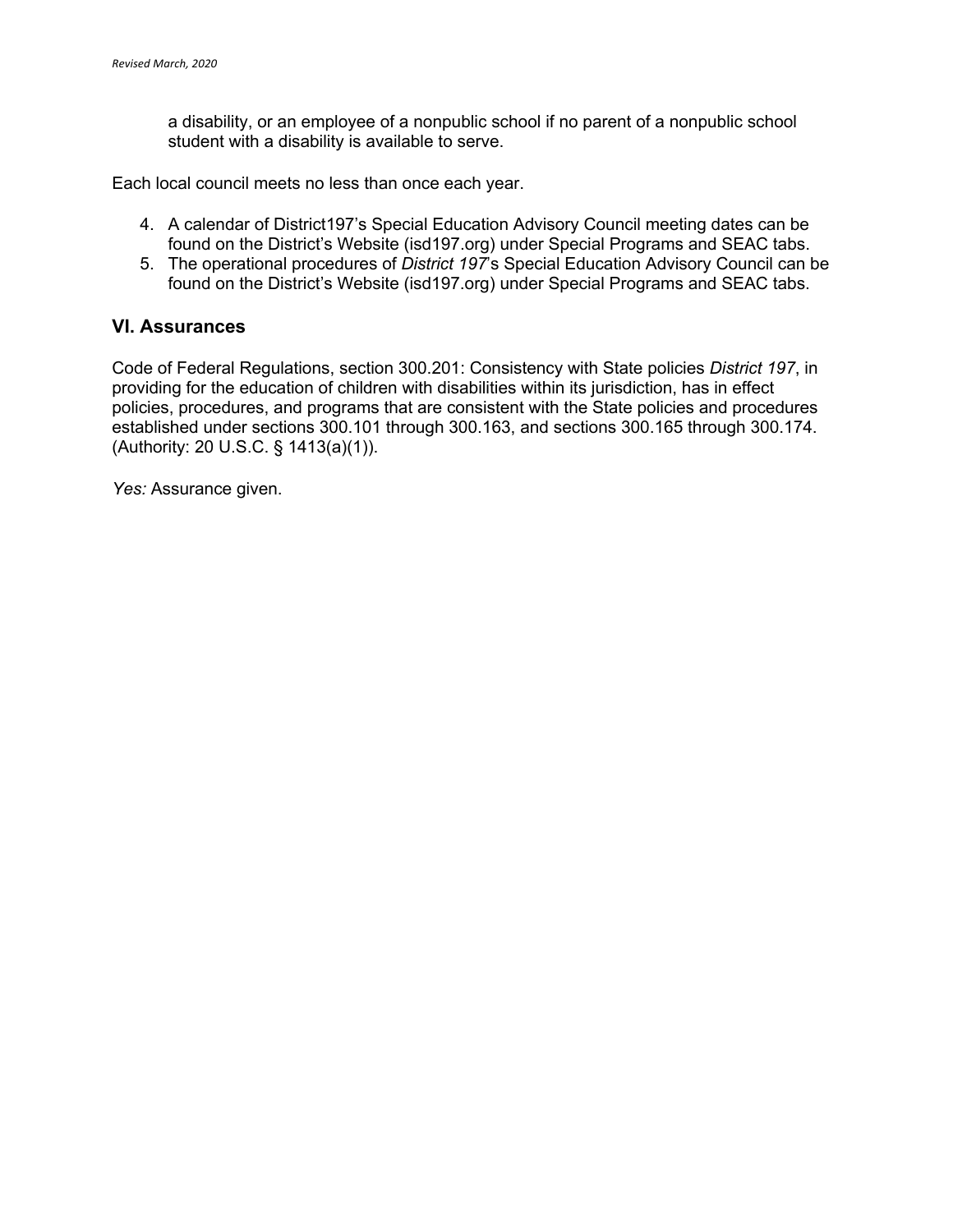APPENDIX A



## **PART C PROCEDURAL SAFEGUARDS NOTICE INFANT AND TODDLER INTERVENTION**

*The intent of this document is to offer general information about special education rights provided by state and federal law provided to parents of children from birth through age 2. It explains a selection of some of the rights provided to parents under the Individuals with Disability Education Act (IDEA) and Minnesota laws; however, it is not a complete explanation of those rights. This document does not constitute legal advice, nor is it a substitute for consulting with a licensed attorney regarding your specific legal situation.* 

# **INTRODUCTION**

This brochure provides an overview of parental special education rights for infant and toddler intervention services, sometimes called procedural safeguards. This Notice of Procedural Safeguards must be given to you when your child is referred under Part C of the IDEA, including when you or the district request a due process hearing. The district must also make available an initial copy of your child's early intervention record, at no cost to you.

# **PRIOR WRITTEN NOTICE**

The school district or a service provider must provide you with prior written notice within a reasonable timeframe before each time it proposes to initiate or change, or refuses to initiate or change, the identification, evaluation, and education placement of your child or the provision of appropriate infant and toddler intervention services to your child and your child's family. This notice must be given to you before any changes are made and must include sufficient detail to inform you of:

- 1. The action that is being proposed or refused;
- 2. An explanation of why the district proposes or refuses to take the action; and
- 3. All procedural safeguards that are available under Part C of the IDEA, including a description of mediation, how to file a state complaint, and a due process complaint in the provisions, and any timelines under those procedures.

The notice must be written in a language understandable to the general public and provided in your native language unless it is clearly not feasible to do so.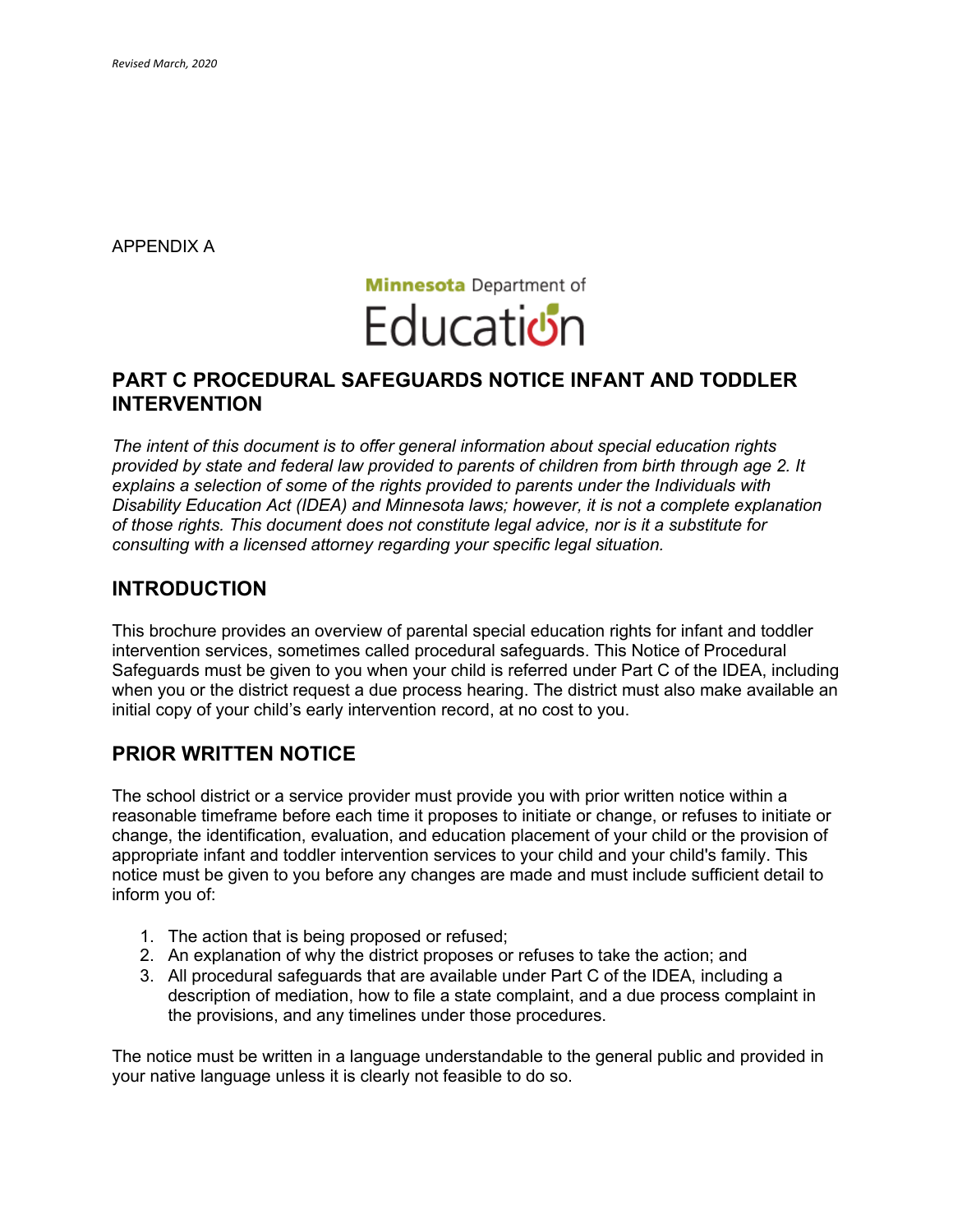If your native language or other mode of communication is not a written language, the public agency, or designated early intervention service provider, must take steps to ensure that the notice is translated orally or by other means to you in your native language or other mode of communication. The provider must also take steps to ensure that you understands the notice; and, that there is written evidence that these requirements have been met.

Native language, when used with respect to an individual who is limited English proficient, means the language normally used by that individual, or in the case of a child, the language normally used by the parents of the child. For evaluations and assessments conducted for the child, native language means the language normally used by the child, if this language is determined developmentally appropriate for the child by the qualified personnel conducting the evaluation or assessment. For an individual who is deaf or hard of hearing, blind or visually impaired, or for an individual with no written language, native language means the mode of communication that is normally used by the individual, such as sign language, braille, or oral communication.

# **FOR MORE INFORMATION**

If you need help understanding any of your procedural rights or anything about your child's education, please contact your child's early childhood special education coordinator, the school district's special education director or the person listed below. This notice must be provided in your native language or other mode of communication you may be using.

If you have any questions or would like further information, please contact:

Laurie Hume, Assistant Director of Early Learning Phone: 651-403 -8300 For further information, you may contact one of the following organizations:

ARC Minnesota (advocacy for persons with developmental disabilities) www.thearcofminnesota.org 651-523-0823; 1-800-582-5256

Minnesota Association for Children's Mental Health www.macmh.org 651-644-7333; 1800-528-4511

Minnesota Disability Law Center www.mndlc.org 612-332-1441; 1-800-292-4150 612-332-4668 (TTY)

PACER (Parent Advocacy Coalition for Educational Rights) www.pacer.org 952-838-9000; 1-800-53-PACER 952-838-0190 (TTY)

Minnesota Department of Education www.education.state.mn.us 651-582-8689 651-582-8201 (TTY)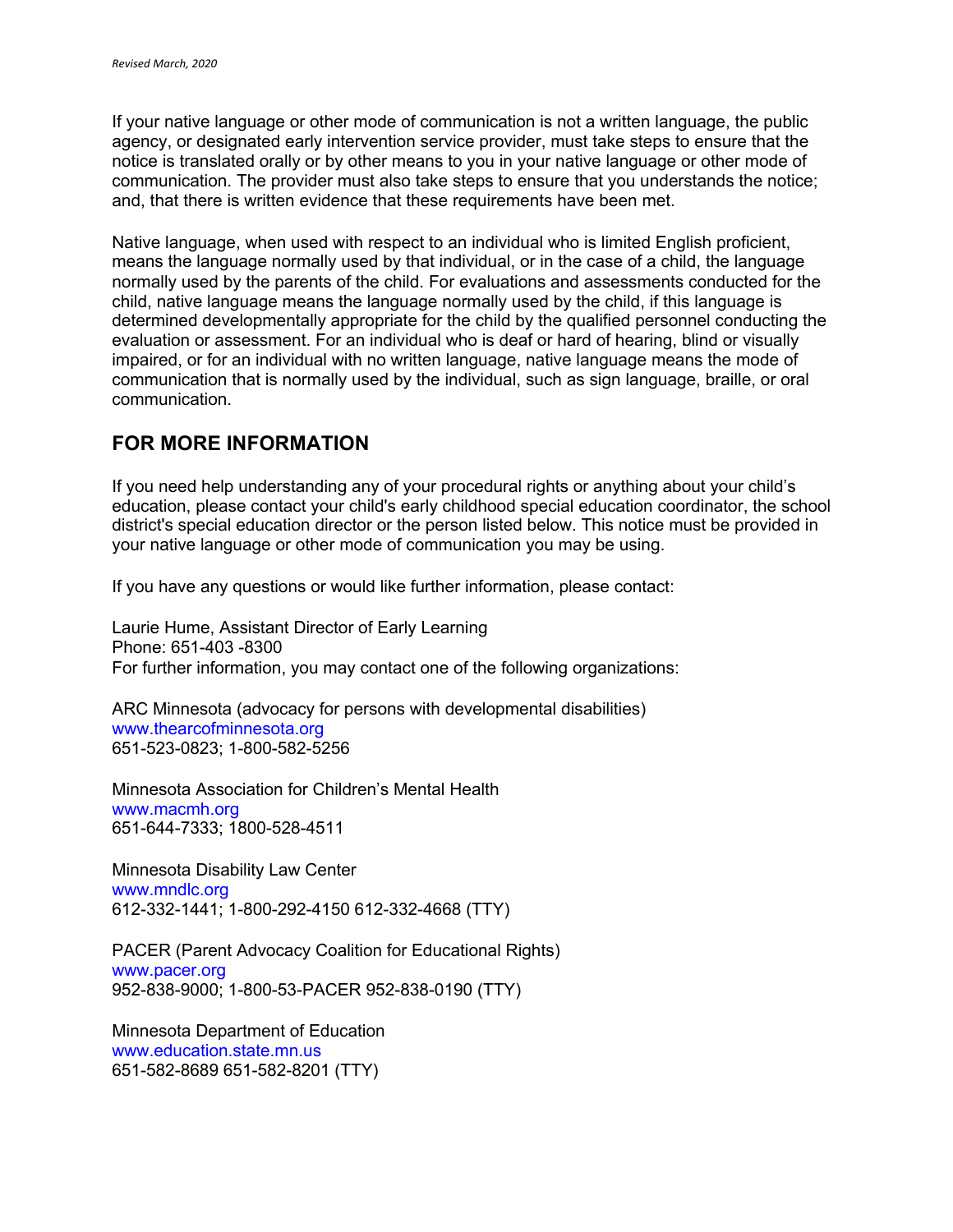# **PARENTAL CONSENT Definition of Consent**

As a parent, you have the right to give consent to any action proposed by the district. Consent means that you have been fully informed, in your native language, of all information relevant to the activity for which your written permission is sought and that you fully understand and agree in writing with carrying out the activity for which consent is sought. The written consent must describe the activity and list any early intervention records that will be released and to whom. Consent is voluntary and may be revoked at any time. However, if you revoke your consent, that revocation is not retroactive.

## **When the District Must Obtain Your Consent**

There are several situations in which the district must obtain your written consent before acting. The district must obtain your written consent before the following:

- 1. Administering screening procedures that are used to determine whether your child is suspected of having a disability;
- 2. Conducting all Part C evaluations and assessments of your child;
- 3. Providing early intervention services to your child;
- 4. Using public benefits or private insurance to pay for your child's Part C early intervention services in certain situations; and
- 5. Disclosing personally identifiable information about you or your child.

As a parent, you also have the right to receive written notice of and to provide written consent to the exchange of information among agencies that is consistent with state and federal law.

## **Parent's Right to Decline Consent**

If you do not provide consent, the district must make reasonable efforts to ensure that you are fully aware of the nature of the evaluation and assessment, or the early intervention services that would be

available, and that you understand that your child will not be able to receive the evaluation and assessment or receive early intervention services unless you provide consent. The district may not use the due process hearing procedures in Part B or Part C of the IDEA to challenge your refusal to provide any consent that is required. Thus, if you refuse, in writing, to consent to the initial evaluation or reevaluation of your child the district may not override your written refusal.

## **Parental Right to Decline Services**

You can decide whether or not to accept or decline any early intervention service. You can selectively accept or decline any early intervention service, including declining a service after first accepting it, without jeopardizing other early intervention services your child may receive.

## **Confidentiality and Personally Identifiable Information**

Personally identifiable information is information that includes, but is not limited to, your child's name; your name (parent's name) or other family member's name; your address; your child's address; a personal identifier, such as your child's or your Social Security number; biometric record; another indirect identifier, such as the child's date of birth, place of birth, a mother's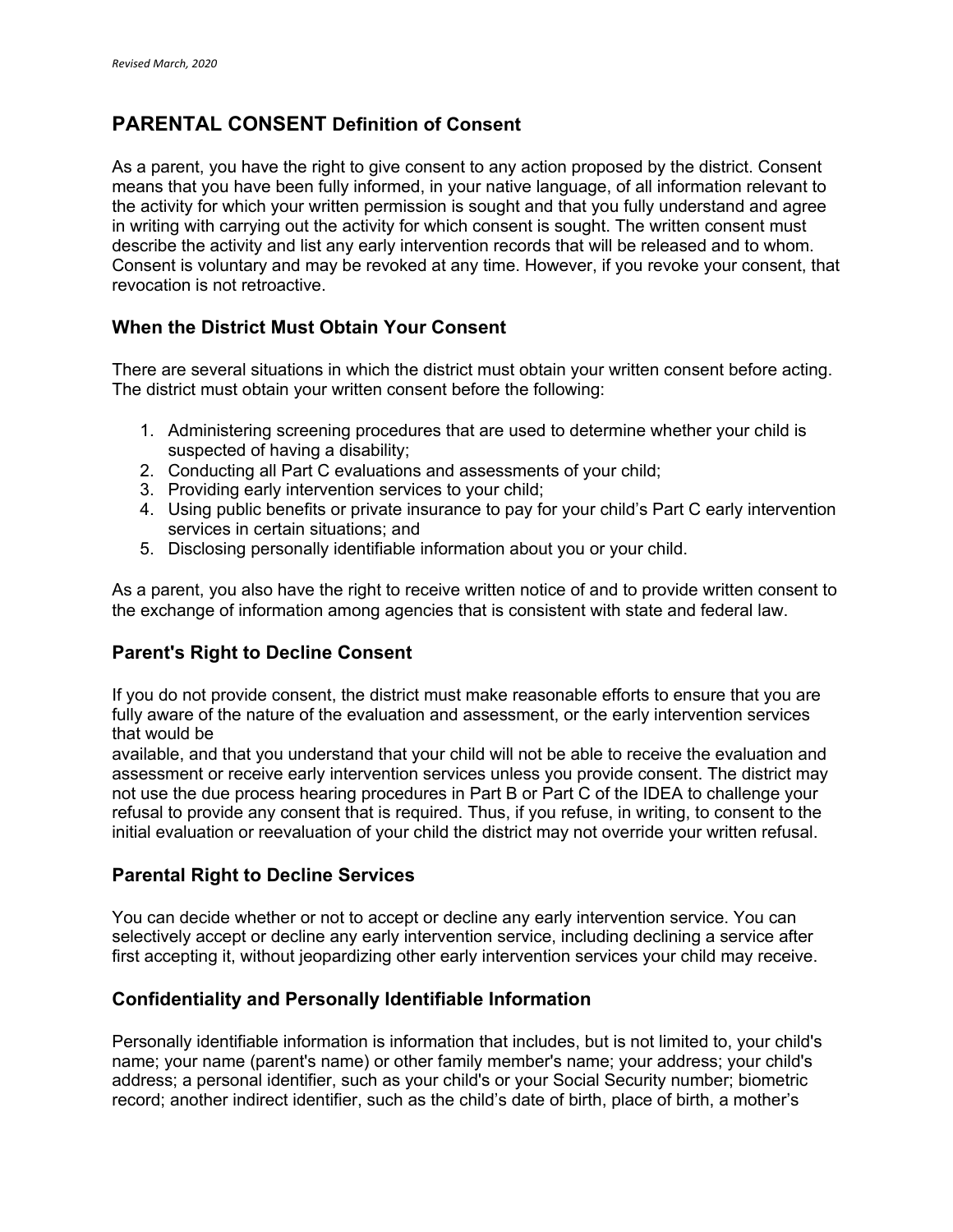maiden name, or a list of personal characteristics; or other information that would make it possible to identify your child with reasonable certainty.

Districts, the Minnesota Department of Education (MDE), and any other early intervention service providers must protect the confidentiality of any personally identifiable data about you and your child, including information and records they collect, use and maintain, disclose and destroy. Generally, a district or other participating agency may not disclose personally identifiable information, as defined in Part C of the IDEA, to any party except participating agencies (including the lead agency and early intervention service providers) that are part of the state's Part C system without parental consent unless authorized to do so under the IDEA or for any purpose other than meeting a requirement of that law. Please refer to the Federal Educational Rights and Privacy Act (FERPA) for additional information on consent requirements concerning data privacy under federal law.

Confidentiality provisions under Part C of the IDEA apply from the point in time when your child is referred for early intervention services until the district is no longer required to maintain or no longer maintains the child's information under applicable state or federal laws, whichever is later.

# **Notice to Parents about Confidentiality**

The district must give you notice when your child is referred under Part C of the IDEA that fully informs you about the confidentiality requirements discussed above. This notice should include a description of your child about whom personally identifiable information is maintained, the types of information about your child requested, the method intended to be used in gathering information, including the sources from whom information is gathered, and how the information about your child will be used. This notice must also include a summary of the policies and procedures that the district and providing agencies must follow regarding storage of data about you and your child, disclosure of this data to third parties, and retention and destruction of personally identifiable information. Additionally, this notice must include a description of all of your rights and your child's rights regarding this information, including rights under the Part C confidentiality provisions. Lastly, this notice must include a description of the extent that the notice is provided in the native languages of the various population groups in the state.

# **INDIVIDUAL FAMILY SERVICE PLANS (IFSP)**

If your child is under age three and has a disability, you and your child have a right to receive an IFSP. An IFSP is a written plan that is developed by a team to record your goals for your family and your child. An IFSP also lists the services that will best help you and your child reach those goals and describe when, where, and how services will be delivered. You and other family members work with the early intervention service coordinator and other providers (if appropriate) to create the IFSP. You may invite anyone you wish to the IFSP meetings, including an advocate. The IFSP is reviewed at least every six months, or more frequently if requested. You are involved in planning the time, date and place of these meetings to ensure your participation. You may request a meeting to review your child's IFSP at any time, even if one recently took place. A district must provide you with a copy of each of your child's evaluations, assessments, family assessments, and IFSPs as soon as possible after each IFSP meeting at no cost to you.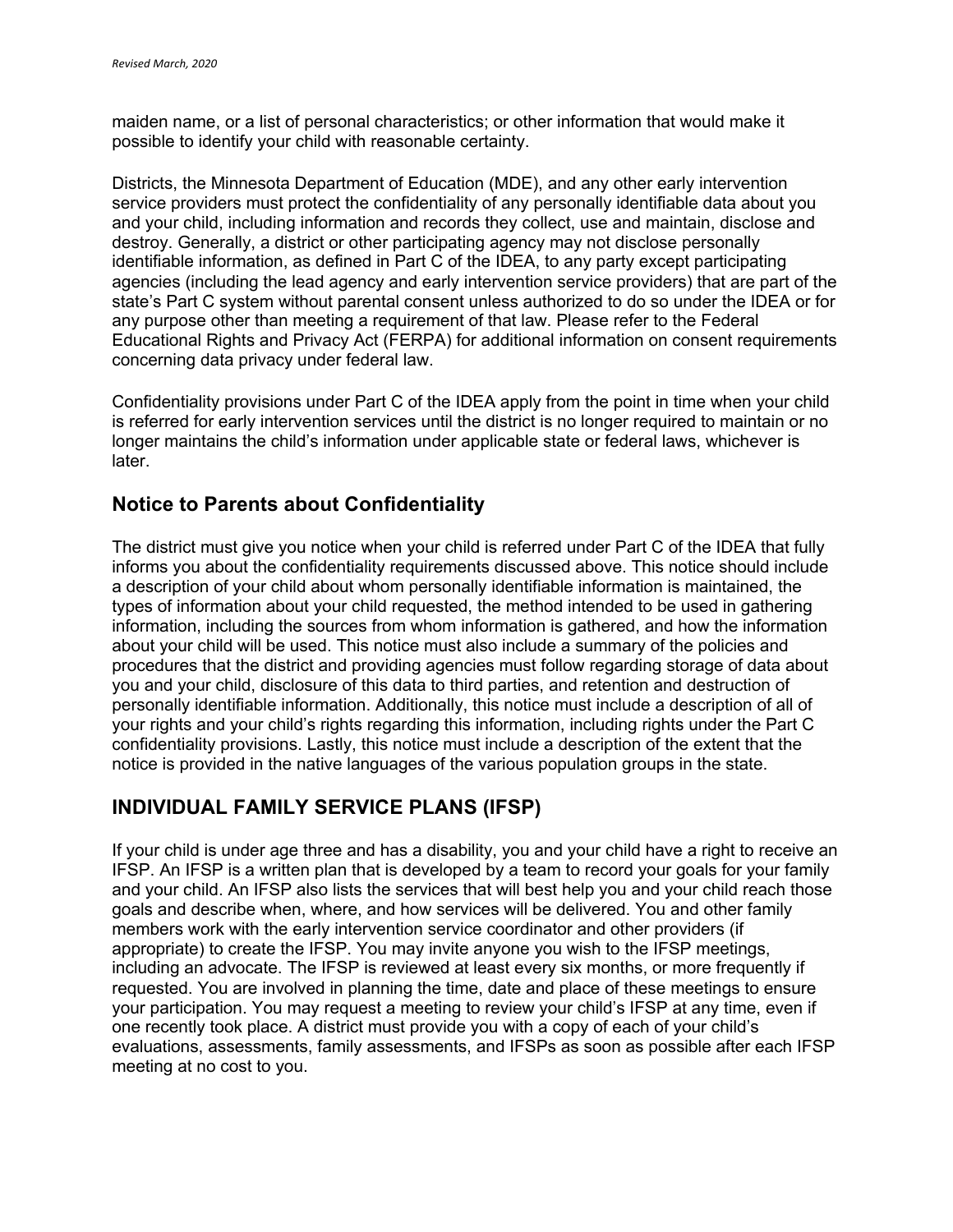# **THE RIGHT TO RECEIVE SERVICES IN NATURAL ENVIRONMENTS**

Early intervention services for infants and toddlers with disabilities are focused around your family's and your child's daily routines and are designed to be carried out within regular activities. These services are provided, to the maximum extent appropriate, in natural environments. This helps you and/or your child's other caregivers learn strategies for teaching your child new skills that may be practiced throughout the day. When a service needs to be provided anywhere other than a natural environment, the IFSP team must provide written justification in the IFSP.

# **WRITTEN ANNUAL NOTICE RELATING TO THIRD-PARTY BILLING FOR IFSP (INDIVIDUAL FAMILY SERVICE PLAN) HEALTH-RELATED SERVICES**

The school district must obtain your consent before your (or your child's) public benefits or insurance or private insurance information is used to pay for Part C services, if such consent is required.

The district must provide you annual written notice that:

- 1. Parental consent must be obtained under Part C of the IDEA before the state lead agency or Early Intervention Service Provider discloses personal information for billing purposes;
- 2. A statement of the no-cost protection provisions in Part C of the IDEA. If you do not provide consent, Part C services must still be made available to you and your child through the IFSP for which you have provided consent;
- 3. The district will bill medical assistance or Minnesota Care for the health-related services on your child's IFSP;
- 4. You have the right to receive a copy of education records the district shares with any third party when seeking reimbursement for health-related services on your child's IFSP; and
- 5. You have a right to withdraw your consent to disclose your child's education records to a third party at any time. If you withdraw consent, the district may no longer share your child's education records to bill a third party for IFSP health-related services. You can withdraw your consent at any time, and your child's IFSP services will not change or stop.

# **EDUCATION RECORDS Your Access to Records**

You have the right to inspect and review all Part C early intervention records about your child and your child's family that are collected, maintained or used under Part C of the IDEA, including records related to evaluations and assessments, screening, eligibility determinations, development and implementation of IFSPs, provision of early intervention services, individual complaints involving your child, or any part of your child's early intervention record. Upon request, the district must give you access to your child's early intervention records without unnecessary delay and before any meeting regarding an IFSP or any due process hearing. The district must respond to your request immediately, if possible, or within 10 days of the request (excluding weekends and legal holidays).

Your right to inspect and review early intervention records includes the right to: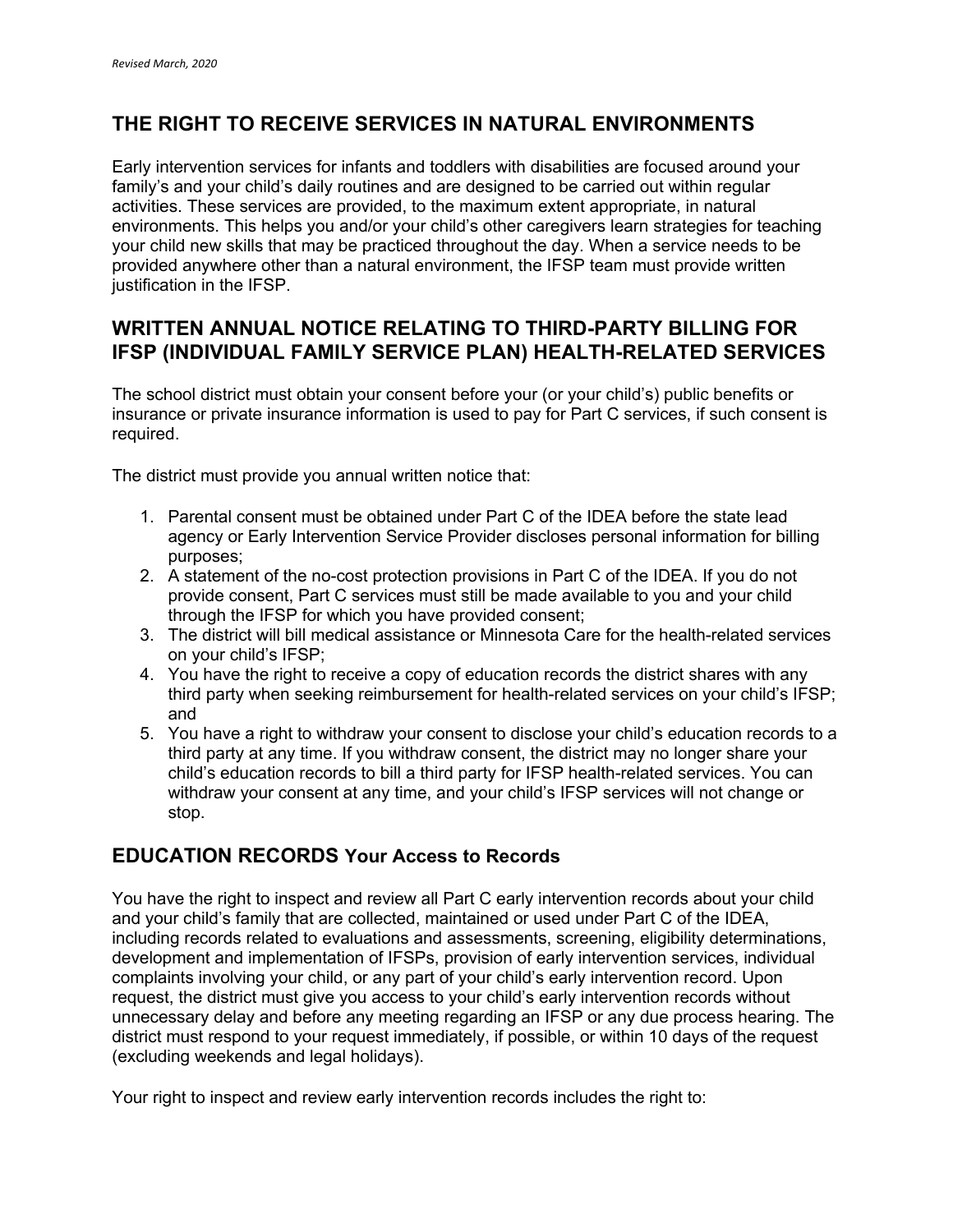- 1. A response from the participating district to reasonable requests for explanations or interpretations of your child's record;
- 2. Request that the participating district provide copies of your child's early intervention records to you if failure to provide these copies would effectively prevent you from exercising your right to inspect and review the records:
- 3. Have your representative inspect and review the early intervention records; and
- 4. Review your child's records as often as you wish, in accordance with state law. State law provides that if you have been shown private data and have been informed of its meaning, that data does not need to be disclosed to you for a period of six months unless a dispute or action is pending or new information is created or collected.

A district may presume that you have the authority to inspect and review records relating to your child unless the district has been provided documentation that you do not have the authority under applicable state laws governing such matters as custody, foster care, guardianship, separation, and divorce.

Under Minnesota state law, education records include most of the information about your child that is held by the school, including evaluations and assessments, eligibility determinations, development and implementation of IFSPs, individual complaints dealing with your child, and any other records about your child and family. However, information held solely by your child's teacher for his or her own instructional use may not be included in the education records.

#### **Disclosure to Health Plan Company**

The district may not disclose information contained in your child's IFSP, including diagnosis and treatment information, to a health plan company without your signed consent.

## **Records on More Than One Child**

If any education record includes information on more than one child, you only have the right to inspect and review information relating to your child. You can seek consent to review and inspect education records that include information about children in addition to your own, but the parents of those children have a right to refuse your request for consent.

#### **Record of Access by Others**

The district must keep a record of each request for access and who obtains access to early intervention records collected, maintained, or used under Part C about you and your child. Access to these records by you and authorized representatives and employees of the district do not need to be recorded. This record of access must include the name of the individual to whom access was given, and the purpose for which the individual was authorized to use the early intervention records.

#### **List of Types and Locations of Information**

Upon your request, the district and MDE must provide you with a list of the types and locations of education records they collect, maintain or use.

#### **Consent to Release Records**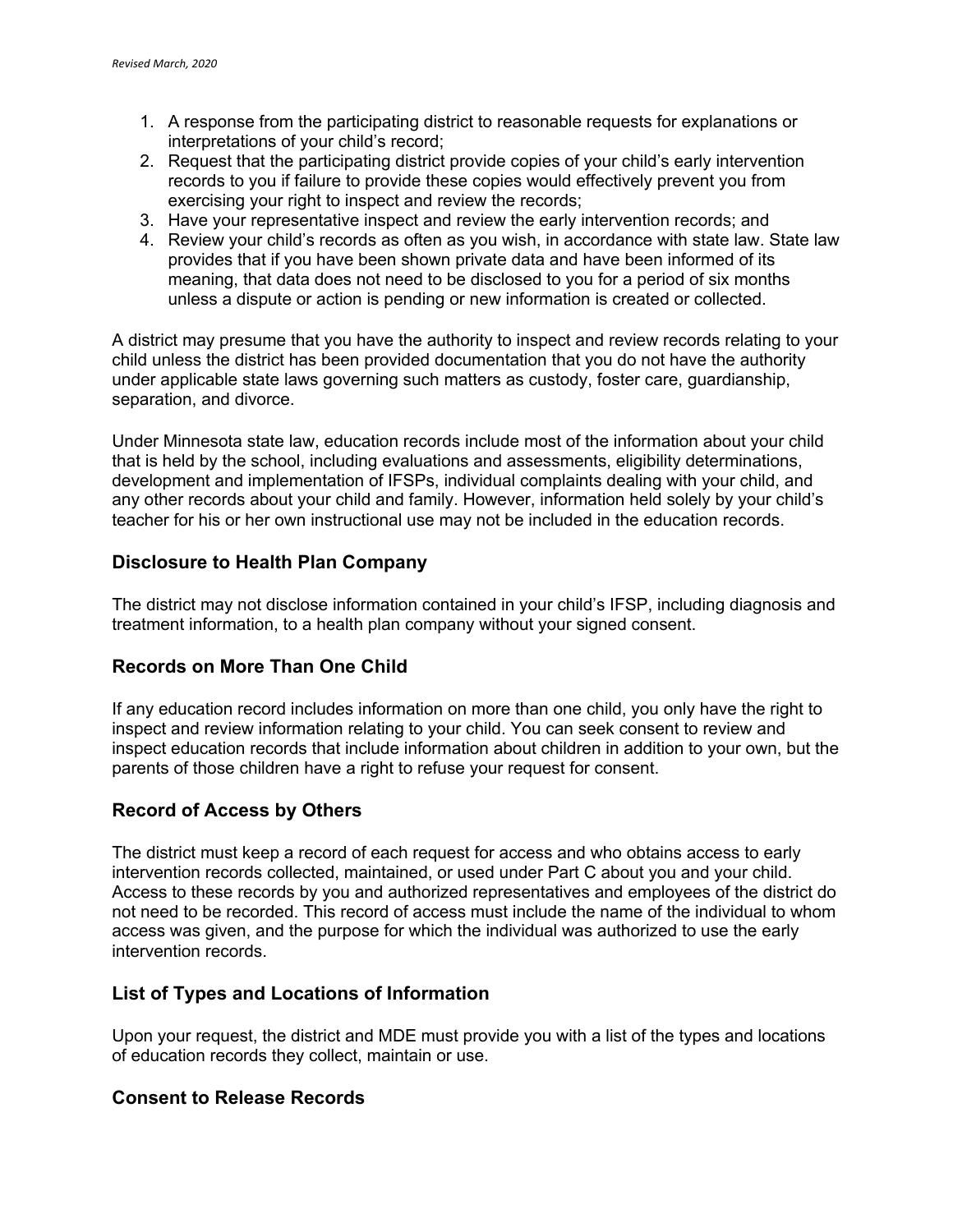Generally, your consent is required before personally identifiable information is released to unauthorized individuals or agencies. The consent must be in writing and must specify the individuals or agencies authorized to receive the information; the nature of the information to be disclosed; the purpose for which the information may be used; and a reasonable expiration date for the authorization to release information. Upon request, the district must provide you with a copy of records it discloses.

#### **Fees for Searching, Retrieving and Copying Records**

The district may not charge a fee to search or retrieve records. However, if you request copies, the district may charge a reasonable fee for the copies, unless charging that fee would prevent you from exercising your right to inspect and review the education records because you cannot afford to pay it. A district must provide you with a copy of each of your child's evaluations, assessments, family assessments, and IFSPs as soon as possible after each IFSP meeting at no cost to you.

#### **Amendment of Records at Parent's Request**

If you believe that information in your child's early intervention records is inaccurate, misleading, incomplete, or in violation of your child's privacy or other rights or your rights as a parent, you may request that the district amend the record or remove the information.

The district must decide within a reasonable time whether it will amend the records. If the district decides not to amend the records, it must inform you of its refusal to amend the records and inform you that you have the right to a hearing to challenge the district's decision.

## **Opportunity for a Hearing**

Upon your request, the district must provide you with the opportunity for a hearing to challenge information in your child's early intervention records to ensure that it is not inaccurate, misleading, or otherwise in violation of the privacy or other rights of you or your child. You may request a hearing under the procedures set out under Part C of the IDEA or you may request a hearing under Minnesota's due process hearing procedures.

If as a result of the hearing the district decides that the information is inaccurate, misleading or in violation of the privacy or other rights of you or your child, it must amend the information accordingly and inform you in writing.

If, as a result of that hearing, the district decides that the information in your child's early intervention record is not inaccurate, misleading, or otherwise in violation of the privacy rights or other rights of you or your child, it must inform you that you have the right to include a statement of your comments and disagreements alongside the challenged information in your child's early intervention education records. Any explanation placed alongside your child's early intervention education records must be kept by the district as part of your child's early intervention records as long as your child's records are maintained by the district. If your child's early intervention records or the contested portion of your child's records are disclosed by the district to any party, the explanation you submitted must also be disclosed to the party.

#### **Transfer of Records**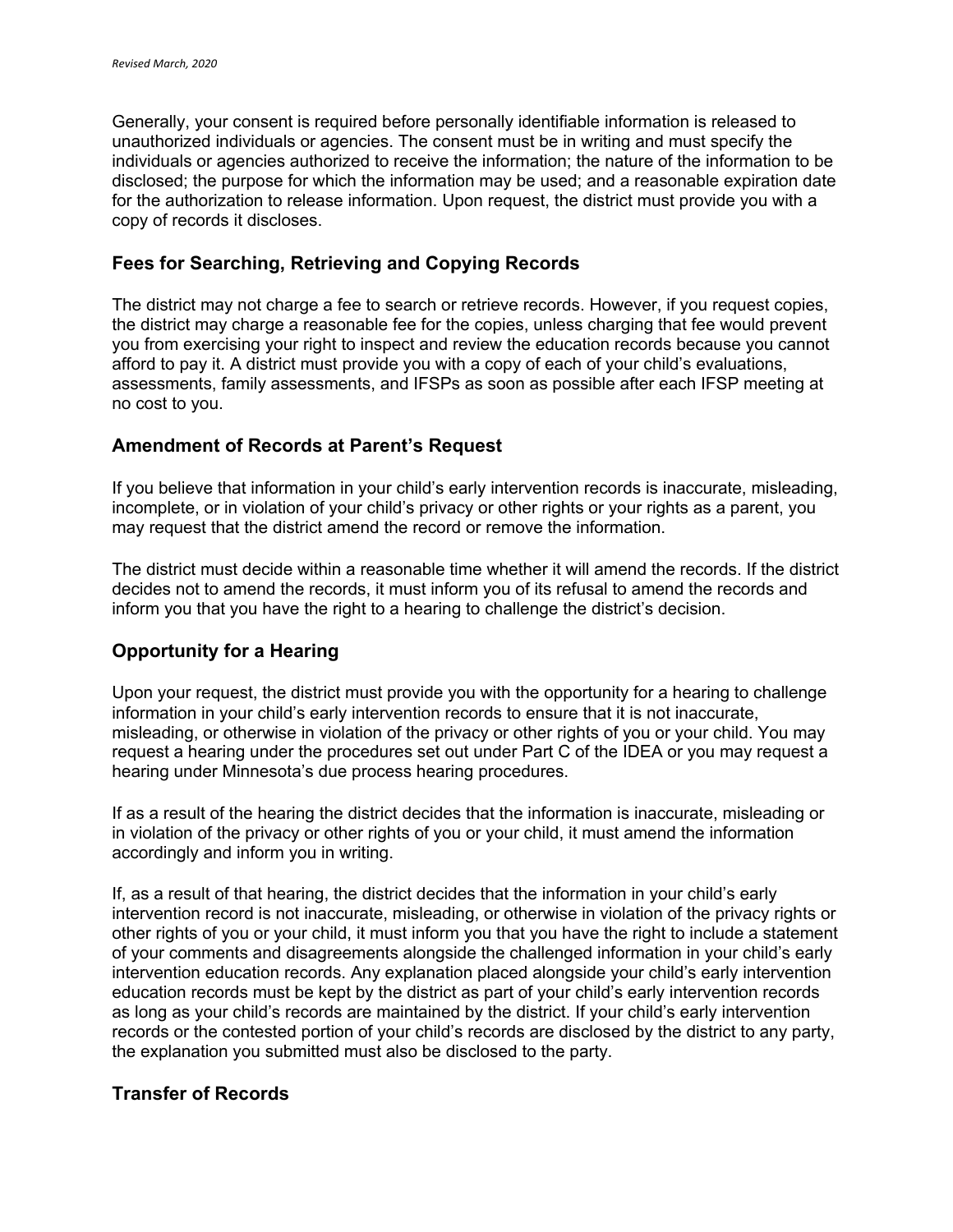Minnesota Statutes require that a district, a charter school, or a nonpublic school transfer a student's educational records, including disciplinary records, from a school a student is transferring from to a school in which a student is enrolling within 10 business days of a request.

#### **Destruction of Records**

The district must inform you when personally identifiable information collected, maintained, or used by the district is no longer needed in order to provide early intervention services to your child. You have the right to request that education records about the provision of early intervention services to your child under Part C of the IDEA be destroyed upon your request. This information must be destroyed by the district upon receiving your request. However, the district may retain a permanent record of your child's name, date of birth, parent contact information (including address and phone number), names of service coordinators and early intervention service providers, and exit data (including year and age upon exit, and any programs your child entered upon exiting Part C).

Under federal law, destruction means the physical destruction of the record or the removal of personal identifiers from information ensuring that the information is no longer personally identifiable. Thus, your child's record does not need to be physically destroyed to comply with your request to destroy special education related records. Districts can appropriately comply with this requirement by removing personally identifiable information from your child's records. The choice of destruction method is generally up to the school district.

Despite your request to destroy records, a district can keep certain records necessary to comply with the General Education Provision Act (GEPA), which requires that recipients of federal funds keep records related to the use of those funds. You may want to maintain certain special education records about your child for documentation purposes in the future, such as for applying for Supplemental Security Income (SSI) benefits.

The district shall not destroy any education records if there is an outstanding request to inspect or review the records.

# **CHILD'S RIGHT TO A SURROGATE PARENT**

A child with a disability whose parent cannot be identified or located by the district using reasonable efforts, or who is a ward of the state, has the right to have a surrogate parent assigned to them.

The appropriate public agency must determine whether a child needs a surrogate parent and assign a surrogate to the child. In appointing a surrogate parent for a child, the public agency must consult with the agency that has been assigned to care for the child. The public agency must make reasonable efforts to ensure the assignment of a surrogate parent not more than 30 days after a public agency determines that the child needs a surrogate parent.

A surrogate parent may be selected in any way permitted under state law. The appropriate public agency must ensure that the person selected as a surrogate parent is not an employee of any state agency or early intervention service provider that provides services or care to the child or any family member of the child; has no personal or professional interest that conflicts with the interests of the child he or she represents; and has knowledge and skills necessary for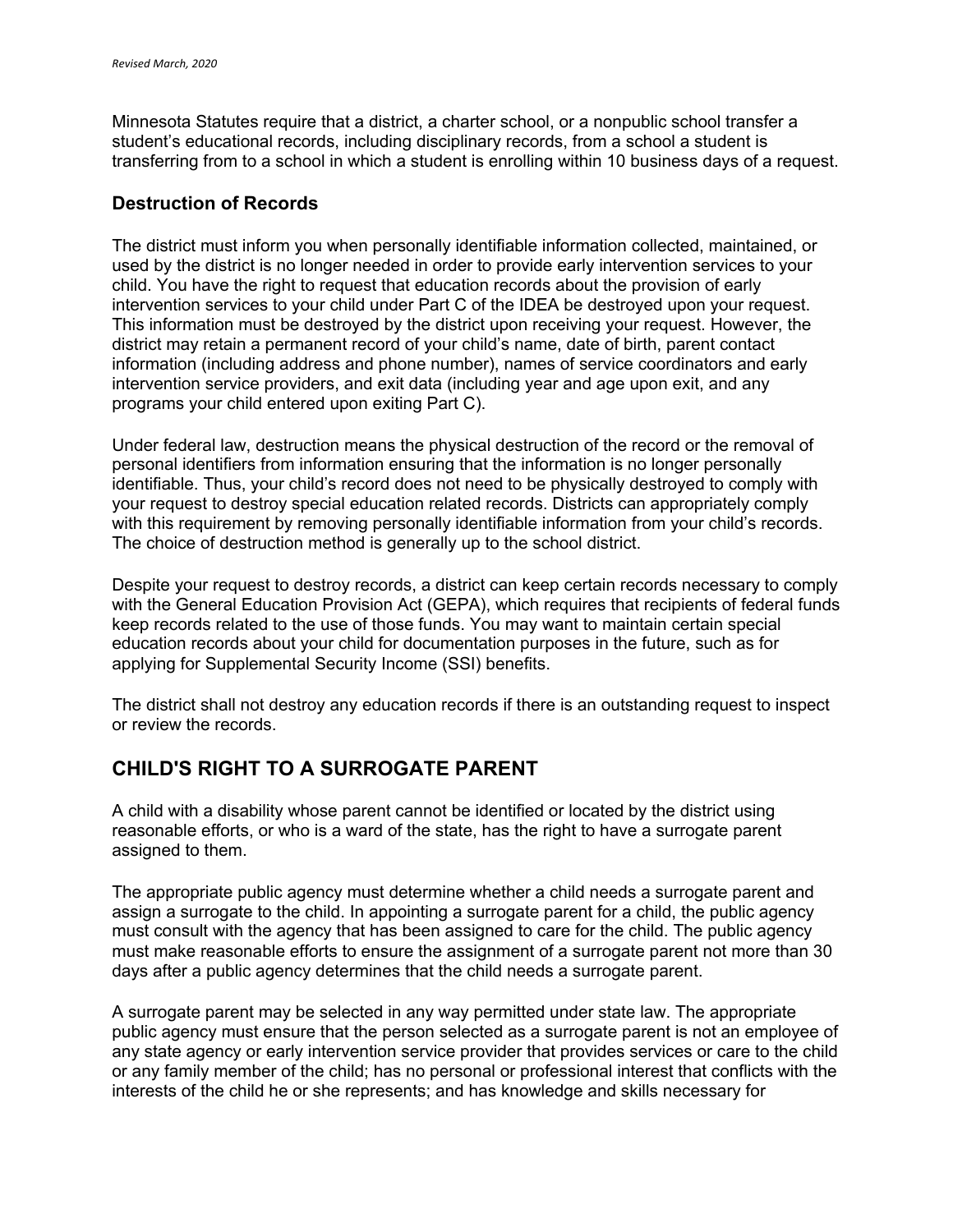adequate representation of the child. In the case of a child who is a ward of the state, the surrogate parent can be appointed by the judge overseeing the child's case, as long as the surrogate parent appointed satisfies the above-mentioned requirements. An individual who qualifies to be a surrogate parent is not an employee of the public agency solely because he or she is paid by the agency to serve as a surrogate parent.

A surrogate parent has the same rights as a parent for all purposes under the Part C regulations. Thus, a surrogate parent may represent a child in all matters related to the evaluation and assessment of the child, development, and implementation of the child's IFSP, including annual evaluations and periodic reviews, the ongoing provision of early intervention services, and any other rights available to the child under the Part C regulations.

# **ALTERNATIVE RESOLUTION OF DISPUTES**

Parties are encouraged to resolve disputes over the identification, evaluation, educational placement, manifestation determination, interim alternative educational placement, or the provision of a free appropriate public education to your child through conciliation, mediation, facilitated IFSP team meetings, or through other alternative processes. All alternative dispute resolution options are voluntary on your part and cannot be used to deny or delay your right to a due process hearing. All alternative dispute resolution processes are provided at no cost to you.

# **MEDIATION**

Mediation is a free, voluntary process to help resolve disputes. The state bears the cost of the mediation process. You or your district may request mediation from MDE at 651-582-8222 or 1- 866-466-7367. Mediation is conducted by a qualified and impartial mediator (a third party) trained in effective mediation techniques. The state maintains a list of individuals who are qualified mediators and knowledgeable in laws and regulations relating to the provision of special education and related services. Mediators are selected by the state on a rotational and geographic basis.

Mediation may not be used to deny or delay your right to a due process hearing or any other rights under Part C of the IDEA. Both you and district staff must agree to try mediation before a mediator can be assigned. At any time during the mediation, you or the district may end the mediation. Each session in the mediation process must be scheduled in a timely manner and must be held in a location that is convenient for both you and the district. You and the district must complete the mediation process within 30 calendar days of the date MDE receives a written request for mediation, signed by both parties.

If you and the district reach an agreement to the dispute during the mediation process, the agreement must be set forth in writing. The agreement must also be signed by both you (the parent) and a representative of the district who has the authority to bind the district. Parties to the mediation will receive a copy of the agreement. Discussions held during the mediation process are confidential and cannot be used as evidence in any subsequent due process hearing or civil proceeding.

Resolution of a dispute through mediation, or other form of alternative dispute resolution, is not limited to formal disputes arising from your objection and is not limited to the period following a request for a due process hearing. You may request mediation at any time to resolve a dispute arising under Part C of the IDEA, including matters arising prior to the filing of a due process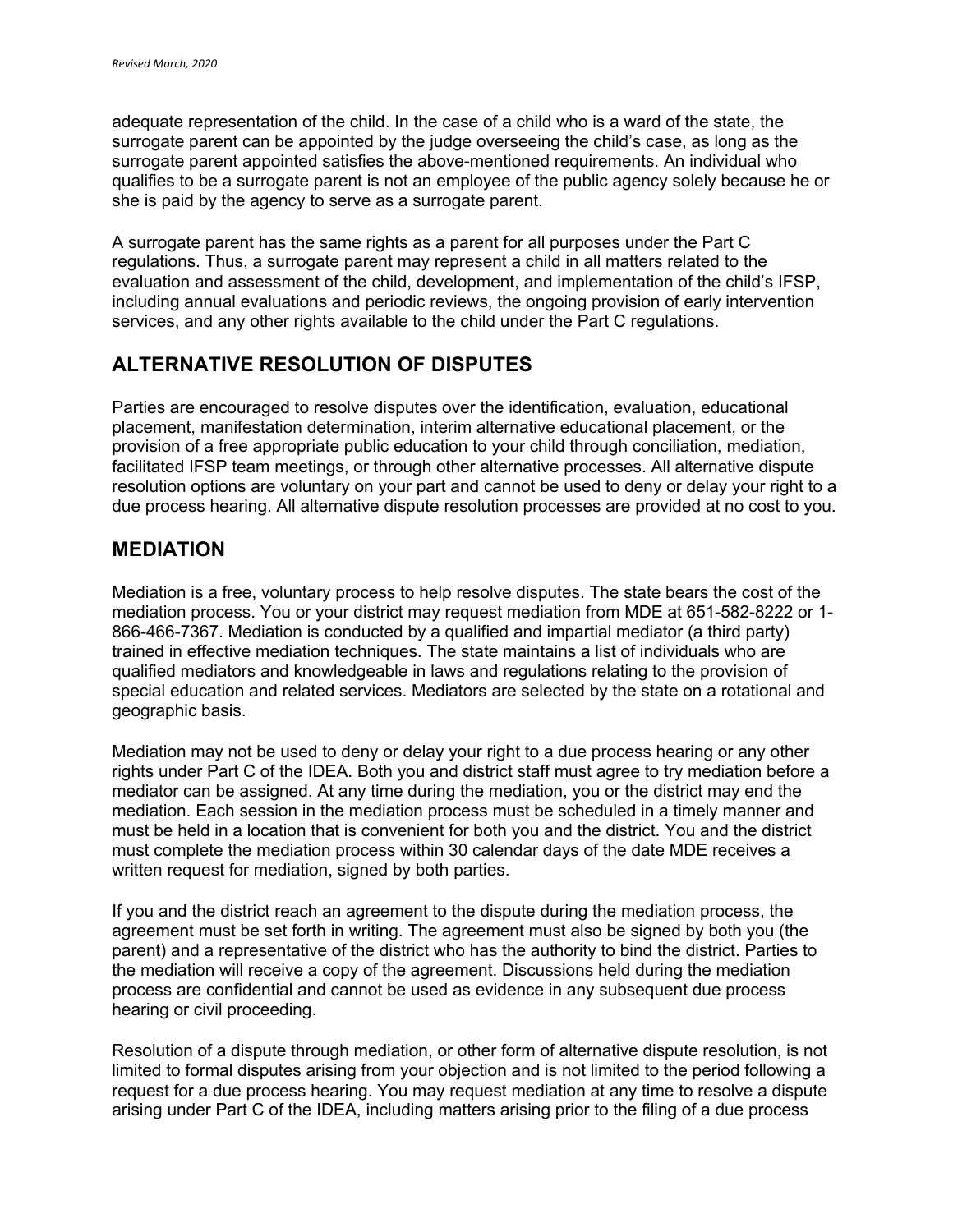complaint, regardless of whether a special education complaint has been filed or a request for a due process hearing has been made.

The local primary agency may request mediation on behalf of the involved agencies when disputes arise between agencies regarding responsibilities to coordinate, provide, pay for, or facilitate payment for infant and toddler early intervention services. You or the district can request another mediation to resolve a dispute over implementing the mediation agreement.

An individual who serves as a mediator may not be an employee of the state, the district, or a provider that is involved in the provision of early intervention services of other services to your child under Part C of the IDEA. A mediator cannot have a personal or professional interest that conflicts with their objectivity. A mediator is not considered an employee of the state, the district, or a provider of early intervention services solely because he or she is paid by the agency to serve as a mediator.

For more information about mediation, please contact MDE's mediation coordinator at 651-582- 8222.

# **FILING A WRITTEN COMPLAINT**

You or the district may file a complaint with MDE. Complaints sent to MDE must:

- 1. Be in writing and be signed by the individual or organization filing the complaint;
- 2. Include a statement alleging violations of state or federal special education law or rule related to Part C of the IDEA;
- 3. State the facts upon which the allegation is based;
- 4. Include the signature and contact information for the complainant;
- 5. Include the name and residence of your child, the name of the early intervention service provider, a description of the nature of your child's problem, including facts related to the problem, and a proposed resolution of the problem to the extent known and available to you at the time the complaint is filed, if the alleged violation is related to your specific child; and
- 6. Allege a violation that occurred not more than **one year** prior to the date that the complaint is received.

The complaint must be sent to:

Minnesota Department Education Division of Compliance and Monitoring Due Process Supervisor 1500 West Highway 36 Roseville, MN 55113-4266 Phone: 651.582.8689 Fax: 651.582.8725

The party filing the complaint, either you or the district, must send a copy of the complaint to the district or early intervention service provider at the same time you or the district files with MDE.

MDE will complete its investigation and issue a written decision within 60 calendar days, unless exceptional circumstances require a longer time or if you and the district agree to extend the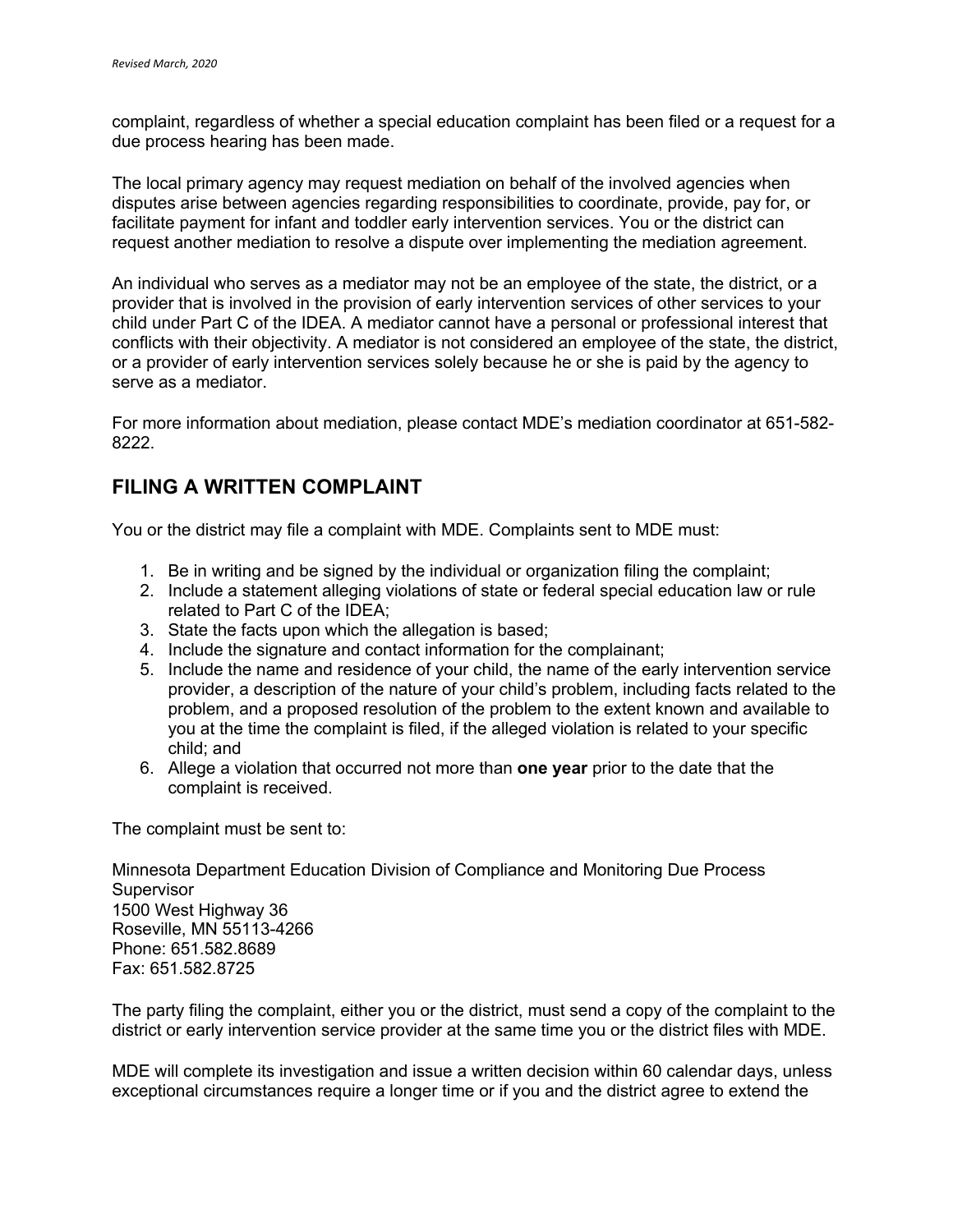timeframe to engage in mediation. You (the parent) or the school district injured-in-fact by the decision may appeal the final complaint decision within 60 days of receiving notice of the final decision.

If a written complaint is received that is also the subject of a due process hearing, or contains multiple issues of which one or more are part of that hearing, the part of the complaint that is being addressed in the due process hearing must be set aside until the conclusion of the hearing.

If an issue is raised in a complaint filed under Part C of the IDEA that has previously been decided in a due process hearing involving the same parties, the hearing decision is binding and the complainant must be informed of this by MDE. Please see the section below for more information about due process hearings.

## **MODEL FORMS**

MDE has developed model forms that can be used to file special education or due process complaints. These forms are not required, but are available as a resource to use when filing a complaint. These model forms are available on MDE's website at: www.education.state.mn.us > Select School Support > Special Education Programs > Compliance and Monitoring > Due Process Forms.

# **IMPARTIAL DUE PROCESS HEARING**

For due process hearing procedures for children covered under Part C of the IDEA, Minnesota has chosen to adopt the Part B due process hearing procedures set out in the IDEA.

# **Requesting a Due Process Hearing**

You, the district, or a provider of early intervention services may file a due process hearing request with MDE on any matter relating to the identification, evaluation, or placement of your child, or the provision of early intervention services to your child and your family under Part C of the IDEA. Specifically, a due process hearing can be requested regarding a proposal or refusal to initiate or change your child's evaluation, IFSP, educational placement, or to provide FAPE. The due process hearing request must be in writing and must allege a violation of the IDEA that occurred not more than **two years** before the date that you or the early intervention service provider knew, or should have known, about the alleged action that forms the basis of the due process complaint.

This two-year timeline does not apply if you were prevented from filing a due process complaint because the district or an early intervention service provider misrepresented that it had resolved the problem forming the basis of your due process complaint or the district or early intervention service provider failed to provide you with information that was required under the IDEA.

If you request it or if you or the district file a due process complaint, MDE must inform you of any free or low-cost legal and other relevant services available in your area.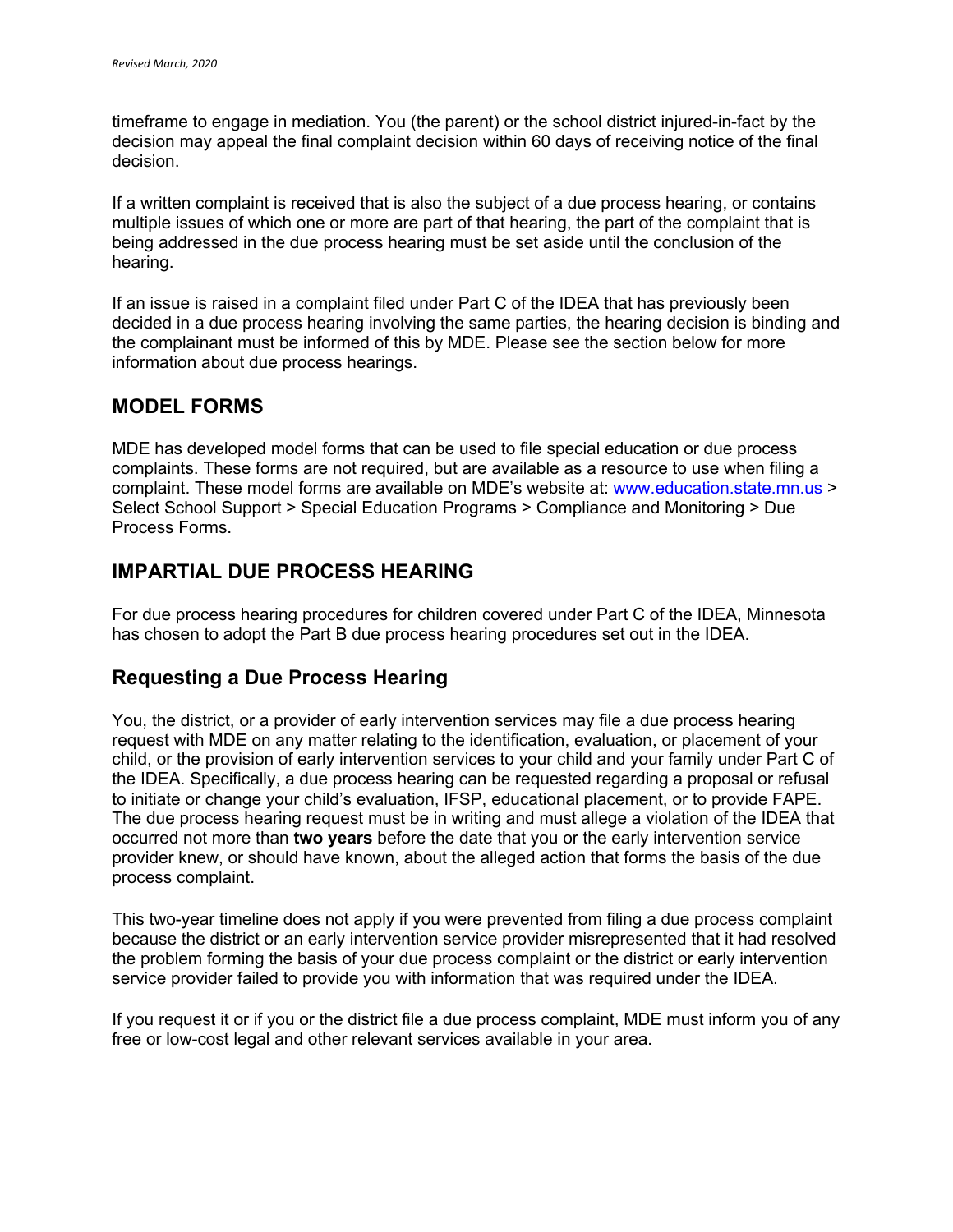An impartial hearing officer will be assigned to your case. MDE maintains a list of individuals who serve as impartial hearing officers. You may not raise issues in a due process hearing that were not raised in the written complaint.

Within 15 days of receiving notice of your due process complaint, and prior to the due process hearing, the school district must arrange for a resolution meeting with you and the relevant members of your child's IFSP Team who have knowledge of the facts alleged in the due process complaint. If the resolution meeting is not held within 15 days of receiving notice of your due process complaint, you may seek the intervention of a hearing officer to begin the due process hearing timeline.

This resolution meeting must include a representative of the district who has decision-making authority and may NOT include an attorney for the district unless an attorney accompanies you. You and the district determine the relevant members of the IFSP team to attend the resolution meeting. The purpose of this meeting is for you to discuss the due process complaint, and the facts that form the basis of the due process complaint, so that the school district has the opportunity to resolve the dispute that is the basis for the due process complaint.

The resolution meeting does not need to be held if you and the school district agree in writing to waive the meeting or agree to mediation. If you do not participate in the resolution meeting, your actions will delay the timelines for the resolution process and a due process hearing until the meeting is held.

## **Resolution Period**

If the matter is not resolved within 30 days of receipt of your due process complaint, the hearing timelines begin and a due process hearing may occur. If the school district is unable to obtain your participation in the resolution meeting or mediation after reasonable efforts have been made, and the district has documented its efforts to obtain your participation, and the school district does not agree to waive the resolution meeting or to use mediation, the school district may, at the conclusion of the 30-day period, request that a hearing officer dismiss your due process complaint.

# **Hearing Timeline**

The 30-day hearing timeline starts the day after one of the following events:

- 1. You and the district agree in writing to waive the resolution meeting;
- 2. After either mediation or the resolution meeting starts, but before the end of the 30-day period, you and the district both agree in writing that no agreement is possible; or
- 3. You and the district agree to continue the mediation at the end of the 30-day resolution period, but later, you or the district withdraws from the mediation process.

## **Settlement Agreement**

If you and the district reach a resolution at the resolution meeting, you and the district must execute a legally binding agreement that is signed by both you and a representative of the district that has the authority to bind the district; the agreement is enforceable in any state or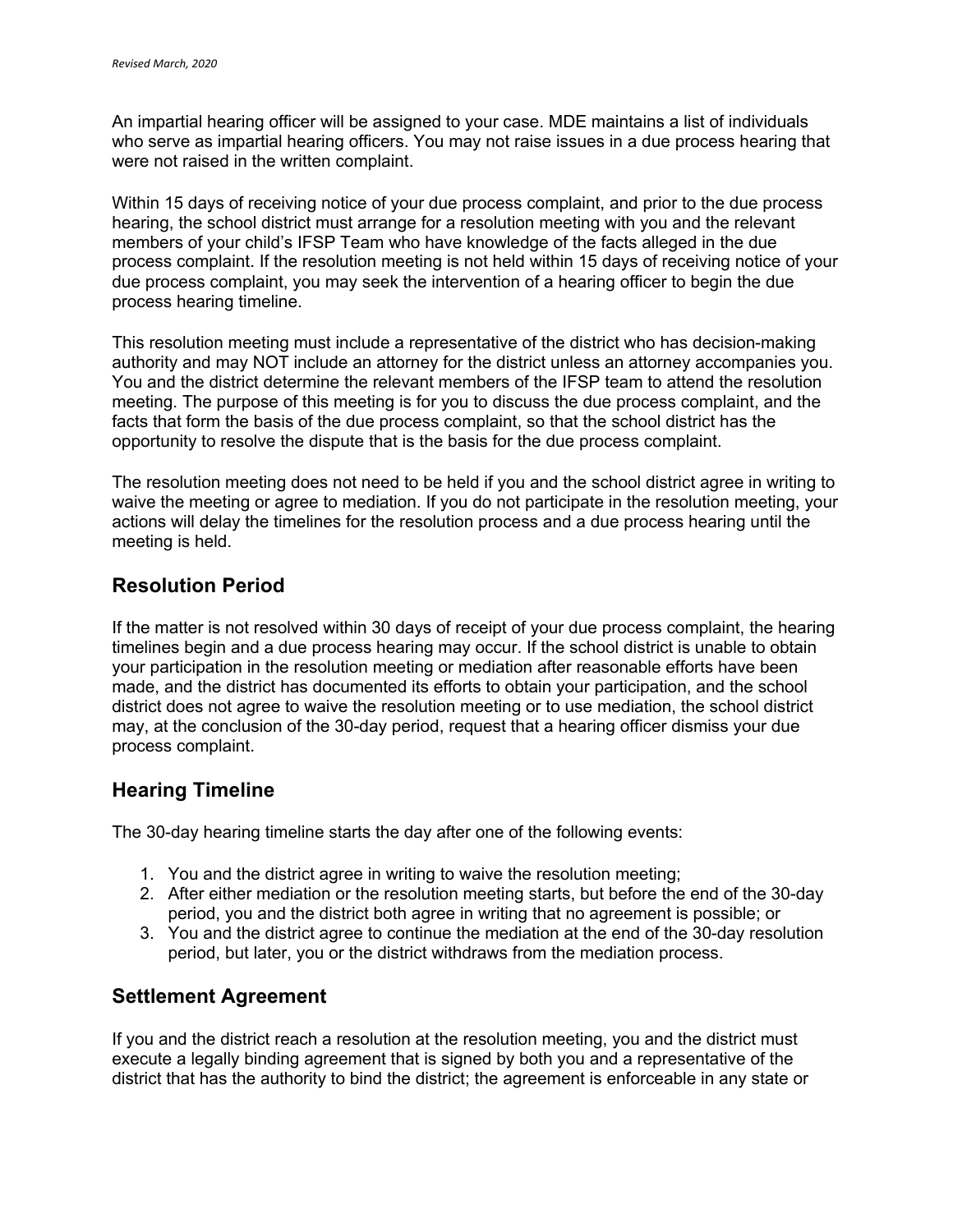district court. You or the district may void such an agreement within three days of the agreement's execution.

# **Loss of Right to a Due Process Hearing**

NOTE: Due to an interpretation of state law by the Eighth Circuit Court of Appeals, if your child changes school districts and you do not request a due process hearing before your child enrolls in a new district, you may lose the right to have a due process hearing about any special education issues that arose in the previous district. You do still have a right to request a due process hearing about special educational issues that may arise in the new district where your child is enrolled.

## **Procedures for Initiation of a Due Process Hearing**

If you wish to have a hearing, you or your attorney must properly request a due process hearing in writing. All written requests for a due process hearing must include:

- 1. The name and address of your child;
- 2. The name of the early intervention service provider serving your child;
- 3. A description of the nature of the problem, including your view of the facts; and
- 4. A proposed resolution of the problem to the extent known and available to you at the time of your request for a due process hearing.

Upon receiving a written request for a hearing from you or the district, MDE must give you a copy of the procedural safeguard notice, which includes a description of your rights at a due process hearing. If you or the district request a hearing, the other party must be provided with a copy of the request and submit a copy of the request to MDE.

If you file a hearing request and you did not previously receive a prior written notice from the district about the subject matter of the hearing request, the district must send you a written explanation of why the district proposed or refused to take the action raised in the hearing request within 10 days of receiving the hearing request. This explanation must include a description of other options considered by the IFSP team; why those options were rejected; a description of each evaluation procedure; assessment, record, or report that the district or early intervention service provider used as the basis for the proposed or refused action; and a description of the factors relevant to the district's proposal or refusal decision.

Upon receiving your hearing request, the district must also send you a written response that specifically addresses the issues you raised in the hearing request within 10 days of receiving the request.

The district or early intervention service provider can assert that your hearing request does not meet the requirements under state law. A hearing request is considered sufficient unless the party who received the request notifies the hearing officer and the other party in writing within 15 days of receiving the request that they believe the request does not meet statutory requirements. The hearing officer must determine whether the hearing request meets statutory requirements within five days of receiving the request and immediately notify the parties in writing of that determination.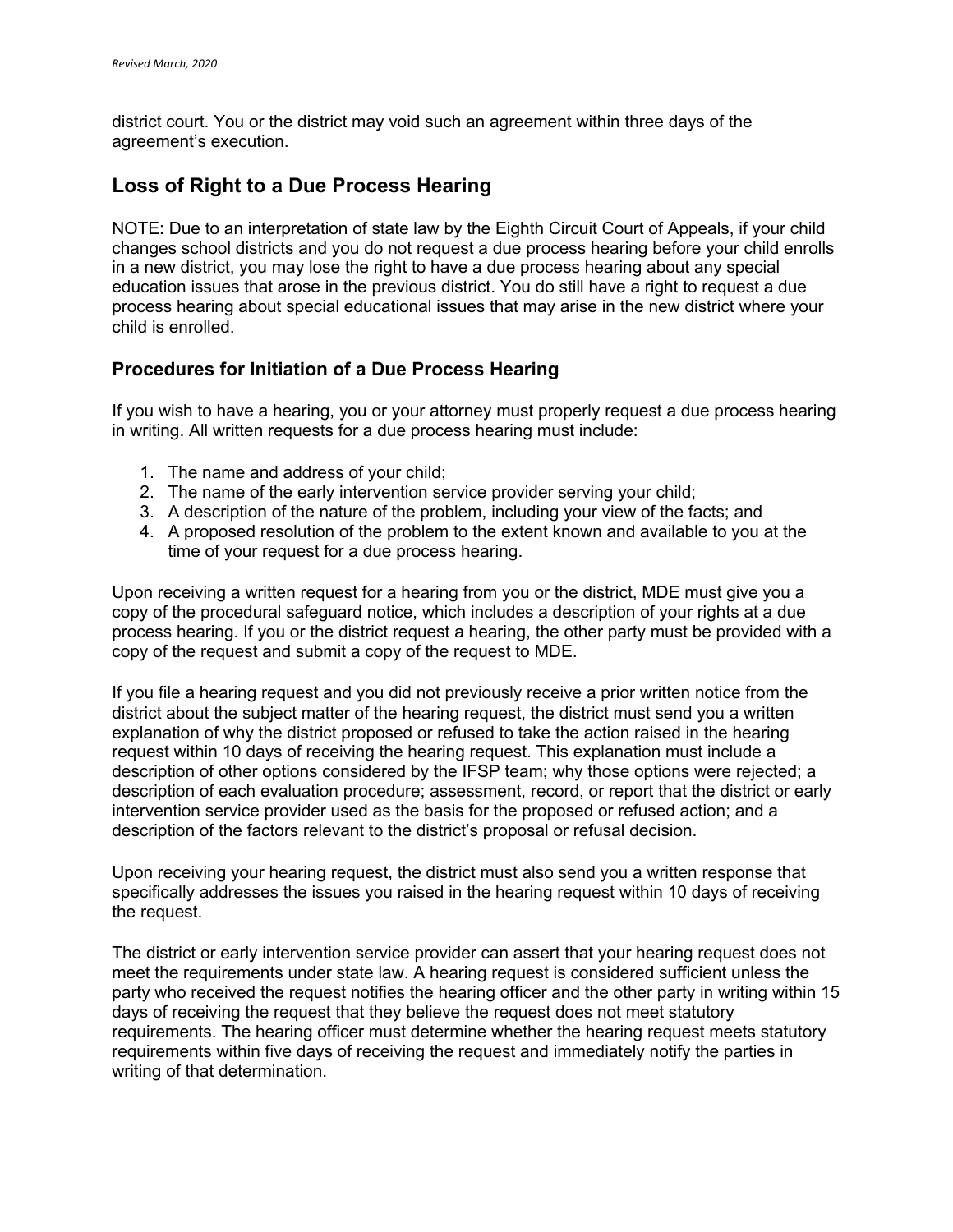MDE maintains a list of qualified hearing officers. Upon receipt of a written request for a hearing, MDE will appoint a hearing officer from that list to conduct the hearing. Below are a few of your rights at hearing. This is not a complete list of rights.

Both you and the district have the right to:

- 1. Be accompanied and advised by counsel and by individuals with special knowledge or training with respect to early intervention services for infants and toddlers with disabilities;
- 2. Present evidence and confront, cross-examine, and compel the attendance of witnesses;
- 3. Prohibit the introduction of any evidence at the hearing that has not been disclosed at least five business days before the hearing, including evaluation data and recommendations based on that data that are intended to be used at the hearing; and
- 4. Receive a written or electronic, verbatim record of the hearing transcript and/or the findings of fact and decisions.

As the parent, you have the right to:

- 1. Decide whether or not to have your child will be present at the due process hearing. Infants and toddlers do not need to be present at due process hearings, however, you, as the parent, can decide whether or not your infant or toddler will attend the due process hearing;
- 2. Open the hearing to the public; and
- 3. Receive a copy of the record or transcript of the hearing and the hearing officer's findings of fact, conclusions of law and decisions made at no cost.

## **Amending a Request for a Due Process Hearing**

You or the district may amend your request for a due process hearing only if the other party consents in writing to the amendment and is given an opportunity to resolve the due process complaint through a resolution meeting or if the hearing officer grants permission. The hearing officer may only grant permission not later than five days before the due process hearing begins.

If you or the district files an amended request for a due process hearing, the timelines for the resolution meeting and the resolution period begin again with the filing of the amended request.

## **Disclosure of Additional Evidence before a Hearing and Prehearing Conference**

A prehearing conference must be held within five business days of the date the commissioner appoints a hearing officer. The hearing officer must initiate the prehearing conference. This conference can be held in person, at a location within the district, or by telephone. The hearing officer must create a verbatim record of the prehearing conference, which is available to you or the district upon request. At the prehearing conference, the hearing officer must accomplish the following: identify the questions that must be answered to resolve the dispute and elimination claims and complaints that are without merit; set a scheduling order for the hearing and additional prehearing activities; determine if the hearing can be disposed of without an evidentiary hearing and, if so; establish the management, control, and location of the hearing to ensure its fair, efficient, and effective disposition.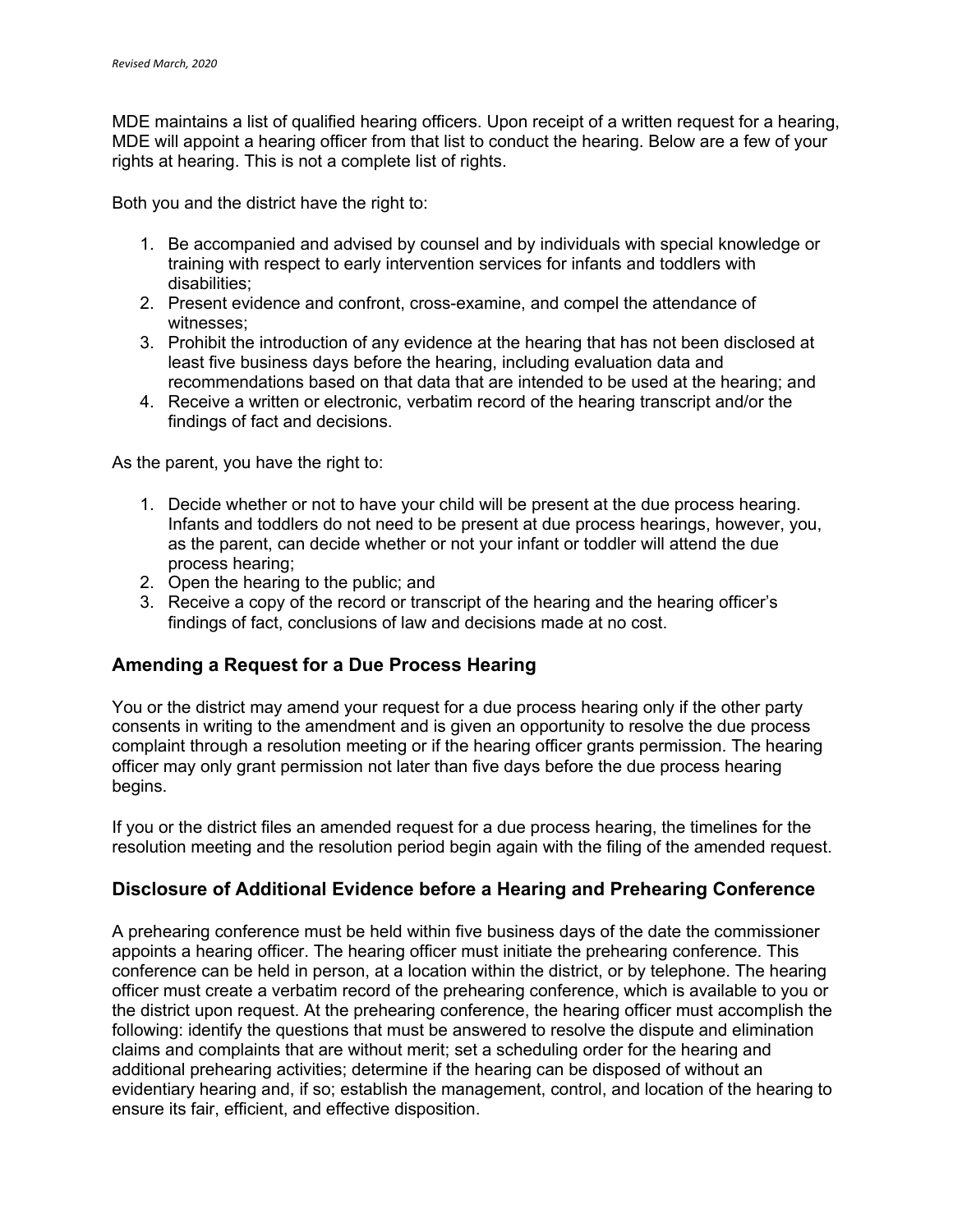At least five business days before a hearing, you and the district must disclose to each other all evaluations of your child completed by that date and recommendations based on those evaluations that are intended to be used at the hearing. A hearing officer may refuse to allow you to introduce any undisclosed evaluations or recommendations at the hearing without consent of the other party.

## **The Hearing Decision**

The hearing officer must reach a final decision in the due process hearing and give a copy of the decision to each party not later than 45 days after the 30-day period or within the adjusted time periods. The hearing officer is encouraged to accelerate the timeline to 30 days for a child under the age of three whose needs change rapidly and who requires quick resolution of a dispute. The hearing decision timeline may be extended if the hearing officer determines that good cause exists. The hearing officer must conduct oral arguments in a hearing at a time and place that is reasonably convenient to you and your child. The hearing officer's decision whether an infant or toddler was appropriately identified, evaluated, or placed, or whether the infant or toddler with a disability and the family were appropriately provided early intervention services under Part C of the IDEA, must be based on substantive grounds. The hearing decision is final unless you or the district files a civil action. A hearing officer does not have the authority to amend a decision except for clerical and mathematical errors.

## **Separate Request for Due Process Hearing**

You have the right to file a separate due process complaint on an issue separate from a due process complaint already filed.

# **COMPLAINTS AND HEARINGS DATABASE**

Final decisions on special education complaints and due process hearings are available to the public on the MDE website. MDE maintains a public database called the Complaints, Hearings and Letters Search Engine. Decisions available in the database are redacted and all personally identifiable information is removed. This database is available on the Compliance and Monitoring webpage on the MDE website at:

www.eduation.state.mn.us/MDE/SchSup/SpecEdComp/ComplMonitor/index.html.

# **CIVIL ACTION**

When you or the district disagrees with the findings or decisions made by a hearing officer, either party may file a court action and appeal the decision. The action may be brought in federal district court or the state court of appeals. Different standards of review apply in each court. An appeal to the state court of appeals must be made within 60 calendar days of your receipt of the decision. An appeal to federal district court must be made within 90 days of the date of the decision. If you file an appeal, an impartial review of the findings and decision appealed will be made.

# **PLACEMENT DURING A HEARING OR CIVIL ACTION**

During a hearing or court action, unless you and the district agree otherwise, your child must continue to receive the appropriate early intervention services in the setting identified and that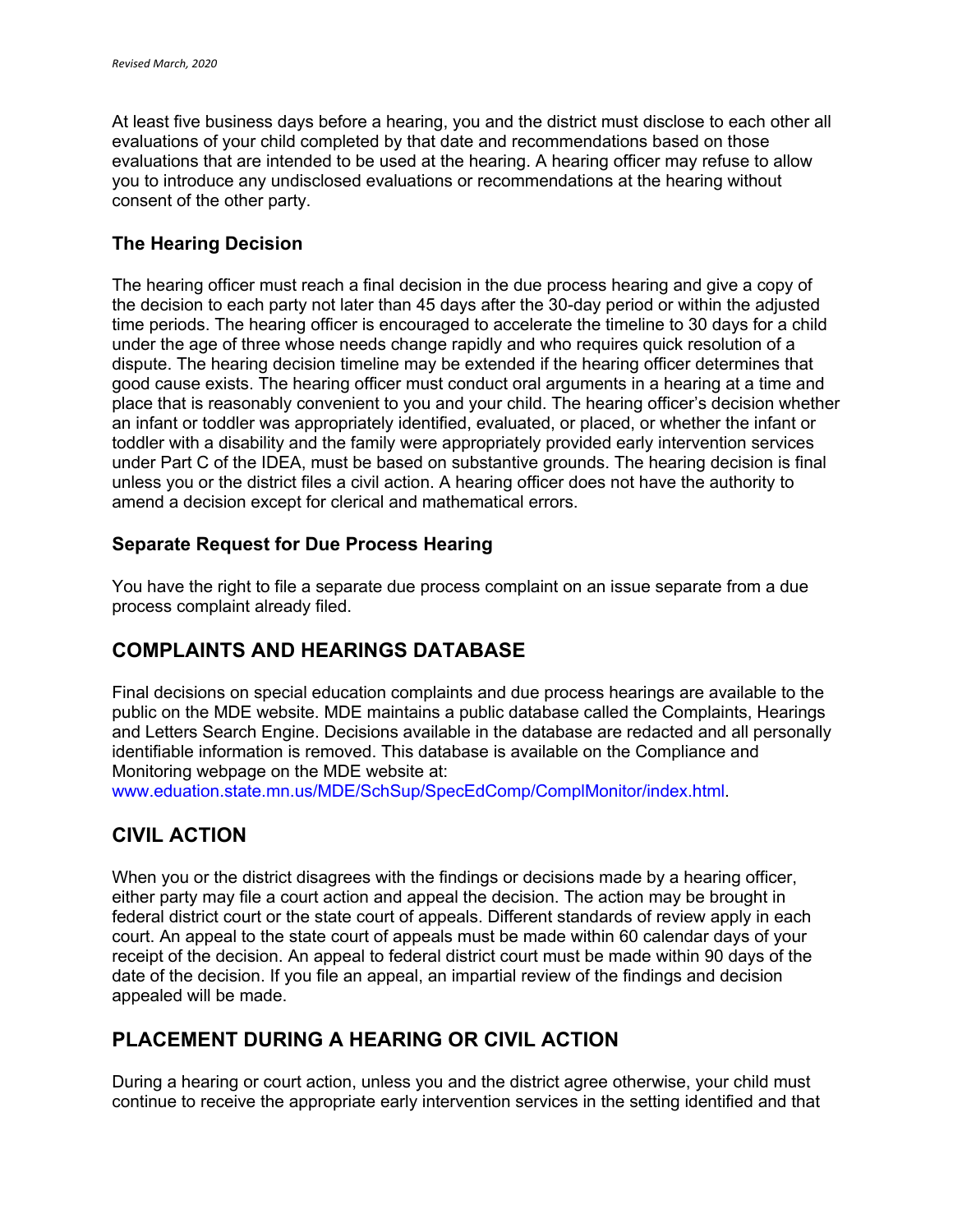you consented to in the IFSP. If the complaint involves an application for initial services under Part C of the IDEA, your child must continue to receive those services that are not in dispute.

# **EXPEDITED DUE PROCESS HEARINGS**

You or a school district may file a written request for an expedited due process hearing.

Expedited hearings must be held within 20 school days of the date the hearing request is filed. The hearing officer must issue a decision within 10 school days after the hearing. A resolution meeting must occur within seven days of receiving the hearing request, unless you and the school district agree in writing to either waive the resolution meeting or use the mediation process. The expedited due process hearing may proceed unless the matter has been resolved to the satisfaction of both parties within 15 days of receiving the request.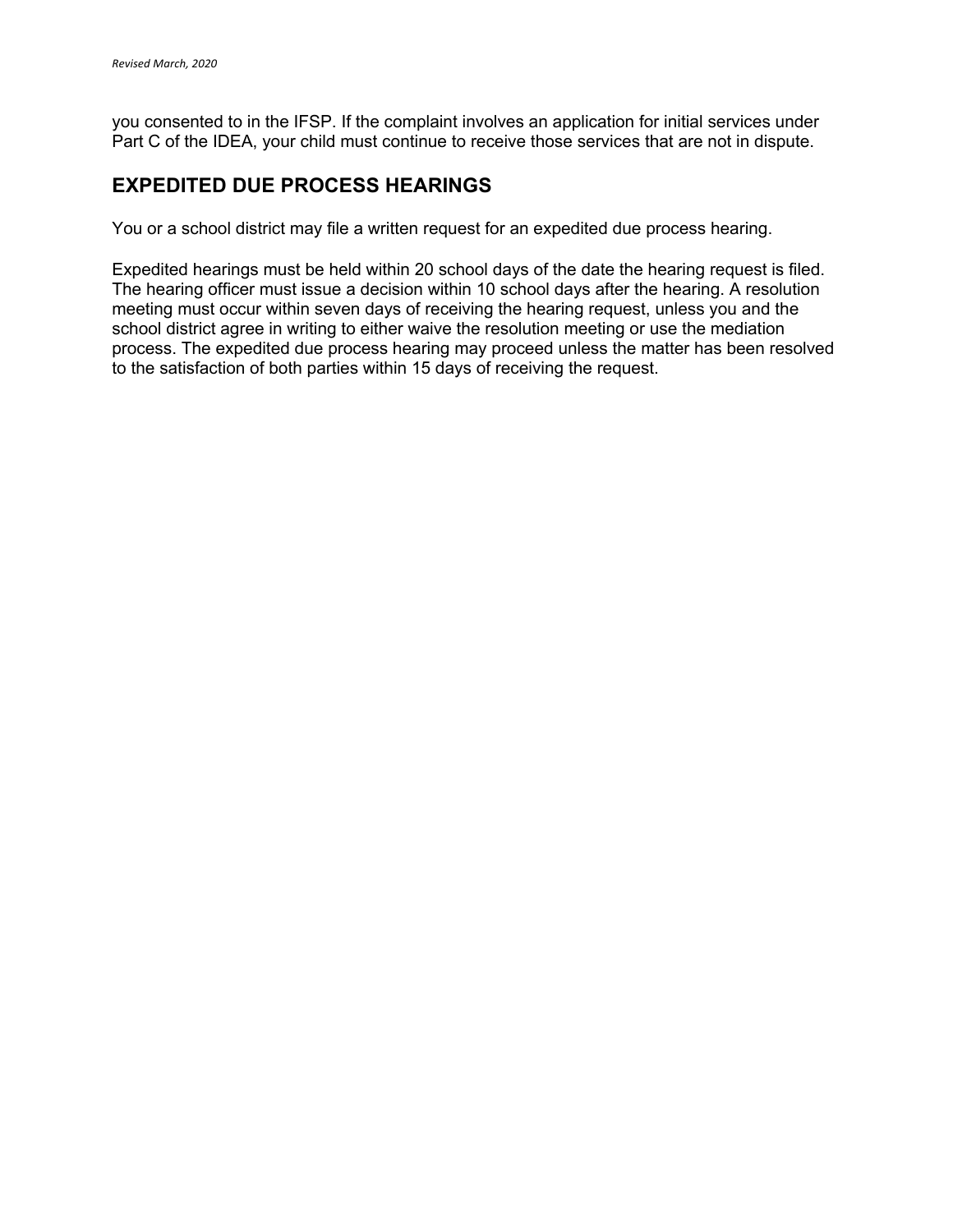# **Minnesota** Department of **Education**

# **PART B NOTICE OF PROCEDURAL SAFEGUARDS PARENTAL RIGHTS FOR PUBLIC SCHOOL SPECIAL EDUCATION STUDENTS**

The material contained in this document is intended to provide general information and guidance regarding special education rights and procedural safeguards afforded to parents of children age 3 through 21 under state and federal law. This document explains a selection of some of the rights and procedural safeguards provided to parents under the Individuals with Disabilities Education Act (IDEA), the implementing regulations at 34 C.F.R Part 300, and applicable Minnesota laws and regulations; it is not a complete list or explanation of those rights. This notice is not a substitute for consulting with a licensed attorney regarding your specific legal situation. This document does not purport to include a complete rendition of applicable state and federal law, and the law may have changed since this document was issued.

#### **INTRODUCTION**

This document provides an overview of parental special education rights, sometimes called procedural safeguards. These same procedural safeguards are also available for students with disabilities who have reached the age of 18.

This Notice of Procedural Safeguards must be given to you at least one time per year. 34 C.F.R. § 300.504(a). It must also be given to you:

- 1. The first time your child is referred for a special education evaluation or if you request an evaluation, 34 C.F.R. § 300.504(a)(1);
- 2. The first time you file a complaint with the Minnesota Department of Education (MDE) in a school year, 34 C.F.R. § 300.504(a)(2);
- 3. The first time you or the district requests a due process hearing in a school year, 34 C.F.R. § 300.504(a)(2);
- 4. On the date the district decides to change the placement of your student by removing the student from school for a violation of the district discipline policy, 34 C.F.R § 300.504(a)(3); or
- 5. Upon your request, 34 C.F.R. § 300.504(a)(4).

#### **PRIOR WRITTEN NOTICE**

The district must provide you with prior written notice each time it proposes to initiate or change, or refuses to initiate or change:

• the identification of your child;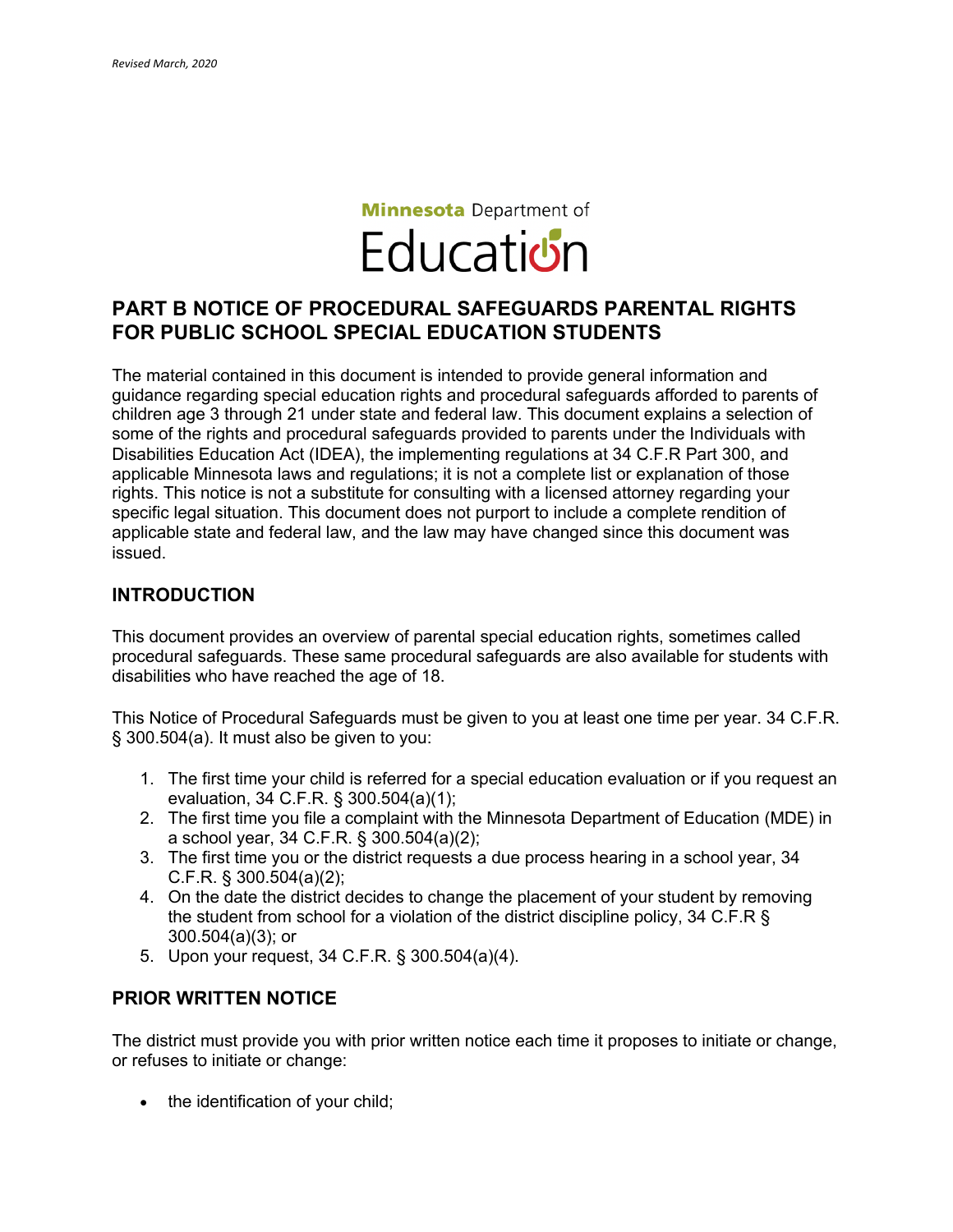- the evaluation and educational placement of your child:
- the provision of a free appropriate public education (FAPE) to your child; or
- When you revoke consent for services for your child in writing and before the district stops providing special education and related services, 34 C.F.R. §§ 300.503(a)(1)-(2) and 300.300(b)(4)(i).

This written notice must include:

- 1. A description of the action proposed or refused by the district, 34 C.F.R. § 300.503(b)(1);
- 2. An explanation of why the district proposes or refuses to take the action, 34 C.F.R. § 300.503 (b)(2);
- 3. A description of each evaluation procedure, assessment, record, or report the district used as a basis for its proposal or refusal, 34 C.F.R. § 300.503(b)(3);
- 4. A statement that you, as parents of a child with a disability, have protection under these procedural safeguards and information about how you can get a copy of the brochure describing the procedural safeguards, 34 C.F.R. § 300.503(b)(4);
- 5. Sources for you to contact to obtain assistance in understanding these procedural safeguards, 34 C.F.R. § 300.503(b)(5);
- 6. A description of other options the IEP team considered and the reasons why those options were rejected, 34 C.F.R. § 300.503(b)(6); and
- 7. A description of other factors relevant to the district's proposal or refusal, 34 C.F.R. § 300.503(b)(7).

In addition to federal requirements, prior written notice must inform you that, *except for the initial placement of your child in special education*, the school district will proceed with its proposal for your child's placement, or for providing special education services, unless you notify the district of an objection within 14 days of when the district sent you the prior written notice. Minn. Stat. § 125A.091, Subd. 3a(1). The district must also provide you with a copy of the proposed IEP whenever the district proposes to initiate or change the content of the IEP. Minn. R. 3525.3600.

The prior written notice must also state that, if you object to a proposal or refusal in the prior written notice, you must have an opportunity for a conciliation conference, and the school district must inform you of other alternative dispute resolution procedures, including mediation and facilitated IEP team meetings, under Minnesota Statutes, section 125A.091, Subdivisions 7-9. Minn. Stat. § 125A.091, Subd. 3a(2).

# **FOR MORE INFORMATION**

If you need help in understanding any of your procedural rights or anything about your child's education, please contact your district's special education director or the person listed below. This notice must be provided in your native language or other mode of communication you may be using. If your mode of communication is not a written language, the district must take steps to translate this notice orally or by other means. The district must ensure that you understand the content of this notice and maintain written evidence that this notice was provided to you in an understandable mode of communication and that you understood the content of this notice. 34 C.F.R. § 300.503(c).

If you have any questions or would like further information, please contact: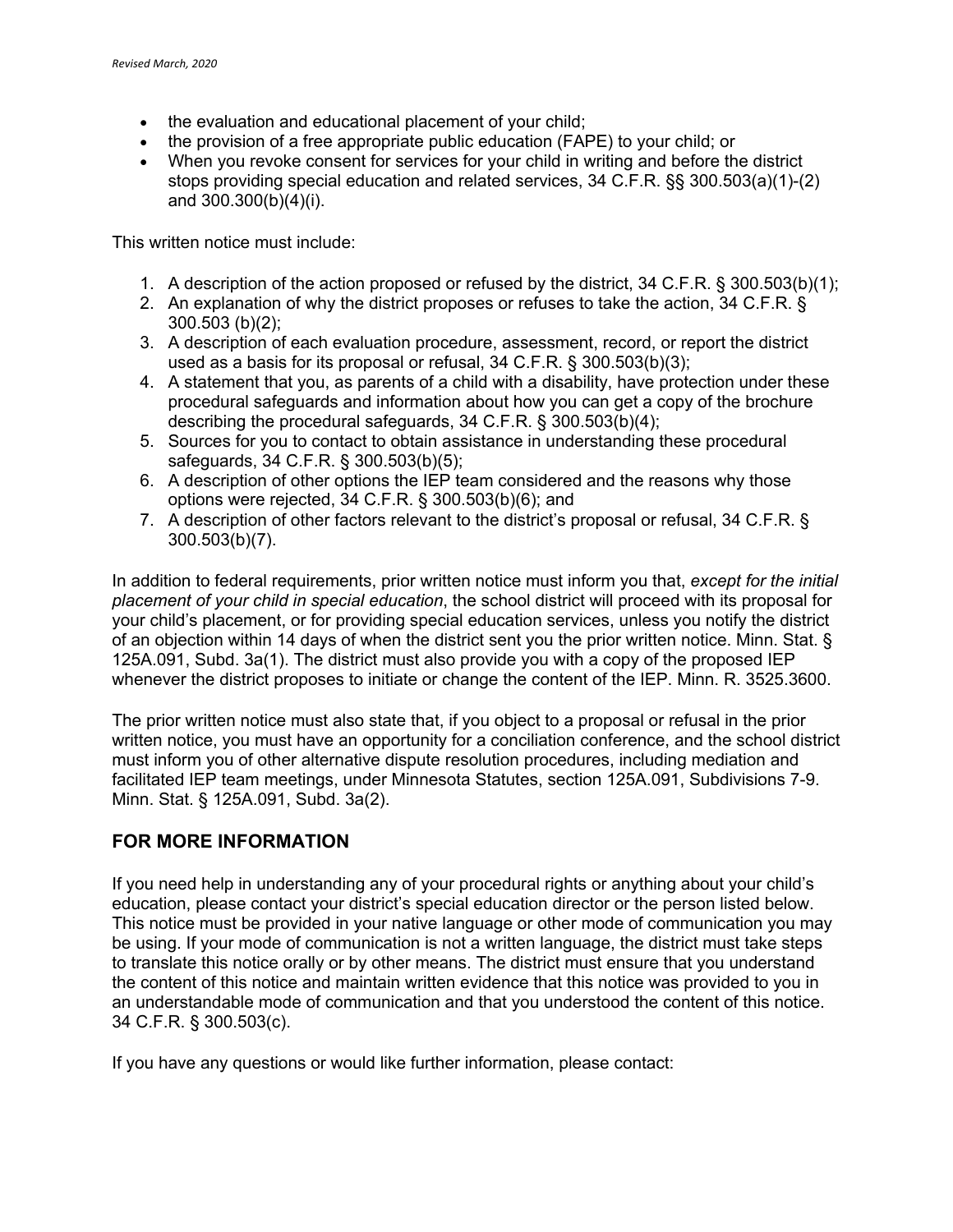Sara Lein, Director of Special Education Phone 651-403-7019

For further information, you may contact one of the following organizations:

ARC Minnesota (advocacy for persons with developmental disabilities) www.thearcofminnesota.org 651-523-0823 1-800-582-5256

Minnesota Association for Children's Mental Health www.macmh.org 651-644-7333 1-800-528-4511

Minnesota Disability Law Center www.mndlc.org 612-334-5970 (Twin Cities Metro) 1-800-292-4150 (Greater Minnesota) 612-332-4668 (TTY)

PACER (Parent Advocacy Coalition for Educational Rights) www.pacer.org 952-838-9000 1-800-53-PACER, 952-838-0190 (TTY)

Minnesota Department of Education www.education.state.mn.us 651-582-8689 651-582-8201 (TTY)

# **ELECTRONIC MAIL**

If your school district gives parents the choice to receive notices by email, you can choose to receive your prior written notice, procedural safeguards notice, or notices related to a due process complaint via email. 34 C.F.R. § 300.505.

# **PARENTAL CONSENT Definition of Consent**

Consent means that you have been fully informed of all information relevant to the activity for which your consent is sought, in your native language, or through another mode of communication. 34 C.F.R. § 300.9(a). In order to consent you must understand and agree in writing to the carrying out of the activity for which your consent is sought. This written consent must list any records that will be released and to whom. 34 C.F.R. § 300.9(b).

## **Revocation of Consent**

Consent is voluntary and may be revoked in writing at any time. 34 C.F.R. §§ 300.9(c)(1) and 300.300(b)(4). However, revocation of consent is not retroactive; meaning revocation of consent does not negate an action that has occurred after the consent was given and before the consent was revoked. 34 C.F.R. § 300.9(c)(2).

## **When the District Must Obtain Your Consent**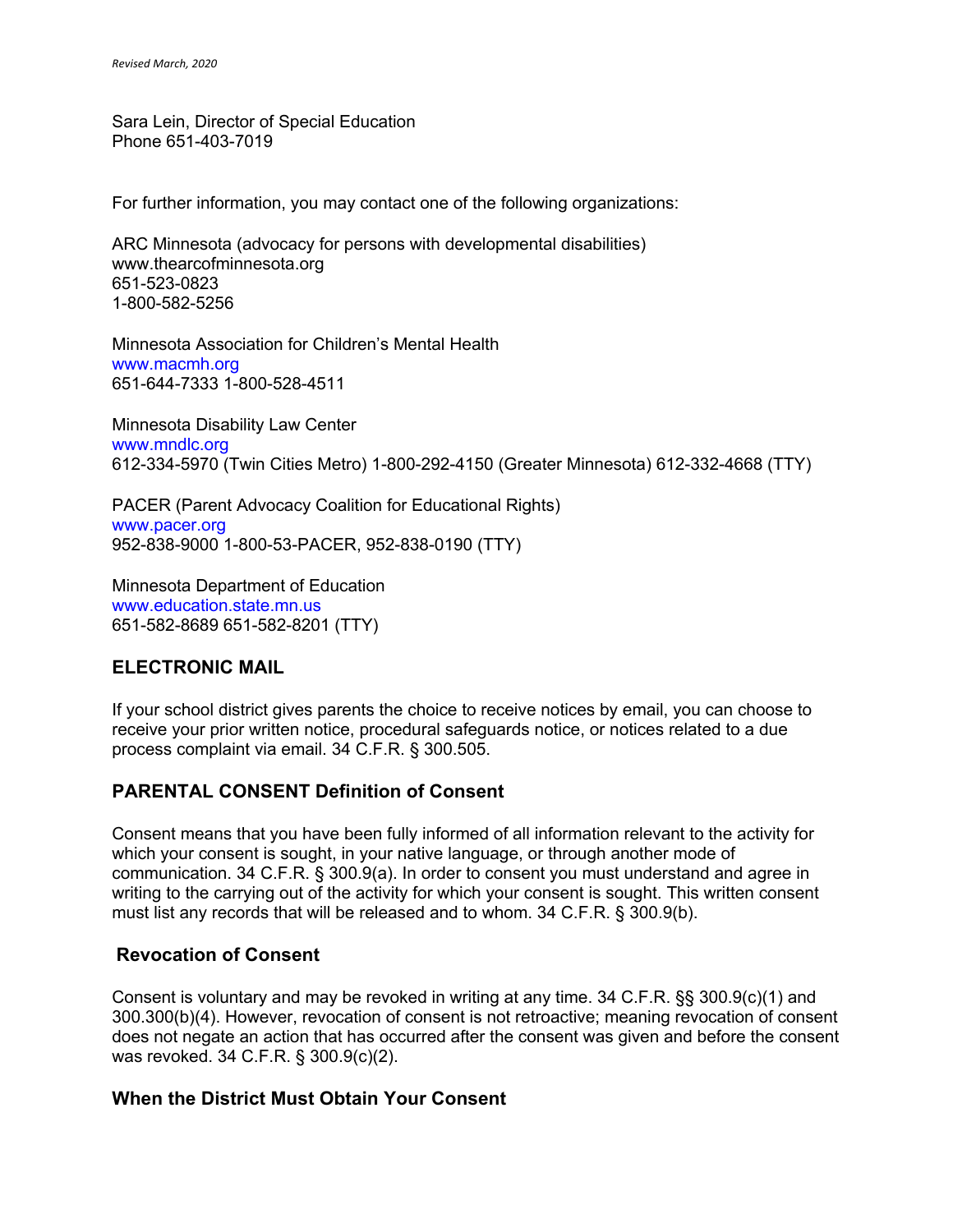#### *A. Initial Evaluation*

The district must obtain your written and informed consent before conducting its initial evaluation of your child. 34 C.F.R. § 300.300(a)(1)(i) and Minn. Stat. § 125A.091, Subd. 5(a). You or a district can initiate a request for an initial evaluation. 34 C.F.R. § 300.301(b). If you do not respond to a request for consent or if you refuse to provide consent for an initial evaluation, the district cannot override your refusal to provide consent. 34 C.F.R. § 300.300(a)(3)(i) and Minn. Stat. § 125A.091, Subd. 5(a). An initial evaluation shall be conducted within 30 school days from the date the district receives your permission to conduct the evaluation, unless a conciliation conference or hearing is requested. Minn. R. 3525.2550, Subp. 2.

A district will not be found in violation of meeting its child find obligation or its obligations to conduct evaluations and reevaluations if you refuse to consent to or fail to respond to a request for consent for an initial evaluation. 34 C.F.R. § 300.300(a)(3)(ii).

If you consent to an initial evaluation, this consent cannot be construed as being consent for the initial provision of special education and related services. 34 C.F.R. § 300.300(a)(1)(ii).

#### *B. Initial Placement and Provision of Special Education Services and Related Services*

The district must obtain your written consent before proceeding with the initial placement of your child in a special education program and the initial provision of special education services and related services to your child determined to be a child with a disability. Minn. Stat. § 125A.091, Subd. 3a(1) and 5(a); 34 C.F.R. § 300.300(b)(1).

If you do not respond to a request for consent, or if you refuse to consent to the initial provision of special education and related services to your child, the district may not override your written refusal. Minn. Stat. § 125A.091, Subd. 5(a).

If you refuse to provide consent for the initial provision of special education and related services, or you fail to respond to a request to provide consent for the initial provision of special education and related services, the district will not be considered in violation for failure to provide your child with special education and related services for which the district requested consent. 34 C.F.R. § 300.300(b)(4)(i).

#### *C. Reevaluations*

Your consent is required before a district conducts a reevaluation of your child. 34 C.F.R. § 300.300(c). If you refuse consent to a reevaluation, the district may not override your written refusal. 34 C.F.R. § 300.300(c)(1)(ii) and Minn. Stat. § 125A.091, Subd. 5(a). A reevaluation shall be conducted within 30 school days from the date the district receives your permission to conduct the evaluation or within 30 days from the expiration of the 14 calendar day time period during which you can object to the district's proposed action. Minn. R. 3525.2550, Subp. 2.

#### *D. Transition Services*

Your consent is required before personally identifiable information is released to officials of participating agencies providing or paying for transition services. 34 C.F.R. §§ 300.622(a)(2) and 300.321(b)(3).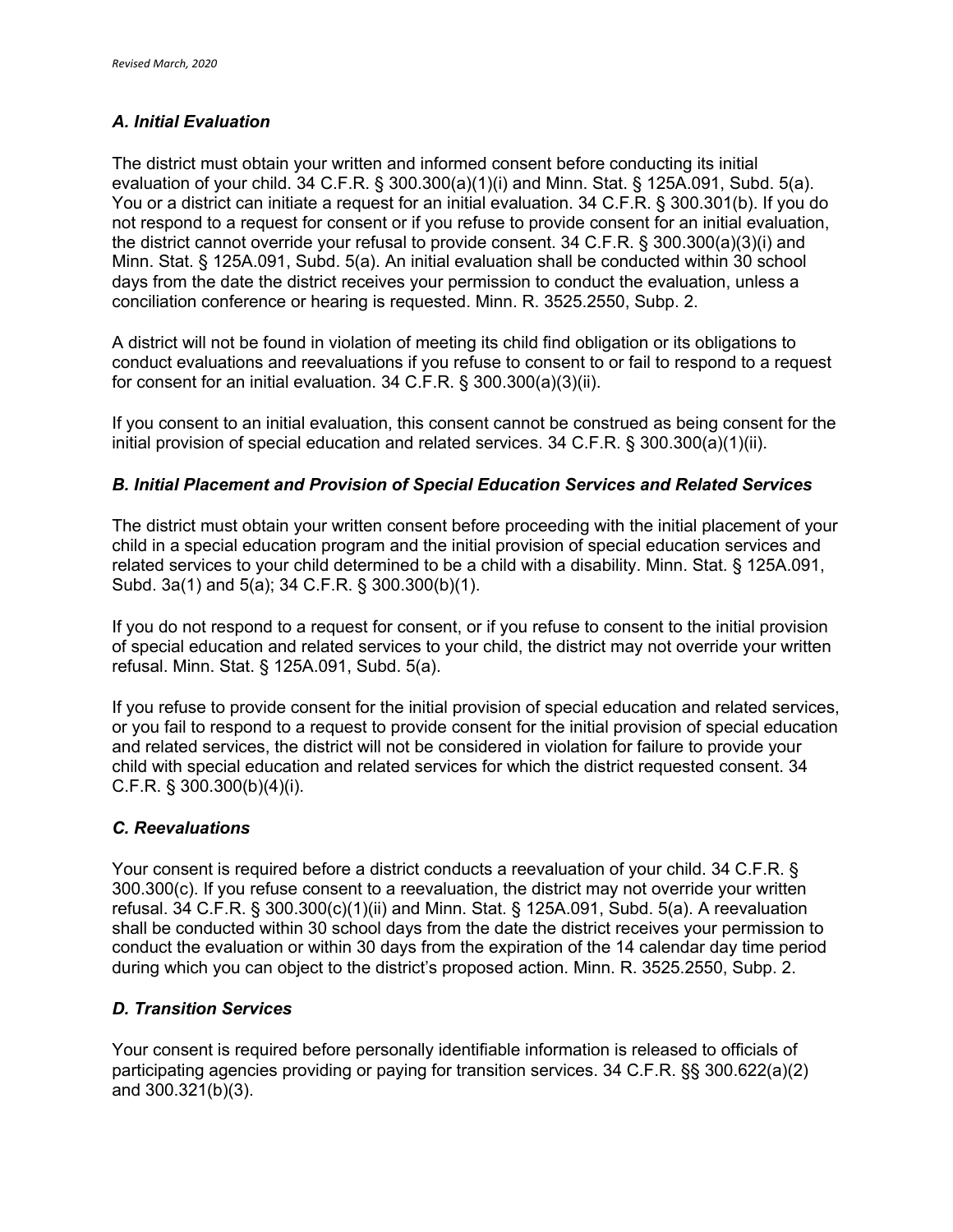#### *When Your Consent is Not Required*

Except for an initial evaluation and the initial placement and provision of special education and related services, if you do not notify the district of your objection within 14 days of when the district sends the notice of the district's proposal to you, the district's proposal goes into effect even without your consent. Minn. Stat. § 125A.091, Subd. 3a(1).

Additionally, your consent is not required for a district to review existing data in your child's educational file as part of an evaluation or a reevaluation. 34 C.F.R. § 300.300(d)(1)(i).

Your consent is also not required for the district to administer a test or other evaluation that is given to all children, unless consent is required from parents of all children. 34 C.F.R. § 300.300(d)(1)(ii).

#### **Parent's Right to Object and Right to a Conciliation Conference**

You have a right to object to any action the district proposes within 14 calendar days of when the district sends you the prior written notice of their proposal. Minn. Stat. § 125A.091, Subd. 3a(1). If you object to the district's proposal, you have the right to request a conciliation conference, mediation, facilitated IEP team meeting or a due process hearing. 34 C.F.R. § 300.507; Minn. Stat. §§ 125A.091, Subd. 3a(2) and Subd.14. Within ten calendar days from the date the district receives notice of your objection to its proposal or refusal in the district's prior written notice, the district will ask you to attend a conciliation conference. Minn. Stat. § 125A.091, Subd. 7.

Except as provided under Minnesota Statutes, section 125A.091, all discussions held during a conciliation conference are confidential and are not admissible in a due process hearing. Within five days after the final conciliation conference, the district must prepare and provide to you a conciliation conference memorandum that describes the district's final proposed offer of service. This memorandum is admissible evidence in any subsequent proceeding. Minn. Stat. § 125A.091, Subd. 7.

You and the district may also agree to use mediation or a facilitated individualized education program (IEP) team meeting to resolve your disagreement. Minn. Stat. § 125A.091, Subd. 8. You or the district can also request a due process hearing (see section about Impartial Due Process Hearings later in this document).The district must continue to provide an appropriate education to your child during the proceedings of a due process hearing. 34 C.F.R. § 300.518.

#### **Confidentiality and Personally Identifiable Information**

Personally identifiable information is information that includes, but is not limited to, a student's name, the name of the student's parent or other family members, the address of the student or student's family, a personal identifier, such as the student's Social Security number, student number, or biometric record, another indirect identifier, such as the student's date of birth, place of birth, a mother's maiden name, other information that, alone or in combination, is linked to or linkable to a specific student that would allow a reasonable person in the school community, who does not have personal knowledge of the relevant circumstances, to identify the student with reasonable certainty, or information requested by a person who the educational agency or institution reasonably believes knows the identity of the student to whom the education record relates. 34 C.F.R. § 99.3.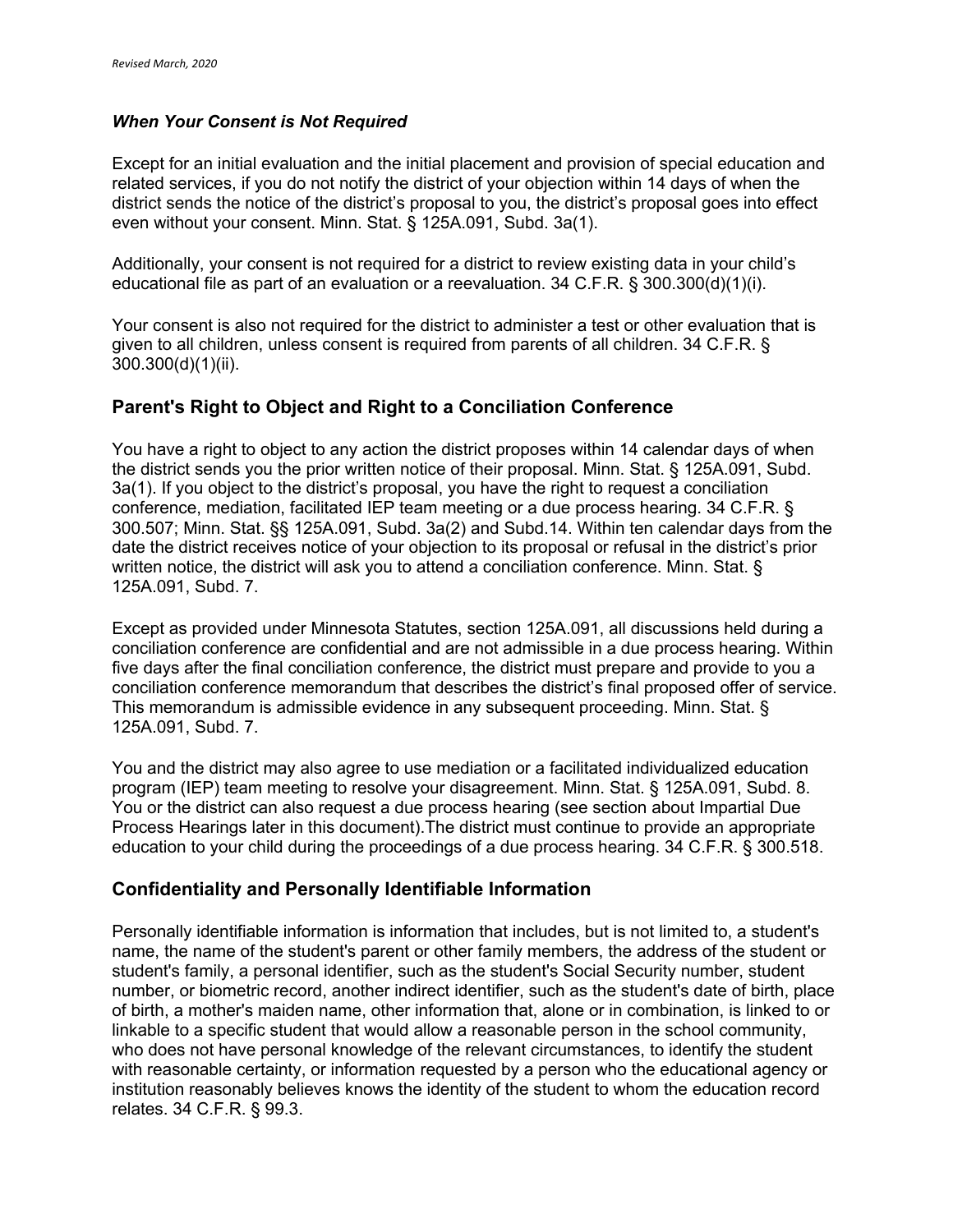Districts and MDE must protect the confidentiality of any personally identifiable data, information, and records they collect, maintain, disclose and destroy. 34 C.F.R. §§ 300.610 and 300.623.

Generally, your written consent is required before a district may disclose personally identifiable information from your child's educational record with anyone other than officials of participating agencies collecting or using the information under the Individuals with Disabilities Education Act (IDEA) or for any purpose other than meeting a requirement of that law. 34 C.F.R §§ 99.3 and 99.31.

When your consent is not required to share personally identifiable information. Your consent, or the consent of an eligible student (age 18 or older), is not required before personally identifiable information contained in education records is released to officials of a school district or the state department of education for meeting IDEA requirements. 34 C.F.R. § 300.622(a).

Your child's educational records, including disciplinary records, can be transferred without your consent to officials of another school, district, or postsecondary institution if your child seeks to enroll in or attend the school or institution or a school in that district. 34 C.F.R. § 99.31(a)(2).

Disclosures made without your consent must be authorized under the Family Educational Rights and Privacy Act (FERPA). Please refer to 34 C.F.R. Part 99 for additional information on consent requirements concerning data privacy under federal law.

#### **Directory Information**

Directory information can be shared without your consent. This type of information is data contained in an education record of your child that would not generally be considered harmful or an invasion of privacy if disclosed. 34 C.F.R. § 99.3.

Directory information includes, but is not limited to, a student's address, telephone number, email address, date and place of birth, major field of study, grade level, enrollment status, dates of attendance, participation in official activities and sports, weight and height of athletic team members, degrees, honors, and awards received, the most recent educational agency or institution attended, and a student ID number, user ID, or other unique personal identifier used for accessing or communicating electronically if certain criteria are met. Directory information does not include a student's Social Security number or a student ID number not used in connection with accessing or communicating electronically as provided under federal law. 34 C.F.R. § 99.3.

Districts must give you the option to refuse to let the district designate any or all data about your child as directory information. This notice can be given to you by any means reasonably likely to inform you or an eligible student of this right. Minn. Stat. § 13.32, Subd. 5. If you do not refuse to release the above information as directory information, that information is considered public data and can be shared without your consent.

Data about you (meaning parents) is private data but can be treated as directory information if the same procedures that are used by a district to designate student data as directory information are followed. Minn. Stat. § 13.32, Subd. 2(c).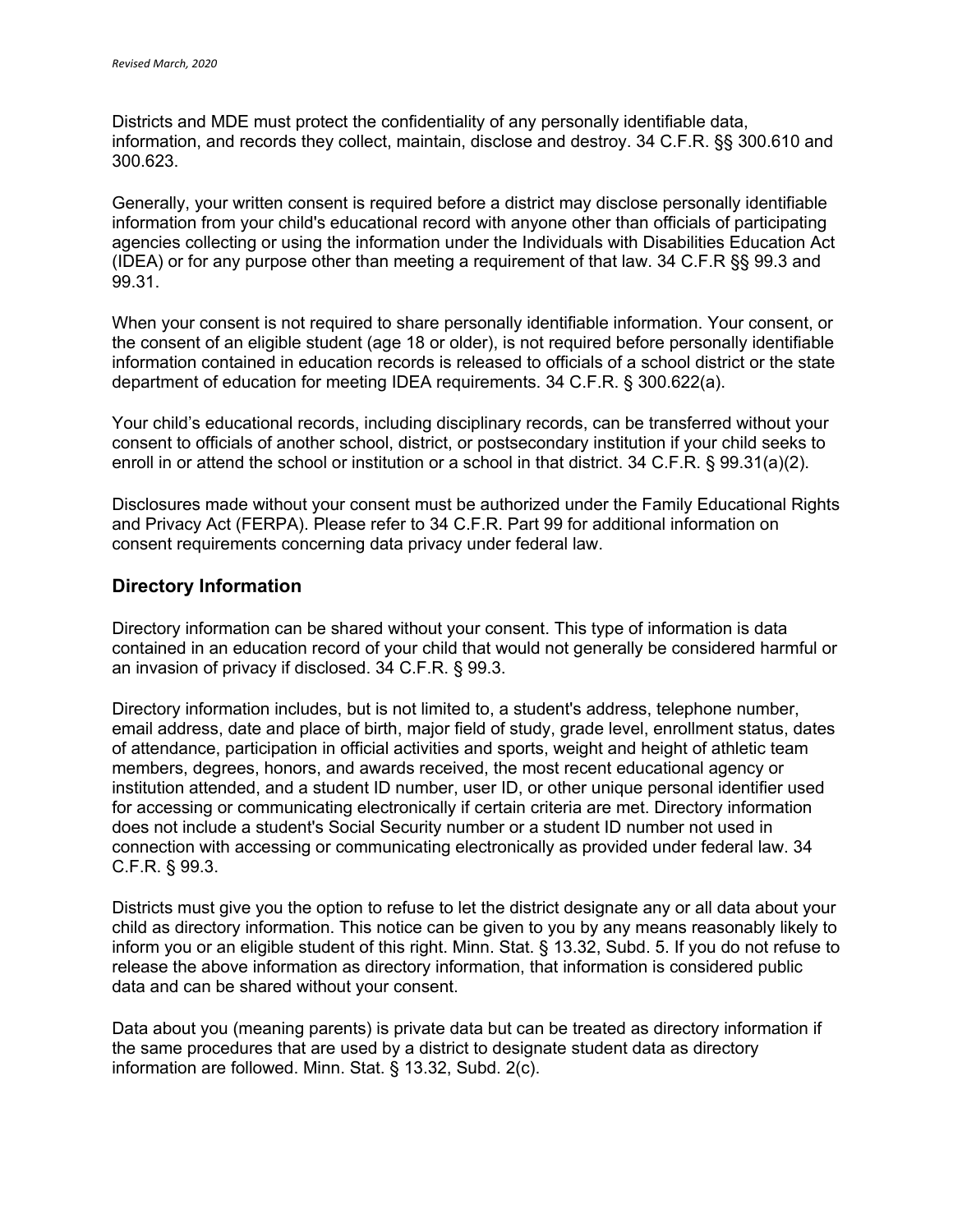# **WRITTEN ANNUAL NOTICE RELATING TO THIRD PARTY BILLING FOR IEP HEALTH- RELATED SERVICES**

Before billing Medical Assistance or MinnesotaCare for health-related services the first time, and each year, the district must inform you in writing that:

- 1. The district will share data related to your child and health-related services on your child's IEP with the Minnesota Department of Human Services to determine if your child is covered by Medical Assistance or MinnesotaCare and whether those services may be billed to Medical Assistance or MinnesotaCare.
- 2. Before billing Medical Assistance or MinnesotaCare for health-related services the first time, the district must obtain your consent, including specifying the personally identifiable information that may be disclosed (e.g., records or information about the services that may be provided), the purpose of the disclosure, the agency to which the disclosure may be made (i.e. the Department of Human Services) and which specifies that you understand and agree that the school district may access your (or your child's) public benefits or insurance to pay for health-related services.
- 3. The district will bill Medical Assistance or MinnesotaCare for the health-related services on your child's IEP. Minn. Stat. § 125A.21, Subd. 2(c)(1).
- 4. The district may not require you to sign up for or enroll in Medical Assistance or MinnesotaCare or other insurance programs in order for your child to receive special education services.
- 5. The district may not require you to incur an out-of-pocket expense such as the payment of a deductible or co-pay amount incurred in filing a claim for health services provided, but may pay the cost that you otherwise would be required to pay.
- 6. The district may not use your child's benefits under Medical Assistance or MinnesotaCare if that use would: decrease available lifetime coverage or any other insured benefit; result in your family paying for services that would otherwise be covered by the public benefits or insurance program and that are required for the child outside of the time your child is in school; increase your premiums or lead to the discontinuation of benefits or insurance; or risk your loss of eligibility for home and community-based waivers, based on aggregate health-related expenditures.
- 7. You have the right to receive a copy of education records the district shares with any third party when seeking reimbursement for IEP health-related services. Minn. Stat. § 125A.21, Subd. 2(c)(2).

You have the right to stop your consent for disclosure of your child's education records to a third party, including the Department of Human Services, at any time. If you stop consent, the district may no longer share your child's education records to bill a third party for IEP health-related services. You can withdraw your consent at any time, and your child's IEP services will not change or stop. Minn. Stat. § 125A.21, Subd. 2(c)(3).

# **INDEPENDENT EDUCATIONAL EVALUATIONS**

An independent educational evaluation (IEE) is an evaluation by a qualified person(s) who is not an employee of your district. 34 C.F.R. § 300.502(a)(3)(i). You may ask for an IEE at school district expense if you disagree with the district's evaluation. 34 C.F.R. § 300.502(b)(1). A hearing officer may also order an independent educational evaluation of your child at school district expense during a due process hearing. 34 C.F.R. § 300.502(d).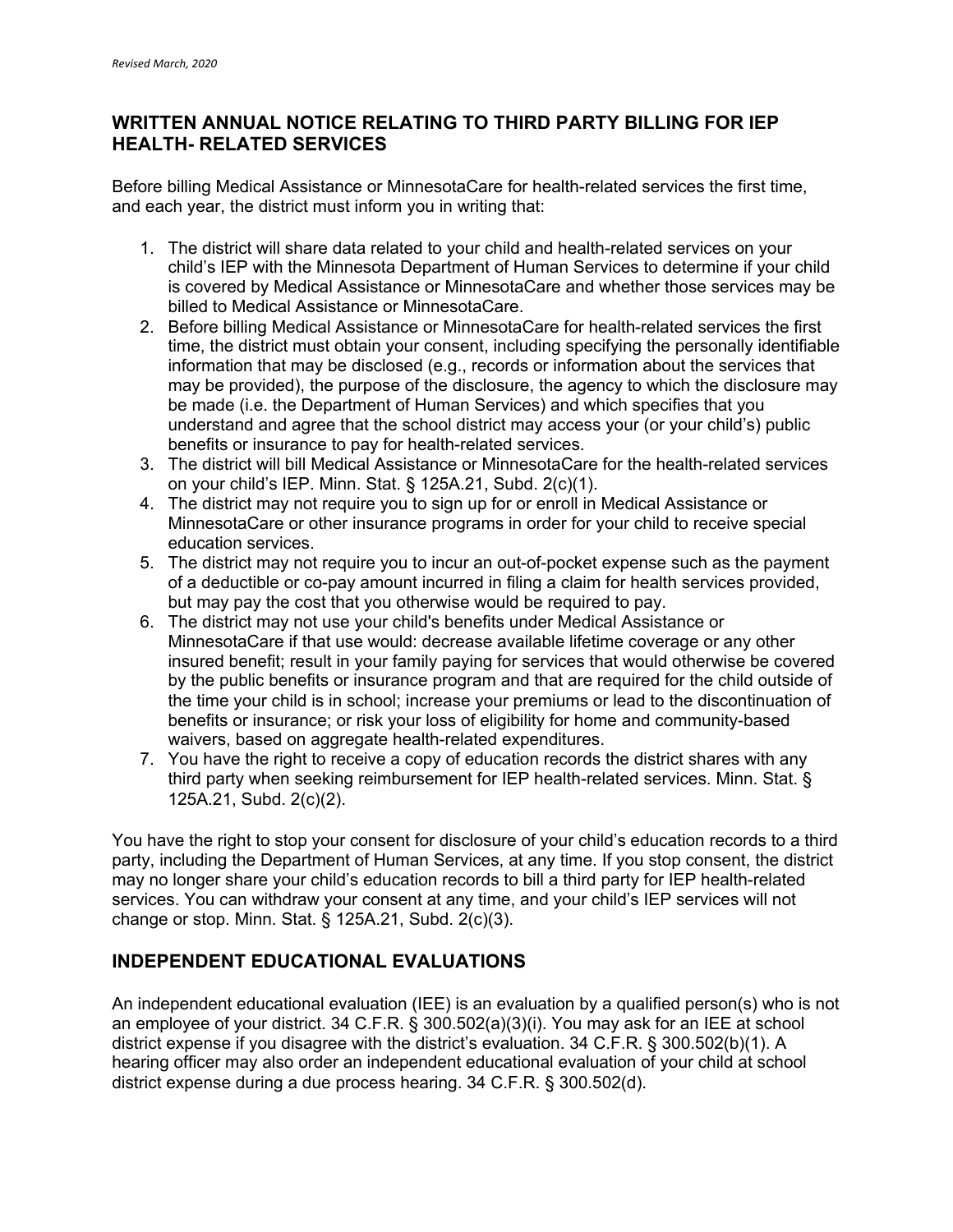Upon request for an IEE, the district must give you information regarding its criteria for selection of an independent examiner and information about where an independent education evaluation may be obtained. 34 C.F.R. § 300.502(a)(2).

If you request an IEE, the district must, without delay, ensure that it is provided at public expense or request a hearing to determine the appropriateness of its evaluation. 34 C.F.R. § 300.502(b)(2). If the district goes to hearing and the hearing officer determines the district's evaluation is appropriate, you still have the right to an independent evaluation, but not at public expense. 34 C.F.R. § 300.502(b)(3).

If you obtain an IEE, the results of the evaluation must be considered by the IEP/IIIP (Individual Interagency Intervention Plan) Team and may be presented as evidence at a due process hearing regarding your child. 34 C.F.R. § 300.502(c).

## **EDUCATION RECORDS Definition of an Education Record**

Under federal law an education record means those records that are directly related to a student and that are maintained by the department or the district.

#### **Your Access to Records**

If you want to look at your child's education records, the district must give you access to those records for your review. Education records include most of the information about your child that is held by the school. 34 C.F.R. § 300.613(a). However, information held solely by your child's teacher for his or her own instructional use may not be included in the education records. Minn. Stat. § 13.32, Subd. 1(a).

The district must allow you to review the records without unnecessary delay, and before any meeting regarding an IEP, or any hearing or resolution session about your child. 34 C.F.R. § 300.613(a). In addition, the district must comply with your request to review your child's education records immediately, if possible, or within 10 days of the date of the request (excluding Saturdays, Sundays and legal holidays), if immediate compliance is not possible. Minn. Stat. § 13.04, Subd. 3.

Your right to inspect and review records includes the right to:

- 1. An explanation or interpretation from the district of your child's records upon request, 34 C.F.R. § 300.613(b)(1); Minn. Stat. § 13.04, Subd. 3;
- 2. Have your representative inspect and review the records on your behalf, 34 C.F.R. § 300.613(b)(3);
- 3. Request that the district provide copies of your child's educational records to you, 34 C.F.R. § 300.613(b)(2); Minn. Stat. § 13.04, Subd. 3; and
- 4. Review your child's records as often as you wish in accordance with state law, 34 C.F.R. § 300.613(c). State law provides that if you have been shown private data and have been informed of its meaning, that data does not need to be disclosed to you for a period of 6 months unless a dispute or action is pending or new information is created or collected. Minn. Stat. § 13.04, Subd. 3.

## **Transfer of Rights**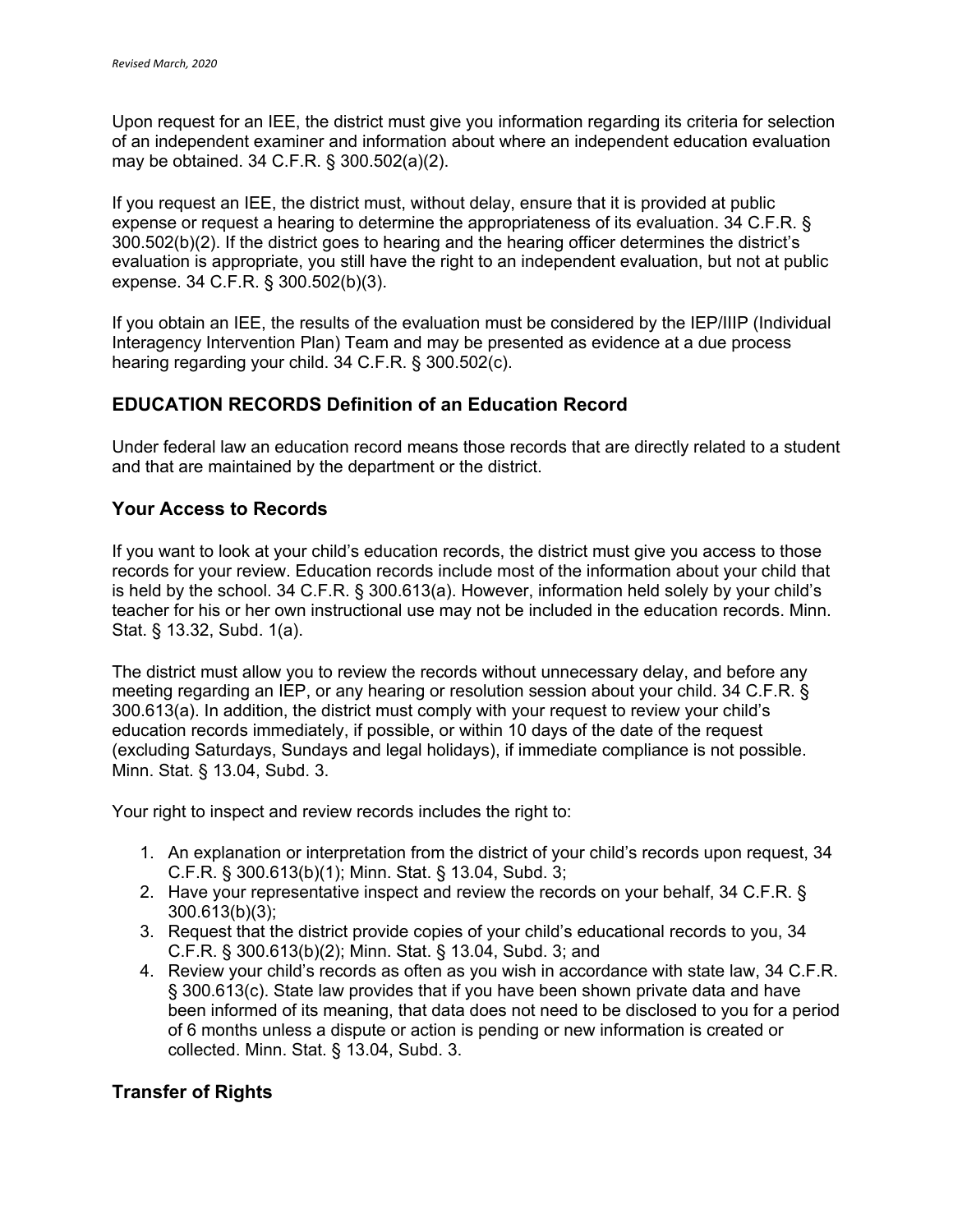Your rights regarding accessing your child's education records generally transfer to your child at age 18. 34 C.F.R. §§ 300.625 and 99.5(a). Notice must be provided to you and your child regarding this transfer of rights. 34 C.F.R. § 300.520(a)(3).

## **Records on More Than One Child**

If any education record includes information on more than one child, you have the right to inspect and review only information relating to your child. 34 C.F.R. § 300.615. You can seek consent to review and inspect education records that include information about children in addition to your own, but those parents of those children have a right to refuse your request for consent.

## **List of Types and Locations of Information**

Upon your request, the district and the department must provide you with a list of the types and locations of education records they collect, maintain or use. 34 C.F.R. § 300.616.

# **Record of Access by Others**

The district must keep a record of each request for access to, and each disclosure of, personally identifiable information in your child's education records. This record of access must include the name of the individual who made the request or received personally identifiable information from your child's education records, the date access was given and the purpose of the disclosure or the individual's legitimate interest in the information. 34 C.F.R. §§ 300.614 and 99.32.

## **Consent to Release Records**

Generally, your consent is required before personally identifiable information is released to unauthorized individuals or agencies. 34 C.F.R. §§ 300.622(a) and 99.30(a); Minn. Stat. § 13.05, Subd. 4(d). The consent must be in writing and must specify the individuals or agencies authorized to receive the information: the nature of the information to be disclosed; the purpose for which the information may be used; and a reasonable expiration date for the authorization to release information. 34 C.F.R. § 99.30(b); Minn. Stat. § 13.05, Subd. 4(d). Upon request, the district must provide you with a copy of records it discloses after you have given this consent. 34 C.F.R. § 99.30(c).

The district may not disclose information contained in your child's IEP/IIIP, including diagnosis and treatment information, to a health plan company without your signed and dated consent. Minn. Stat. § 125A.21, Subd. 7.

## **Fees for Searching, Retrieving and Copying Records**

The district may not charge a fee to search or retrieve records. However, if you request copies, the district may charge a reasonable fee for the copies, unless charging that fee would prevent you from exercising your right to inspect and review the education records because you cannot afford to pay it. 34 C.F.R. §§ 300.617 and 99.11; Minn. Stat. §13.04, Subd. 3.

## **Amendment of Records at Parent's Request**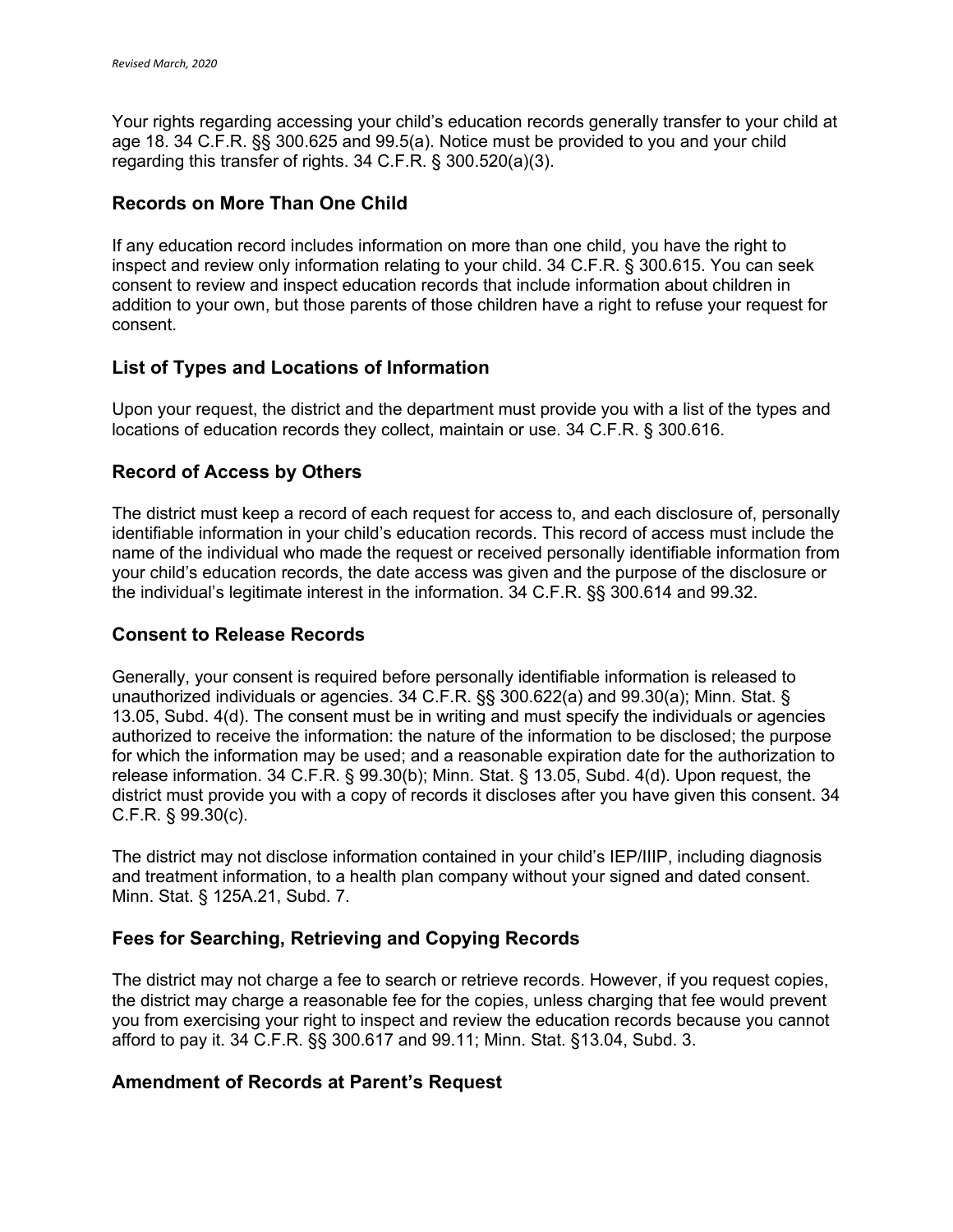If you believe that information in your child's records is inaccurate, misleading, incomplete or in violation of your child's privacy or other rights, you may request in writing that the district amend or remove the information. 34 C.F.R. §§ 300.618(a) and 99.20(a); Minn. Stat. § 13.04, Subd. 4.

The district must decide within a reasonable time whether it will amend the records. 34 C.F.R. §§ 300.618(b) and 99.20(b). If the district decides not to amend the records, it must inform you that you have the right to a hearing to challenge the district's decision. 34 C.F.R. §§ 300.618(c), 300.619 and 99.20(c). If, as a result of that hearing, the district decides that the information is not inaccurate, misleading, or otherwise in violation of your child's privacy right, it must inform you that you have the right to include a statement of your comments and disagreements alongside the challenged information in your child's education records. 34 C.F.R. § 300.620(b). A hearing to challenge information in education records must be conducted according to the procedures for such hearings under FERPA. 34 C.F.R. § 300.621.

## **Transfer of Records**

Minnesota Statutes require that a district, a charter school, or a nonpublic school transfer a student's educational records, including disciplinary records, from a school a student is transferring from to a school in which a student is enrolling within 10 business days of a request. Minn. Stat. § 120A.22, Subd. 7.

## **Destruction of Records**

The district must inform you when personally identifiable information is no longer needed in order to provide education services to your child. 34 C.F.R. § 300.624(a). That information must be destroyed at your request. However, the school may retain a permanent record of your child's name, address, phone number, grades, attendance records, classes attended, grade level completed and year completed. 34 C.F.R. § 300.624(b).

Under federal law, destruction means the physical removal of personal identifiers from information so that the information is no longer personally identifiable. Thus, the student's record does not need to be physically destroyed to comply with your request to destroy special education related records. Districts can appropriately comply with this requirement by removing personally identifiable information from the student's records. The choice of destruction method generally lies with the school district. 34 C.F.R. § 300.611; Letter to Purcell, 211 IDELR 462 (OSEP, 1987); and Klein Indep. Sch. Dist., 17 IDELR 359 ( SEA TC, 1990).

The district shall not destroy any education records if there is an outstanding request to inspect or review the records. 34 C.F.R. § 99.10(e).

Despite your request to destroy records a district can keep certain records necessary to comply with the General Education Provision Act (GEPA), which requires that recipients of federal funds keep records related to the use of those funds. Letter to New, 211 IDELR 473 (OSEP, 1987); 34 C.F.R. §300.611(a); and 20 U.S.C. Ch. 31, sec. 1232(f)(a). You may want to maintain certain special education records about your child for documentation purposes in the future, such as for applying for SSI benefits.

## **MEDIATION**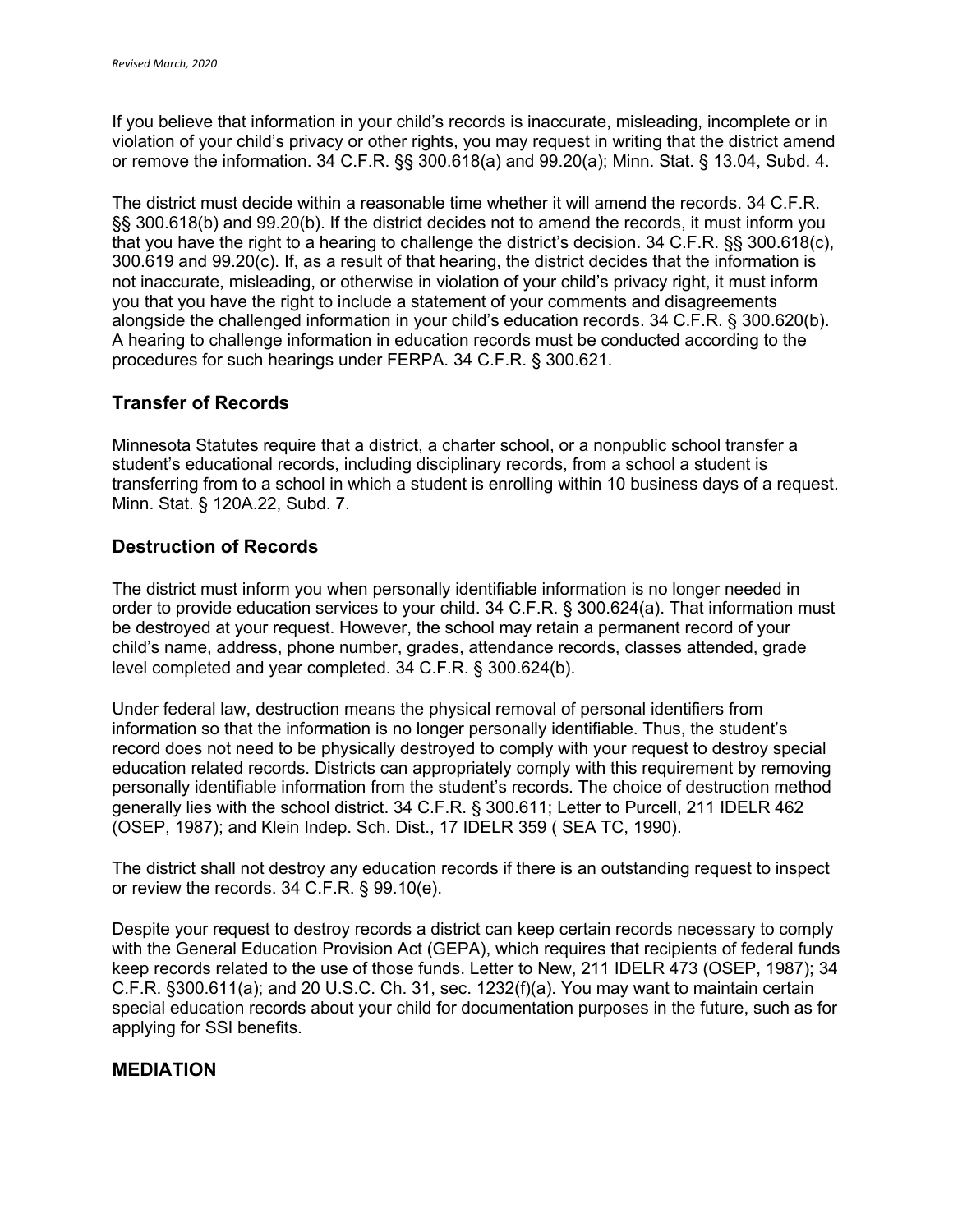Mediation is a free, voluntary process to help resolve disputes. You or your district may request free mediation from the Minnesota Department of Education's Special Education Alternative Dispute Resolution program at 651-582-8222 or 1-866-466-7367. Mediation uses a neutral third party trained in dispute resolution techniques. Mediation may not be used to deny or delay your right to a due process hearing. Both you and district staff must agree to try mediation before a mediator can be assigned. At any time during the mediation, you or the district may end the mediation. 34 C.F.R. §§ 300.506 and 300.152(a)(3)(ii).

If you and the district resolve all or a portion of the dispute or agree to use another procedure to resolve the dispute, the mediator shall ensure that the resolution or agreement is in writing and signed by both you and the district and that both parties receive a copy of the document. The written resolution or agreement shall state that all discussions that occurred during mediation are confidential and may not be used as evidence in any hearing or civil proceeding. The resolution or agreement is legally binding on both you and the district and is enforceable in state or federal district court. You or the district can request another mediation to resolve a dispute over implementing the mediation agreement. Minn. Stat. § 125A.091, Subd. 10.

# **FILING A WRITTEN COMPLAINT**

Any organization or individual may file a complaint with the Minnesota Department of Education (MDE). 34 C.F.R. § 300.153(a). Complaints sent to MDE must:

- 1. Be in writing and be signed by the individual or organization filing the complaint, 34 C.F.R. § 300.153(a);
- 2. Allege violations of state or federal special education law or rule, 34 C.F.R. § 300.153(b)(1);
- 3. State the facts upon which the allegation is based, 34 C.F.R. § 300.153(b)(2);
- 4. Include the name, address and telephone number of the person or organization making the complaint, 34 C.F.R. § 300.153(b)(3);
- 5. Include the name and address of the residence of the child and the name of the school the child is attending, 34 C.F.R. § 300.153(b)(4)(i)(ii);
- 6. A description of the nature of the child's problem; including facts relating to the problem, 34 C.F.R. § 300.153(b)(4)(iv);
- 7. A proposed resolution of the problem to the extent known and available to the party at the time the complaint is filed, 34 C.F.R. § 300.153(b)(4)(v); and
- 8. Be forwarded to the public agency providing services to the child at the same time the complaint is sent to MDE, 34 C.F.R. § 300.153(d).

The complaint must be sent to:

Minnesota Department Education Division of Compliance and Assistance Due Process Supervisor 1500 West Highway 36 Roseville, MN 55113-4266 651.582.8689 Phone 651.582.8725 Fax

The complaint must be received by MDE no later than one year after the alleged violation occurred. 34 C.F.R. § 300.153(c). MDE will issue a written decision within 60 days, unless exceptional circumstances require a longer time or you or the district agree to extend the time to participate in mediation. 34 C.F.R. § 300.152(a) and (b). The final complaint decision may be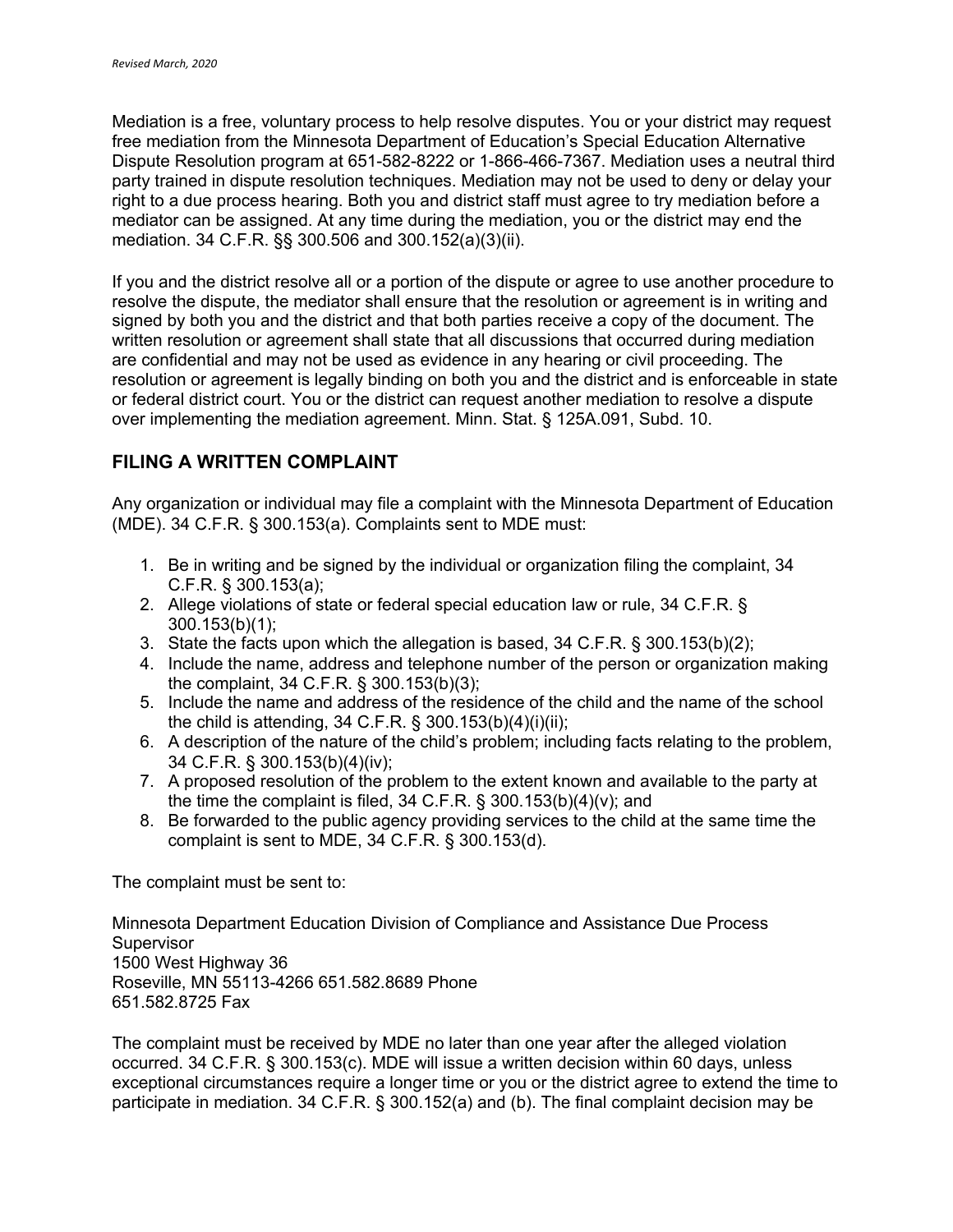appealed to the Minnesota Court of Appeals by you (the parent) or the school district injured-infact by the decision within 60 days of receiving notice of the final decision.

#### **MODEL FORMS**

MDE has developed model forms that can be used to file special education or due process complaints. These forms are not required, but are available as a resource to use when filing a complaint. 34 C.F.R. § 300.509. These model forms are available MDE's website: MDE > School Support > Compliance and Assistance > Due Process Forms.

#### **IMPARTIAL DUE PROCESS HEARING**

Both you and the district have a right to request an impartial due process hearing in writing within two years of the date you or the agency knew or should have known about the alleged action that forms the basis of the due process complaint. Minn. Stat. § 125A.091, Subd. 14(a) and 34 C.F.R. §§ 300.507 and 300.511(e).

A due process hearing can be requested regarding a proposal or refusal to initiate or change a child's evaluation, IEP, educational placement, or to provide FAPE. Minn. Stat. § 125A.091, Subd. 14(a).

A due process hearing may address any matter related to the identification, evaluation, educational placement, manifestation determination or provision of a free and appropriate public education of your child. Minn. Stat. § 125A.091, Subd. 12. Within 15 days of receiving notice of your due process complaint, and prior to the due process hearing, the school district must arrange for a resolution meeting with you and the relevant members of the IEP Team who have knowledge of the facts alleged in the due process complaint. 34 C.F.R. § 300.510(a).

The purpose of this meeting is for you to discuss the due process complaint, and the facts that form the basis of the due process complaint, so that the school district has the opportunity to resolve the dispute that is the basis for the due process complaint. 34 C.F.R. § 300.510(a)(2).

The resolution meeting need not be held if you and the school district agree in writing to waive the meeting or agree to mediation. 34 C.F.R. § 300.510(a)(3). A resolution meeting is also not required to be held when the district is the party who requests a due process hearing. 34 C.F.R. 300.510(a) cmts. at 71 F.R. 46700 (2006).

If the matter is not resolved within 30 days of receipt of the due process complaint, the hearing timelines begin. 34 C.F.R. § 300.510(b)(1).

If the school district is unable to obtain your participation in the resolution meeting or mediation after reasonable efforts have been made and the school district does not agree to waive the meeting in writing, the school district may, at the conclusion of the 30-day period, request that a hearing officer dismiss your due process complaint. 34 C.F.R. § 300.510(b)(4).

#### **Loss of Right to a Due Process Hearing**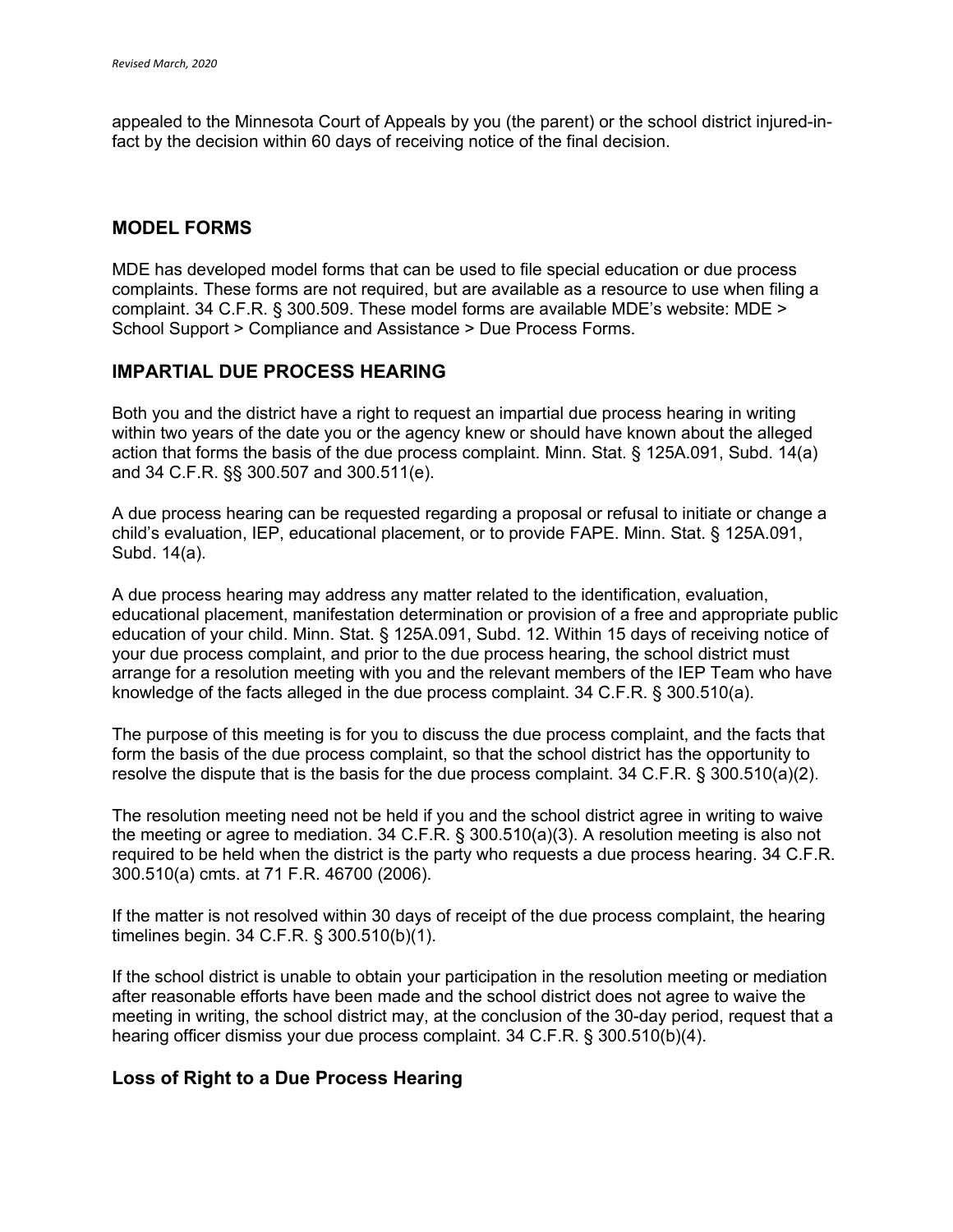NOTE: Due to an interpretation of state law by the 8th Circuit Court of Appeals, if your child changes school districts and you do not request a due process hearing before your child enrolls in a new district, you may lose the right to have a due process hearing about any special education issues that arose in the previous district. See Thompson v. Bd. of the Special Sch. Dist. No. 1, 144 F.3d.574 (8th Cir. 1998). You do still have a right to request a due process hearing about special educational issues that may arise in the new district where your child is attending.

## **Procedures for Initiation of a Due Process Hearing**

Upon a written request for a hearing, the district must give you a copy of this procedural safeguard notice and a copy of your rights at hearing. 34 C.F.R. § 300.504(a)(2). If you or the district request a hearing, the other party must be provided with a copy of the request and submit the request to the department. Once it receives the request, the department must give a copy of the procedural safeguards notice to you. Minn. Stat. § 125A.091, Subd. 14(d). All written requests must include:

- 1. The name of your child, 34 C.F.R. § 300.508(b)(1); Minn. Stat. § 125A.091, Subd. 14(b);
- 2. The address of your child, 34 C.F.R. § 300.508(b)(2); Minn. Stat. § 125A.091, Subd.  $14(b)$ ;
- 3. The name of the school your child is attending, 34 C.F.R. § 300.508(b)(3); Minn. Stat. § 125A.091, Subd. 14(b);
- 4. A description of the problem(s), including your view of the facts, 34 C.F.R. § 300.508(b)(5); Minn. Stat. § 125A.091, Subd. 14(b); and
- 5. A proposed resolution of the problem to the extent known and available to you at the time, 34 C.F.R. § 300.508(b)(6); Minn. Stat. § 125A.091, Subd. 14(b).

MDE maintains a list of qualified hearing officers. Upon receipt of a written request for a hearing, MDE will appoint a hearing officer from that list to conduct the hearing. Minn. Stat. § 125A.091, Subd. 13. Below are a few of your rights at hearing. This is not a complete list of rights.

Both you and the district have the right to:

- 1. Be accompanied and advised by counsel and by individuals with special knowledge or training with respect to the problems of children with disabilities, 34 C.F.R. § 300.512(a)(1);
- 2. Present evidence and confront, cross-examine and compel the attendance of witnesses, 34 C.F.R. § 300.512(a)(2);
- 3. Prohibit the introduction of any evidence at the hearing that has not been disclosed at least five business days before the hearing, including evaluation data and recommendations based on that data, 34 C.F.R. § 300.512(a)(3); and
- 4. Receive a free copy of the hearing transcript or electronic recording of findings of fact and decisions, 34 C.F.R. §§ 300.512(a)(4)-(a)(5) and (c)(3).

As a parent, you, specifically, have the right to:

- 1. Have your child, who is the subject of the hearing, present, 34 C.F.R. § 300.512(c)(1);
- 2. Open the hearing to the public, 34 C.F.R. § 300.512(c)(2); and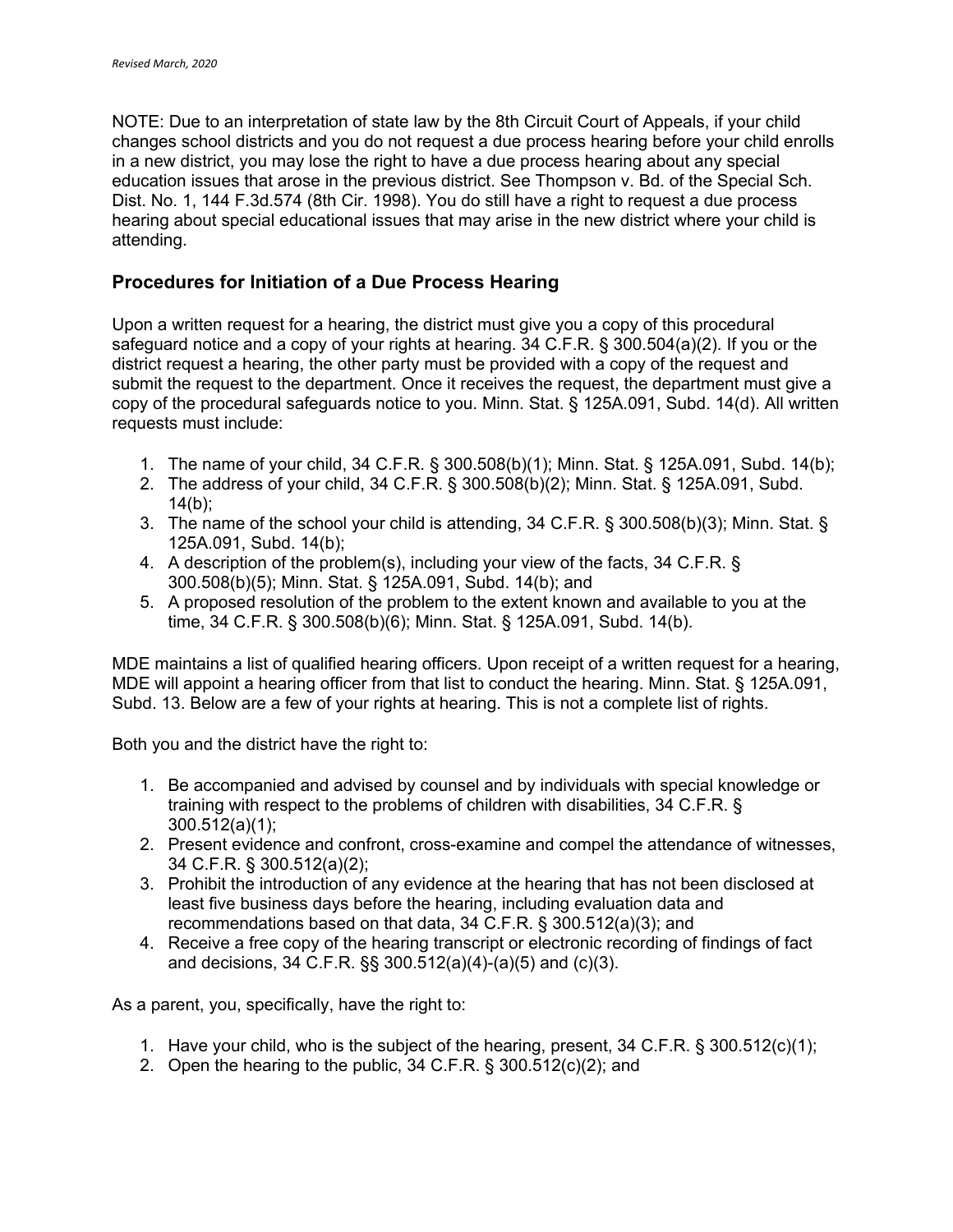3. Have the record or transcript of the hearing and the hearing officer's findings of fact, conclusions of law and decisions made provided to you at no cost. 34 C.F.R. § 300.512(c)(3); Minn. Stat. § 125A.091, Subd. 12.

#### **Responding to the Hearing Request**

If you file a hearing request and you did not previously receive a prior written notice from the district about the subject matter of the hearing request, the district must send you a written explanation of why the district refused to take the action raised in the hearing request within 10 days of receiving the hearing request. This explanation must include a description of other options considered by the IEP team, why those options were rejected, a description of each evaluation procedure, assessment, record, or report that the district used as the basis for the proposed or refused action, and a description of the factors relevant to the district's proposal or refusal decision. Minn. Stat. § 125A.091, Subd. 14(e)(1).

The district can assert that the hearing request does not meet the requirements under state law. A hearing request is considered sufficient unless the party who received the request notifies the hearing officer in writing within 15 days of receiving the request that they believe the request does not meet statutory requirements. The hearing officer must determine whether the hearing request meets statutory requirements within 5 days of receiving the request and notify the parties. Minn. Stat. § 125A.091, Subd. 14(e) (1) and (2).

Upon receiving your hearing request, the district must also send you a written response that addresses the issues you raised in the hearing request within 10 days of receiving the request. Minn. Stat. § 125A.091, Subd. 14(f).

#### **Disclosure of Additional Evidence Before a Hearing**

A prehearing conference must be held within 5 business days of the date the commissioner appoints a hearing officer. This conference can be held in person, at a location within the district, or by telephone. Minn. Stat. § 125A.091, Subd. 15. At least 5 business days before a hearing, you and the district must disclose to each other all evaluations of your child completed by that date and recommendations based on those evaluations that are intended to be used at the hearing. 34 C.F.R. § 300.512(b)(1). A hearing officer may refuse to allow you to introduce any undisclosed evaluations or recommendations at the hearing without consent of the other party. 34 C.F.R. § 300.512(b)(2).

#### **The Hearing Decision**

A hearing decision must be issued and provided to each party within 45 calendar days, or within an appropriately extended time period, upon the expiration of the 30-day resolution period after the due process complaint was received by the state agency. 34 C.F.R. § 300.515; Minn. Stat. § 125A.091, Subd. 20(a). A hearing officer may extend the time beyond the 45-day period if requested by either party for good cause shown on the record. 34 C.F.R. § 300.515(c); Minn. Stat. § 125A.091, Subd. 18, 20(a). A hearing officer must conduct oral arguments in a hearing at a time and place that is reasonably convenient to you and your child. Minn. Stat. § 125A.091, Subd. 20(a). A hearing officer's decision on whether your child received FAPE must be based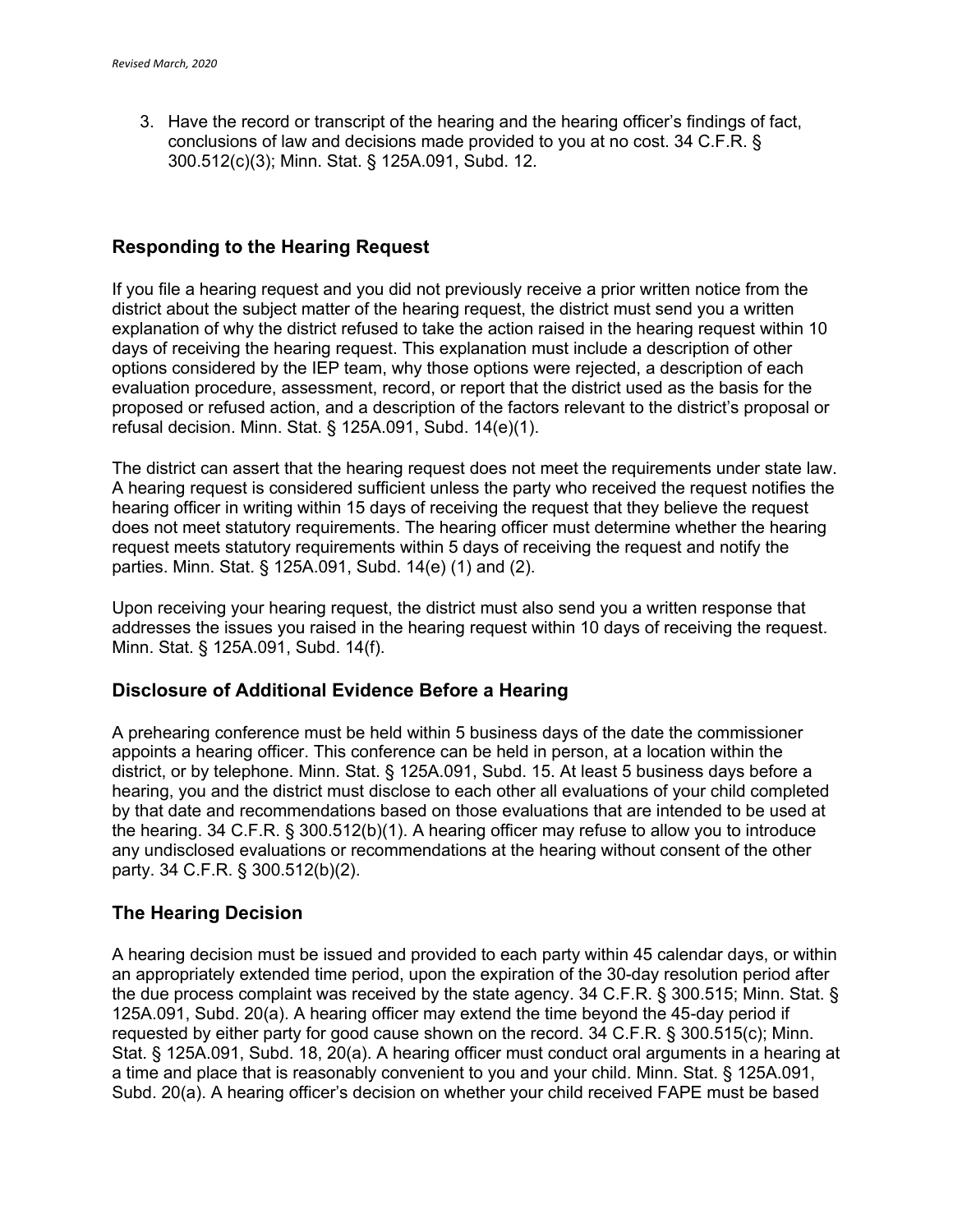on evidence and arguments that directly relate to FAPE. 34 C.F.R. § 300.513. The hearing decision is final unless you or the district files a civil action. 34 C.F.R. §§ 300.514(a)-(b) and 300.516(a). A hearing officer lacks the authority to amend a decision except for clerical and mathematical errors. Minn. Stat. § 125A.091, Subd. 20(b).

#### **Separate Request for Due Process Hearing**

You have the right to file a separate due process complaint on an issue separate from a due process complaint already filed. 34 C.F.R. § 300.513(c).

#### **Free or Low-Cost Legal Resources**

The district must inform you of any free or low-cost legal and other relevant services available in the area if you request the information or if you or the school district file a due process complaint. 34 C.F.R. § 300.507(2)(b). A list of free or low-cost legal resources is also available on MDE's Special Education Hearings web page (MDE> Select School Support > Compliance and Assistance > Special Education Hearings).

# **COMPLAINT AND HEARINGS DATABASE**

Final decisions on special education complaints and due process hearings are available to the public on the MDE website. 34 C.F.R. § 300.513(d). MDE maintains a public database called the Complaints, Hearings and Letters Search Engine. Decisions available in the database are redacted and all personally identifiable information is removed. This database is available on the Compliance and Assistance webpage on the MDE website at: http://w20.education.state.mn.us/WebsiteContent/ComplianceSearch.jsp.

## **CIVIL ACTION**

When you or the district disagrees with the findings or decisions made by a hearing officer, either party may file a court action. The action may be brought in federal district court or the state court of appeals. 34 C.F.R. §§ 300.514(b) and 300.516(a). Different standards of review apply in each court. An appeal to the state court of appeals must be made within 60 calendar days of your receipt of the decision. Minn. Stat. § 125A.091, Subd. 24. An appeal to federal district court must be made within 90 days of the date of the decision. 34 C.F.R. § 300.516(b); Minn. Stat. § 125A.091, Subd. 24.

## **PLACEMENT DURING A HEARING OR CIVIL ACTION**

During a hearing or court action, unless you and the district agree otherwise, your child will remain in the educational placement where he/she is currently placed and must not be denied initial admission to school. 34 C.F.R. §§ 300.518(a) and (b) and 300.533. This is commonly referred to as the "stay-put" rule.

Two exceptions to the "stay-put" rule exist: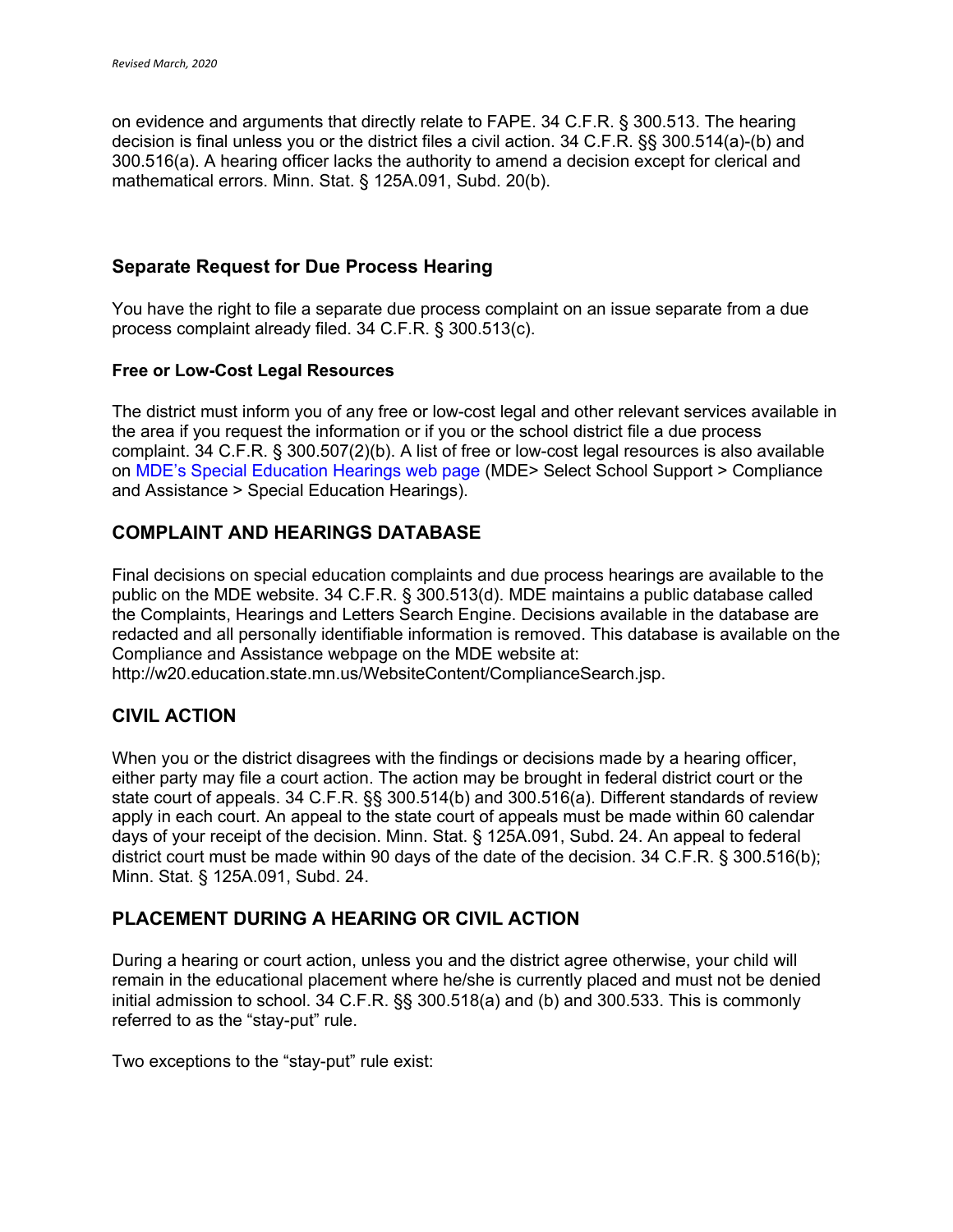- 1. Students may be removed from their educational setting for not more than 45 school days to an interim alternative educational placement for certain weapon, drug or serious bodily injury violations, 34 C.F.R. § 300.530(g)(1)-(3); and
- 2. A hearing officer's decision agreeing with you that a change in placement is appropriate as the "stay-put" placement during subsequent appeals, 34 C.F.R. § 300.518(d).

## **EXPEDITED HEARINGS**

You (the parent) or the district can request an expedited hearing in the following situations:

- 1. Whenever you dispute the district's proposal to initiate or change the identification, evaluation or educational placement of your child or the district's provision of FAPE to your child, Minn. Stat. § 125A.091, Subd. 14(a); 34 C.F.R. § 300.532(a) and (c)(1); 34 C.F.R. 300.507(a) and 34 C.F.R. § 300.503(a)(1);
- 2. Whenever you dispute the district's refusal to initiate or change the identification, evaluation or educational placement of your child or the district's provision of FAPE to your child, Minn. Stat. § 125A.091, Subd. 14(a); 34 C.F.R. § 300.532(a) and (c)(1); 34 C.F.R. § 300.507(a); 34 C.F.R. § 300.503(a)(2);
- 3. Whenever you dispute the manifestation determination, 34 C.F.R. §§ 300.530 and 300.532(a); and
- 4. Whenever the district believes that maintaining the current placement of your child is substantially likely to result in injury to the child or to others, 34 C.F.R. § 300.532(b)(2)(ii).

You or a school district may file a written request for an expedited due process hearing as described above. Minn. Stat. § 125A.091, Subd. 19; 34 C.F.R. § 300.532(c)(1).

## **Timelines for Expedited Hearings**

Expedited hearings must be held within 20 school days of the date the hearing request is filed. The hearing officer must issue a decision within 10 school days after the hearing. Minn. Stat. § 125A.091, Subd. 19; 34 C.F.R. § 300.532(c)(2). A resolution meeting must occur within 7 days of receiving the hearing request, unless you and the school district agree in writing to either waive the resolution meeting or use the mediation process. Minn. Stat. § 125A.091, Subd. 19; 34 C.F.R. § 300.532(c)(3) and (3)(i). The expedited due process hearing may proceed unless the matter has been resolved to the satisfaction of both parties within 15 days of receiving the request. Minn. Stat. § 125A.091, Subd. 19; 34 C.F.R. § 300.532(c)(3)(ii).

## **Dismissal of Complaint**

If the school district is unable to obtain your participation in the resolution meeting or mediation after reasonable efforts have been made and the school district does not agree to waive the meeting in writing, the school district may, at the conclusion of the 30-day period, request that a hearing officer dismiss your due process complaint. 34 C.F.R. § 300.510(b)(4).

## **Placement by a Hearing Officer**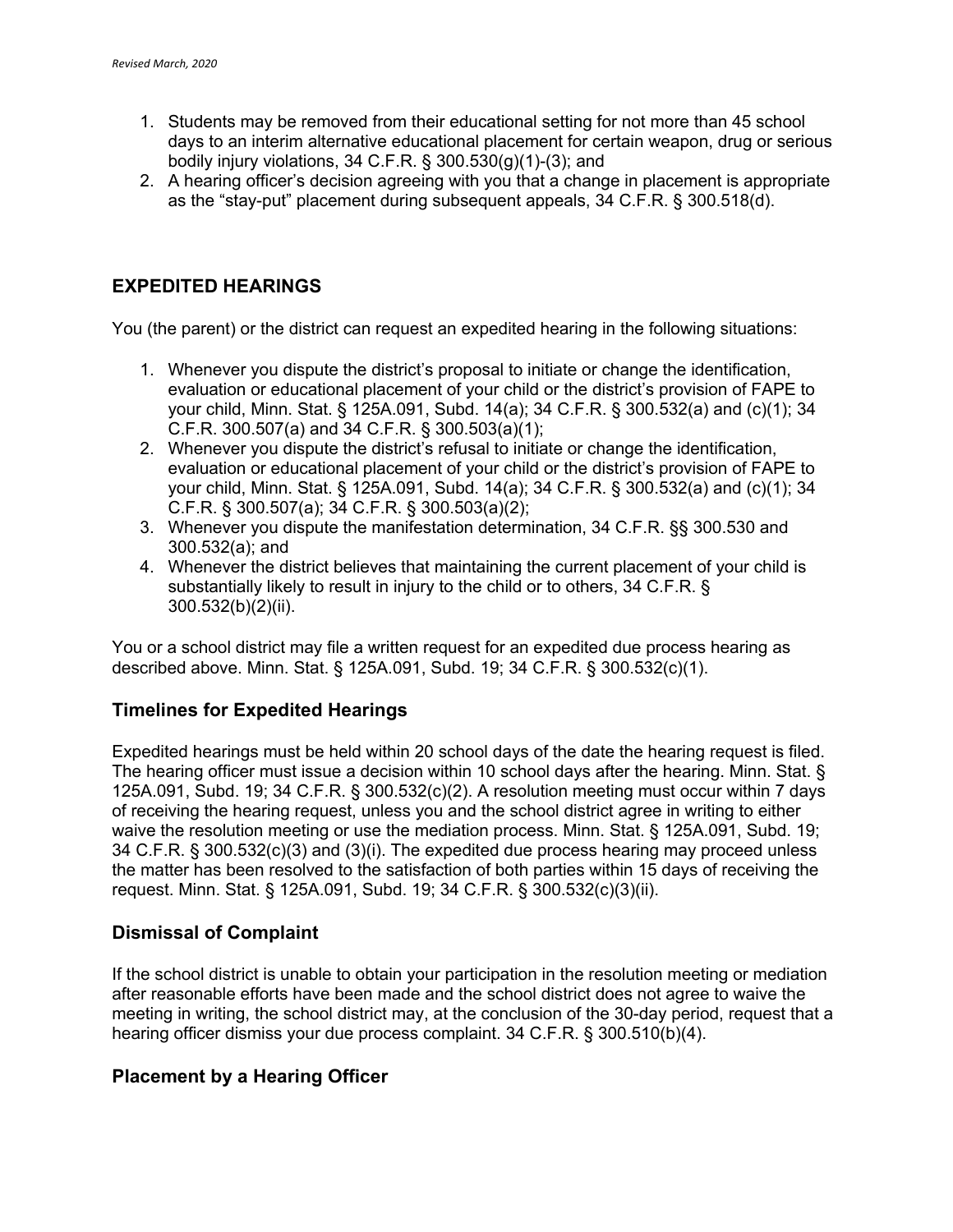A hearing officer may decide to move your child to an interim alternative educational setting for up to 45 school days if the hearing officer determines your child is substantially likely to injure himself or herself or others if he/she remains in the current placement. 34 C.F.R. § 300.532(b)(2)(ii).

## **Right to Appeal Decision**

You or the district can appeal the decision of a hearing officer in an expedited due process hearing. 34 C.F.R. §§ 300.532(c)(5) and 300.514.

## **INTERIM ALTERNATIVE EDUCATIONAL PLACEMENT**

The district may change your child's educational placement for up to 45 school days, if your child:

- 1. Carries a dangerous weapon to or possesses a dangerous weapon at school, on school premises, or at a school function under the jurisdiction of the school district or MDE as defined in federal law, 34 C.F.R. § 300.530(g)(1);
- 2. Knowingly possesses or uses illegal drugs, or sells or solicits the sale of a controlled substance while at school, on school premises, or at a school function under the jurisdiction of the school district or MDE. This does not include alcohol or tobacco, 34 C.F.R. § 300.530(g)(2); or
- 3. Inflicts serious bodily injury upon another person while at school, on school premises, or at a school function under the jurisdiction of the school district or MDE as defined in federal law, 34 C.F.R. § 300.530(g)(3).

On the date the district decides to remove your child and the removal is a change of placement of a child with a disability because of a violation of a code of student conduct, the school district must notify you of that decision, and provide you with the procedural safeguards notice. 34 C.F.R. § 300.530(h).

The IEP/IIIP team determines the interim alternative educational setting and appropriate special education services. 34 C.F.R. §§ 300.530(d)(5) and 300.531. Even though this is a temporary change, it must allow your child:

- 1. To continue to participate in the general education curriculum and progress towards meeting goals set out in your child's IEP, although in a different setting, 34 C.F.R. §§ 300.530(d)(1)(i) and (d)(4); and
- 2. Include services and modifications designed to prevent the behavior from recurring, 34 C.F.R. § 300.530(d)(1)(ii).

If your child is placed in an interim alternative educational setting, an IEP/IIIP meeting must be convened within 10 school days of the decision. 34 C.F.R. § 300.530(e)(1). At this meeting, the team must discuss behavior and its relationship to your child's disability. The team must review evaluation information regarding your child's behavior, and determine the appropriateness of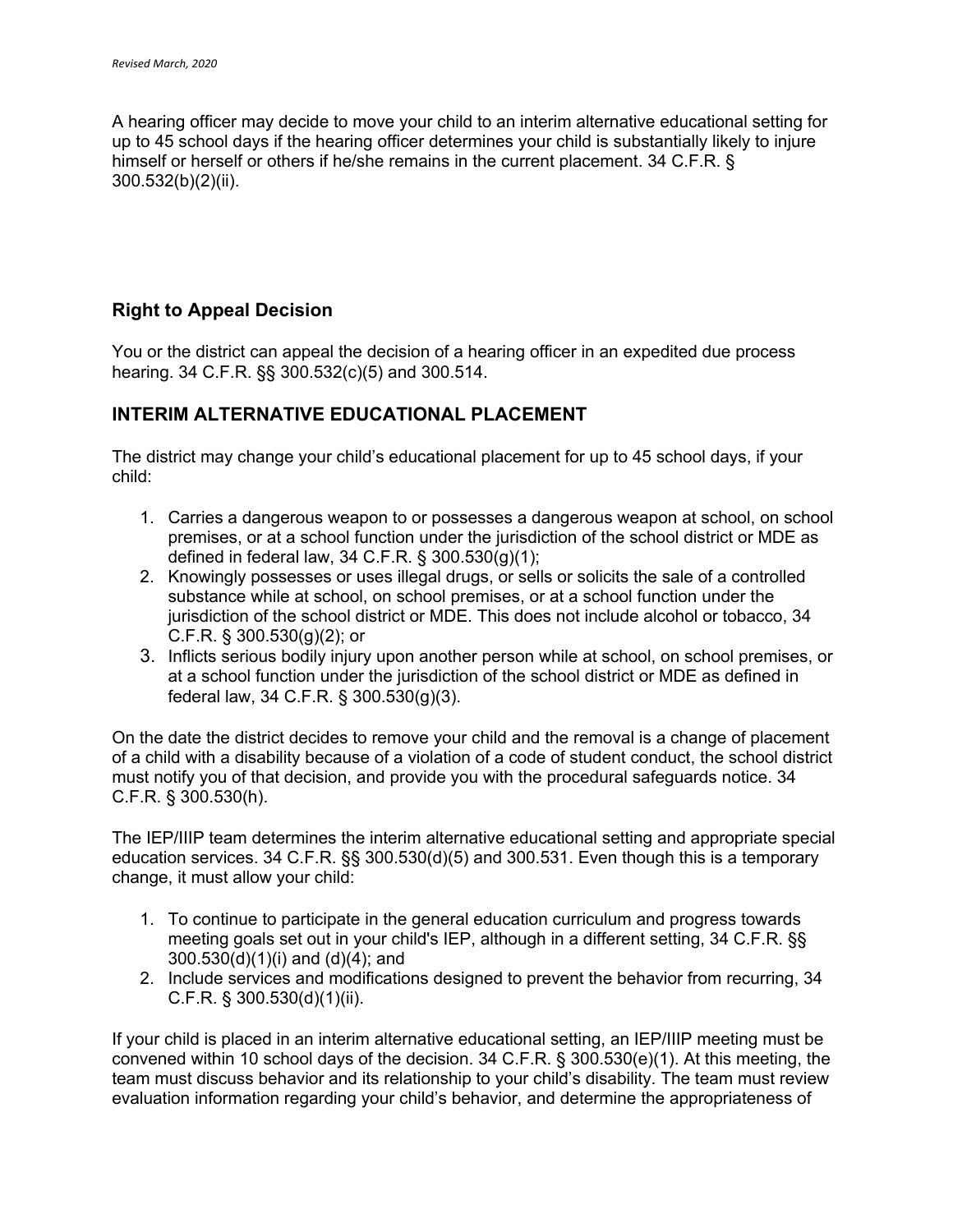your child's IEP/IIIP and behavior plan. The team will then determine if your child's conduct was caused by, or had a direct relationship to his or her disability, or if your child's conduct was the direct result of the school district's failure to implement the IEP. 34 C.F.R. § 300.530(e)(1).

# **ATTORNEY'S FEES FOR HEARINGS**

You may be able to recover attorney fees if you prevail in a due process hearing. 34 C.F.R. § 300.517(a)(1)(i). A judge may make an award of attorney's fees based on prevailing rates in your community. 34 C.F.R. § 300.517(c)(1). The court may reduce an award of attorney's fees if it finds that you unreasonably delayed the settlement or decision in the case. 34 C.F.R. § 300.517(c)(4)(i). If the district prevails and a court agrees that your request for a hearing was for any improper purpose, you may be required to pay the district's attorney's fees. 34 C.F.R. § 300.517(a)(iii).

# **EXCLUSIONS AND EXPULSION OF PUPILS WITH A DISABILITY**

Before your child with a disability can be expelled or excluded from school, a manifestation determination must be held. Minn. Stat. § 121A.43(d). If your child's misbehavior is related to his or her disability, your child cannot be expelled.

When a child with a disability is excluded or expelled under the Pupil Fair Dismissal Act, Minnesota Statutes Sections 121A.41-56, for misbehavior that is not a manifestation of the child's disability, the district shall continue to provide special education and related services after the period a period of suspension, if imposed. Minn. Stat. § 121A.43(d).

# **DISCIPLINARY REMOVALS**

If a child with a disability is removed from his or her current educational placement, this is considered a change of placement if:

- 1. The removal is for more than 10 school days in a row, 34 C.F.R. § 300.536(a)(1); or
- 2. Your child has been subjected to a series of removals that constitute a pattern because:
	- a. The series of removals total more than 10 school days in a year, 34 C.F.R. § 300.536(a)(2)(i);
	- b. Your child's behavior is substantially similar to your child's behavior in previous incidents that resulted in a series of removals, 34 C.F.R. § 300.536(a)(2)(ii); and
	- c. Of additional factors such as the length of each removals, the total amount of time your child has been removed, and the proximity of the removals to one another, 34 C.F.R. § 300.536(a)(2)(iii).

The determination of whether a pattern of removals constitutes a change of placement is made by the district. 34 C.F.R. § 300.536(b)(1). If this determination is challenged it is subject to review through due process and judicial proceedings. 34 C.F.R. § 300.536(b)(2).

## **CHILDREN NOT DETERMINED ELIGIBLE FOR SPECIAL EDUCATION AND RELATED SERVICES**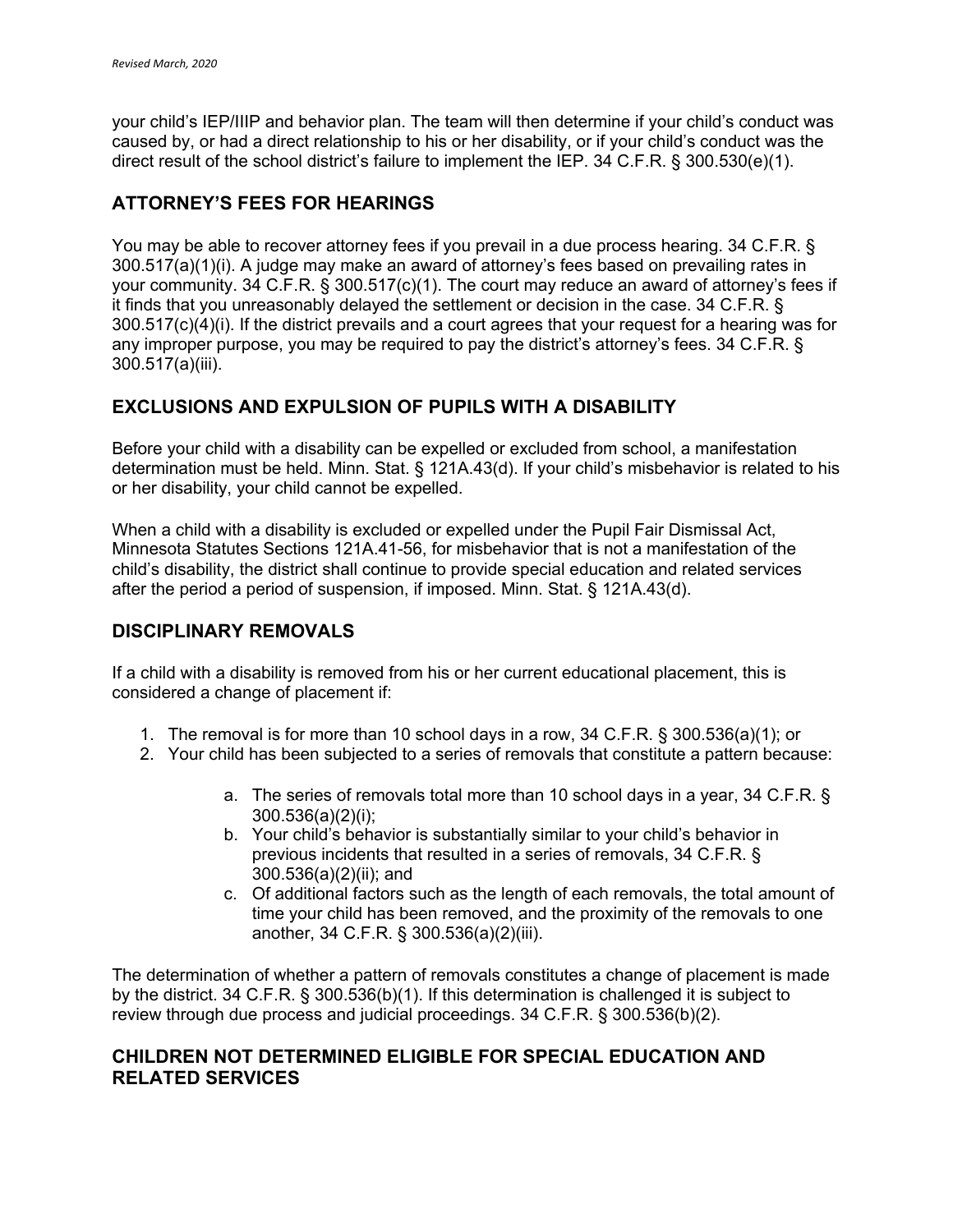If your child has not been determined eligible for special education and related services and violates a code of student conduct, and the school district knew before the discipline violation that your child was a child with a disability then your child can utilize the protections described in this notice. 34 C.F.R. § 300.534(a).

A district is deemed to have knowledge that your child is a child with a disability if, before the behavior that brought about the disciplinary action occurred:

- 1. You expressed concern in writing to supervisory or administrative personnel at the district or to your child's teacher that your child is in need of special education and related services, 34 C.F.R. § 300.534(b)(1);
- 2. You requested an evaluation related to eligibility for special education and related services under Part B of the IDEA, 34 C.F.R. § 300.534(b)(2); or
- 3. Your child's teacher or other district personnel expressed specific concerns about a pattern of behavior demonstrated by your child directly to the district's director of special education or to other district supervisory staff, 34 C.F.R. § 300.534(b)(3).

## **Exceptions to a District's Knowledge**

A district would not be deemed to have such knowledge if:

- 1. You have previously refused consent for an evaluation of your child or you have previously refused special education services, 34 C.F.R. § 300.534(c)(1)(i)-(ii); or
- 2. Your child has already been evaluated and determined to not be a child with a disability under Part B of IDEA, 34 C.F.R. § 300.534(c)(2).

## **Conditions that Apply if There is No Basis of Knowledge.**

If a district does not have knowledge that your child is a child with a disability prior to taking disciplinary measures against your child, your child may be subjected to similar disciplinary consequences that are applied to children without disabilities who engage in similar behaviors. 34 C.F.R. § 300.534(d).

If a request is made for an evaluation of your child during the time period in which your child is subjected to disciplinary measures, the evaluation must be conducted in an expedited manner. 34 C.F.R. § 300.534(d)(2)(i). Until the evaluation is complete, your child remains in the educational placement determined by the district, which can include suspension or expulsion without educational services. 34 C.F.R. § 300.534(d)(2)(ii). In Minnesota, regular special education services are provided on the sixth day of a suspension and alternative education services are provided.

## **REFERRAL TO AND ACTION BY LAW ENFORCEMENT AND JUDICIAL AUTHORITIES**

A district can report a crime committed by a child with a disability to appropriate authorities and State law enforcement and judicial authorities can exercise their responsibilities under the law related to crimes committed by a child with a disability. 34 C.F.R. § 300.535(a).

## **Transmittal of records**